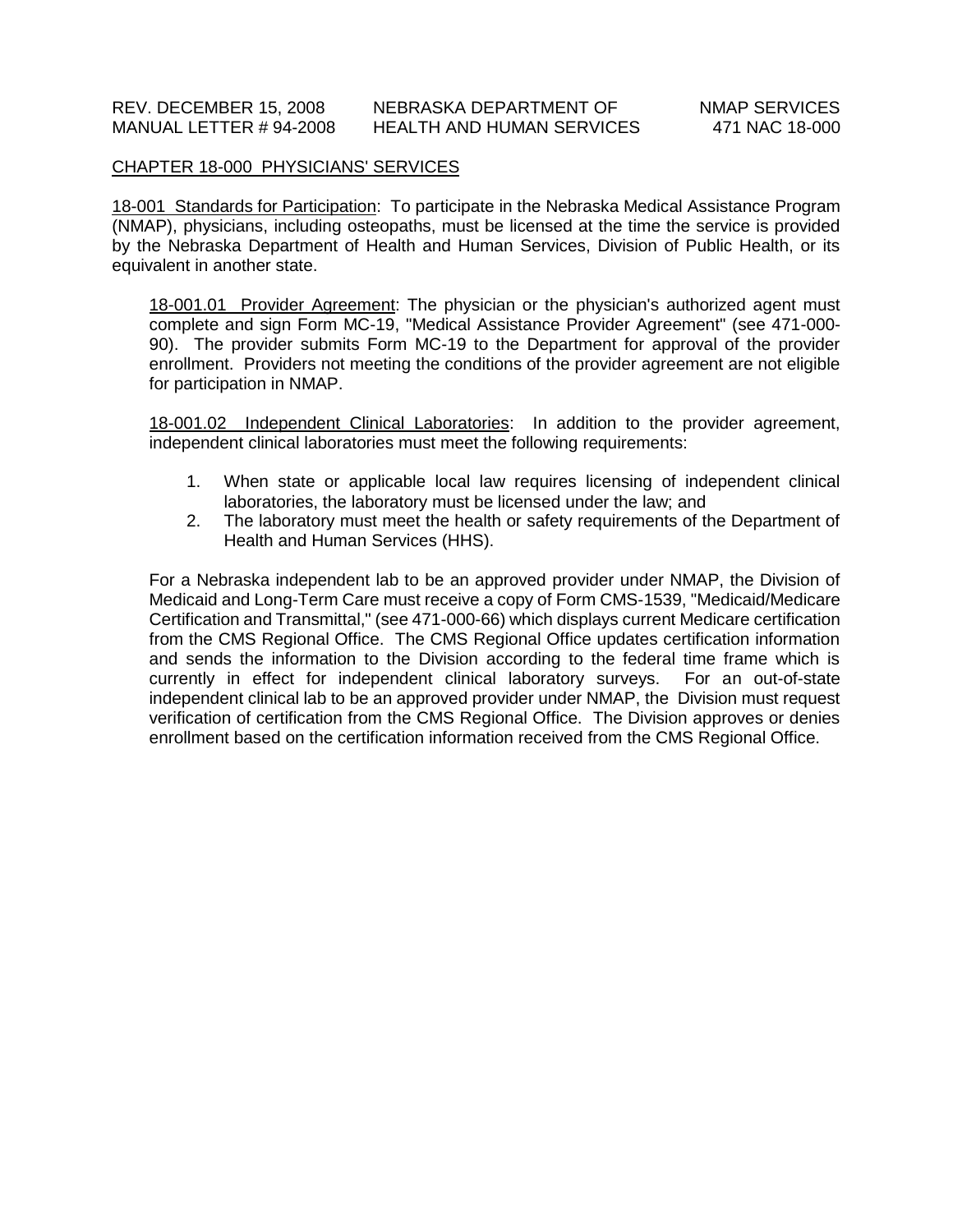18-002 Covered Services: NMAP covers medically necessary physicians' services within program guidelines which are provided -

- 1. Within the scope of the practice of medicine or osteopathy as defined by Nebraska state law; and
- 2. By, or under the personal supervision of, an individual licensed under Nebraska law to practice medicine or osteopathy.

Physicians' services may be provided at the physician's office, the client's home, a hospital, a long term care facility, or elsewhere.

18-002.01 Facility Based Physician Clinics: Physician Clinic services provided in a hospital location or a facility under the hospital's licensure are considered content of the physician service, not outpatient hospital services. Physician clinic services are defined as the professional activity, any drugs and supplies used during that professional encounter and any other billable service provided in the physician clinic area.

- 1. Nebraska Medicaid does not recognize facility/hospital based non-emergency physician clinics for billing, reimbursement or cost reporting purposes except for itinerant physicians as defined in 471 NAC 18-004.41/10-005.21.
- 2. Services and supplies incident to a physician's professional service provided during a specific encounter are covered and reimbursed as physician clinic services if the service or supply is:
	- a. Of the type commonly furnished in a physician's office;
	- b. Furnished as an incidental, although integral, part of the physician professional service; and
	- c. Furnished under the direct personal supervision of the physician.
- 3. The Physician's clinic services must be billed to the Medicaid Program on Form CMS-1500 or the standard electronic Health Care Claim: Professional transaction (ASC X12N 837).

18-002.02 HEALTH CHECK (EPSDT) Treatment Services: Services not covered under the Nebraska Medical Assistance Program (NMAP) but defined in Section 1905(a) of the Social Security Act must meet the conditions of items 1 through 6 listed in the definition of "Treatment Services" in 471 NAC 33-001.03. These services must be prior authorized by the Division of Medicaid and Long-Term Care.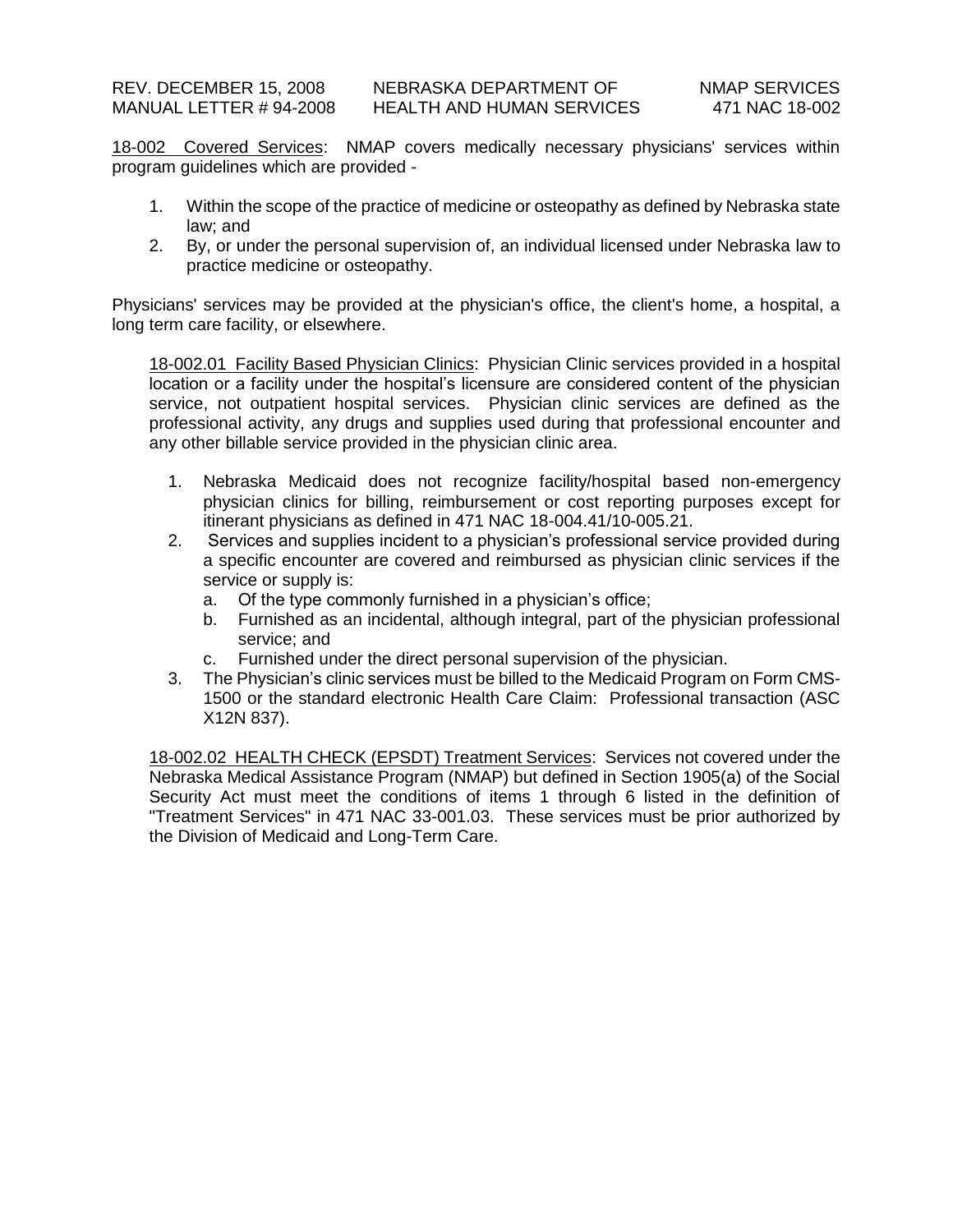# 18-003 Non-Covered Services

18-003.01 Surgical Procedures: NMAP does not cover -

- 1. Acupuncture;
- 2. Angiocardiography, single plane, supervision and interpretation in conjunction with cineradiography or multi-plane, supervision and interpretation in conjunction with cineradiography;
- 3. Angiocardiography, utilizing CO<sub>2</sub> method, supervision and interpretation only;
- 4. Angiography, coronary, unilateral selective injection supervision and interpretation only, single view unless emergency;
- 5. Angiography, extremity, unilateral, supervision and interpretation only, single view unless emergency;
- 6. Ballistocardiogram;
- 7. Basal metabolic rate (BMR);
- 8. Bronchoscopy, with injection of contrast medium for bronchography or with injection of radioactive substance;
- 9. Circumcision, female;
- 10. Excision of carotid body tumor, with or without excision of carotid artery, when used as a treatment for asthma;
- 11. Extra-intra cranial arterial bypass for stroke;
- 12. Fabric wrapping of abdominal aneurysm;
- 13. Fascia lata by incision and area exposure, with removal of sheet, when used as treatment for lower back pain;
- 14. Fascia lata by stripper when used as a treatment for lower back pain;
- 15. Hypogastric or presacral neurectomy (independent procedure);
- 16. Hysterotomy, non-obstetrical, vaginal;
- 17. Icterus index;
- 18. Ileal bypass or any other intestinal surgery for the treatment of obesity; and
- 19. Kidney decapsulation, unilateral and bilateral;
- 20. Ligation of femoral vein, unilateral and bilateral, when used as treatment for postphlebotic syndrome;
- 21. Ligation of internal mammary arteries, unilateral or bilateral;
- 22. Ligation of thyroid arteries (independent procedure);
- 23. Nephropexy: fixation or suspension of kidney (independent procedure), unilateral;
- 24. Omentopexy for establishing collateral circulation in portal obstruction;
- 25. Perirenal insufflation;
- 26. Phonocardiogram with interpretation and report, and with indirect carotid artery tracings or similar study;
- 27. Protein bound iodine (PBI);
- 28. Radical hemorrhoidectomy, whitehead type, including removal of entire pile bearing area;
- 29 Reversal of tubal ligation or vasectomy;
- 30. Sex change procedures;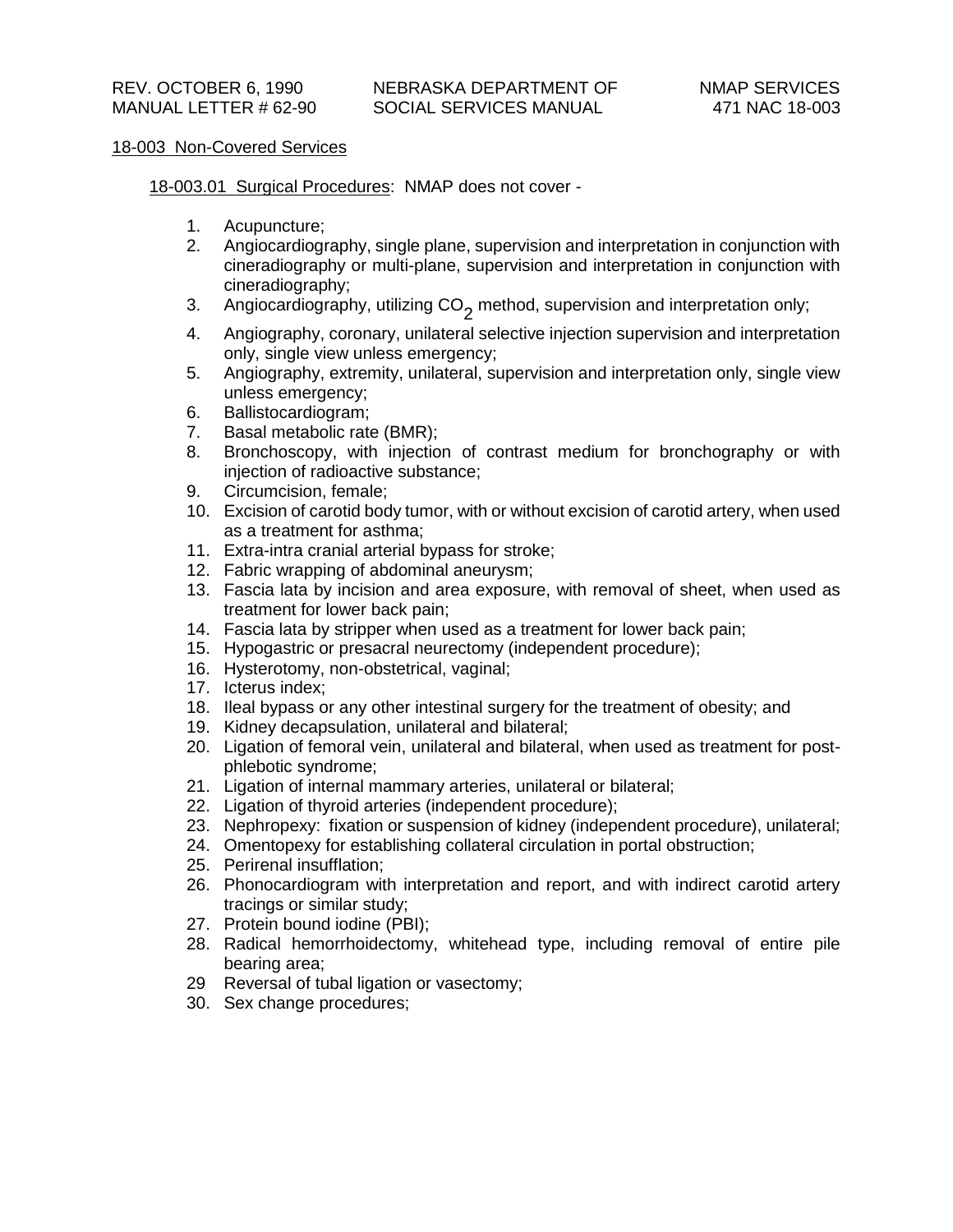- 31. Splanchicectomy, unilateral or bilateral, when used as a treatment for hypertension;
- 32. Supracervical hysterectomy: subtotal hysterectomy, with or without tubes and/or ovaries, one or both;
- 33. Sympathectomy, thoracolumbar or lumbar, unilateral or bilateral, when used as a treatment for hypertension;
- 34. Uterine suspension, with or without presacral sympathectomy.

18-003.02 Obsolete Tests: NMAP does not routinely cover the following diagnostic tests because they are obsolete and have been replaced by more advanced procedures:

- 1. Amylase, blood isoenzymes, electrophoretic;
- 2. Chromium, blood;
- 3. Guanase, blood;
- 4. Zinc sulphate turbidity, blood;
- 5. Skin test, cat scratch fever;
- 6. Skin test, lymphopathia venereum;
- 7. Circulation time, one test;
- 8. Cephalin flocculation;
- 9. Congo red, blood;
- 10. Hormones, adrenocorticotropin quantitative animal tests;
- 11. Hormones, adrenocorticotropin quantitative bioassay;
- 12. Thymol turbidity, blood;
- 13. Skin test, actinomycosis;
- 14. Skin test, brucellosis;
- 15. Skin test, leptospirosis;
- 16. Skin test, psittacosis;
- 17. Skin test, trichinosis;
- 18. Calcium, feces, 24-hour quantitative;
- 19. Starch; feces, screening;
- 20. Chymotrypsin, duodenal contents;
- 21. Gastric analysis pepsin;
- 22. Gastric analysis, tubeless;
- 23. Calcium saturation clotting time;
- 24. Capillary fragility test (Rumpel-Leede);
- 25. Colloidal gold;
- 26. Bendien's test for cancer and tuberculosis;
- 27. Bolen's test for cancer; and
- 28. Rehfuss test for gastric acidity.

These tests may be covered only if the physician who performs or orders the test justifies the medical necessity for it. The justification must be submitted with the claim when submitted to–NMAP. Staff in the Medicaid Division determine that satisfactory medical necessity exists from the physician's justification.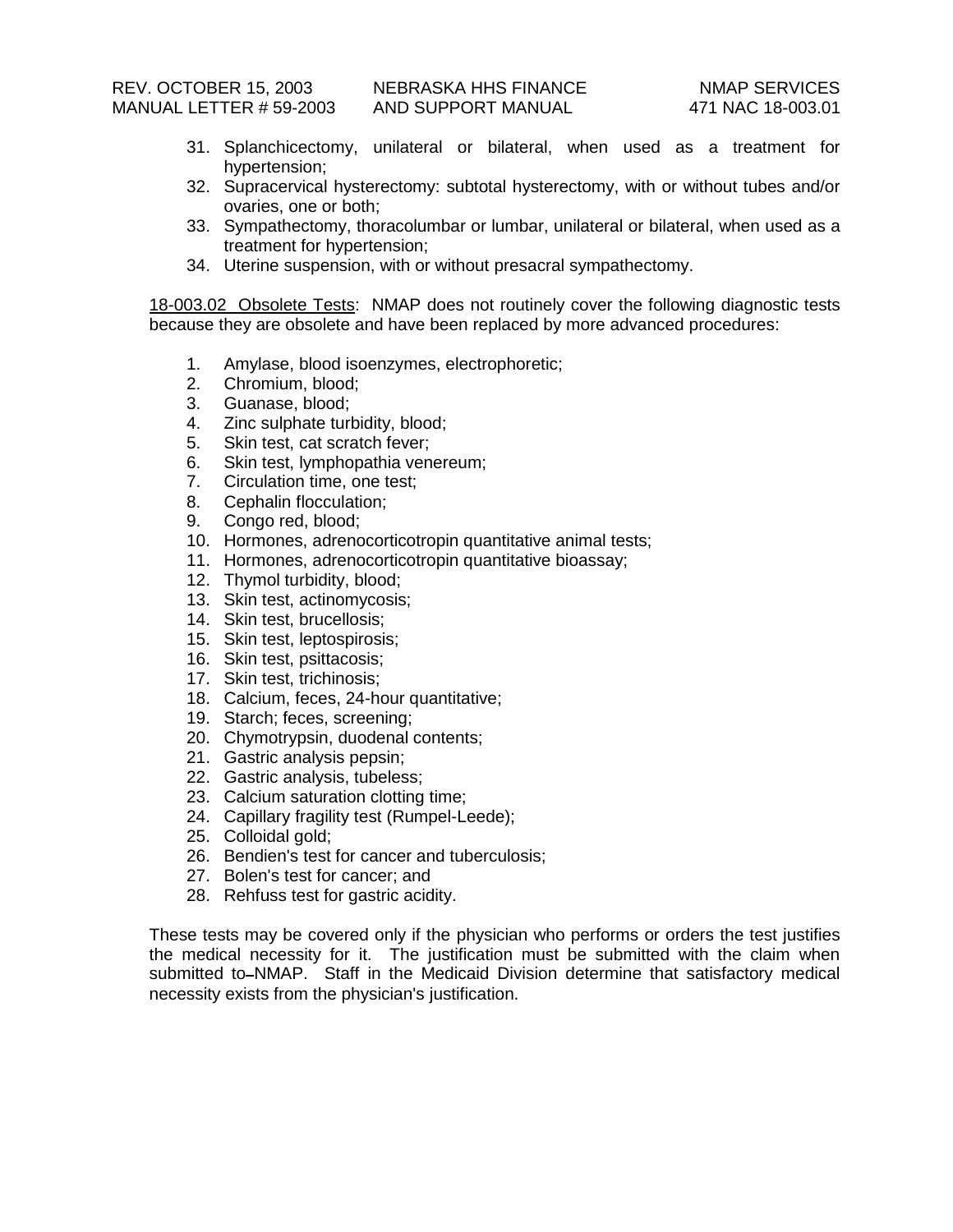18-003.03 Services Required to Treat Complications or Conditions Resulting from Non-Covered Services: NMAP may consider payment for medically necessary services that are required to treat complications or conditions resulting from non-covered services.

Medical inpatient or outpatient hospital services are sometimes required to treat a condition that arises from services which NMAP does not cover, e.g., cosmetic surgery which is excluded from Medicaid coverage by statute. Payment may be made for services furnished under these circumstances if they are reasonable and necessary in all other respects. Examples of services that may be found to be covered under this policy are the repair of complications from transsexual surgery, repair of complications from cosmetic surgery, and removal of a non-covered bladder stimulator.

If the services in question are determined to be part of a previous non-covered service, i.e., an extension or a periodic segment of a non-covered service or followup care associated with it, the subsequent services will be denied. For example, when a patient undergoes cosmetic surgery and the treatment regimen calls for a series of postoperative visits to the surgeon for evaluating the patient's prognosis, these visits are not covered.

18-003.04 Services Not Reasonable and Necessary: NMAP does not cover items and services which are not reasonable and necessary for the diagnosis and treatment of illness or injury, or to improve the function of a malformed body member.

18-003.05 Surgical Assistant Fees: NMAP does not cover surgical assistance fees for

- 1. Laparoscopy, including laparoscopic tubal ligation;
- 2. Tonsillectomy, adenoidectomy, myringotomy;
- 3. Conservative or closed fracture care; and
- 4. Uncomplicated procedures of the integument.

Additional assistant fees may be determined to be noncovered during the utilization review process.

18-003.06 Endometrial Aspiration: NMAP does not cover vacutage type or other endometrial aspiration or curettage unless the provider submits the pathologist's report on the tissue with all claims for this service. For diagnoses of absent, delayed, or late menstruation, the physician shall administer a pregnancy test to determine that the client is not pregnant. When requested, the provider shall submit copies of clients' medical records to NMAP. Reimbursement must be withheld or refunded if NMAP does not receive the requested documentation. A non-pregnant diagnosis must be indicated on Form CMS-1500, "Health Insurance Claim Form," (see 471-000-62) or the standard electronic Health Care Claim: Professional transaction (ASC X12N 837) before NMAP can make payment for these procedures.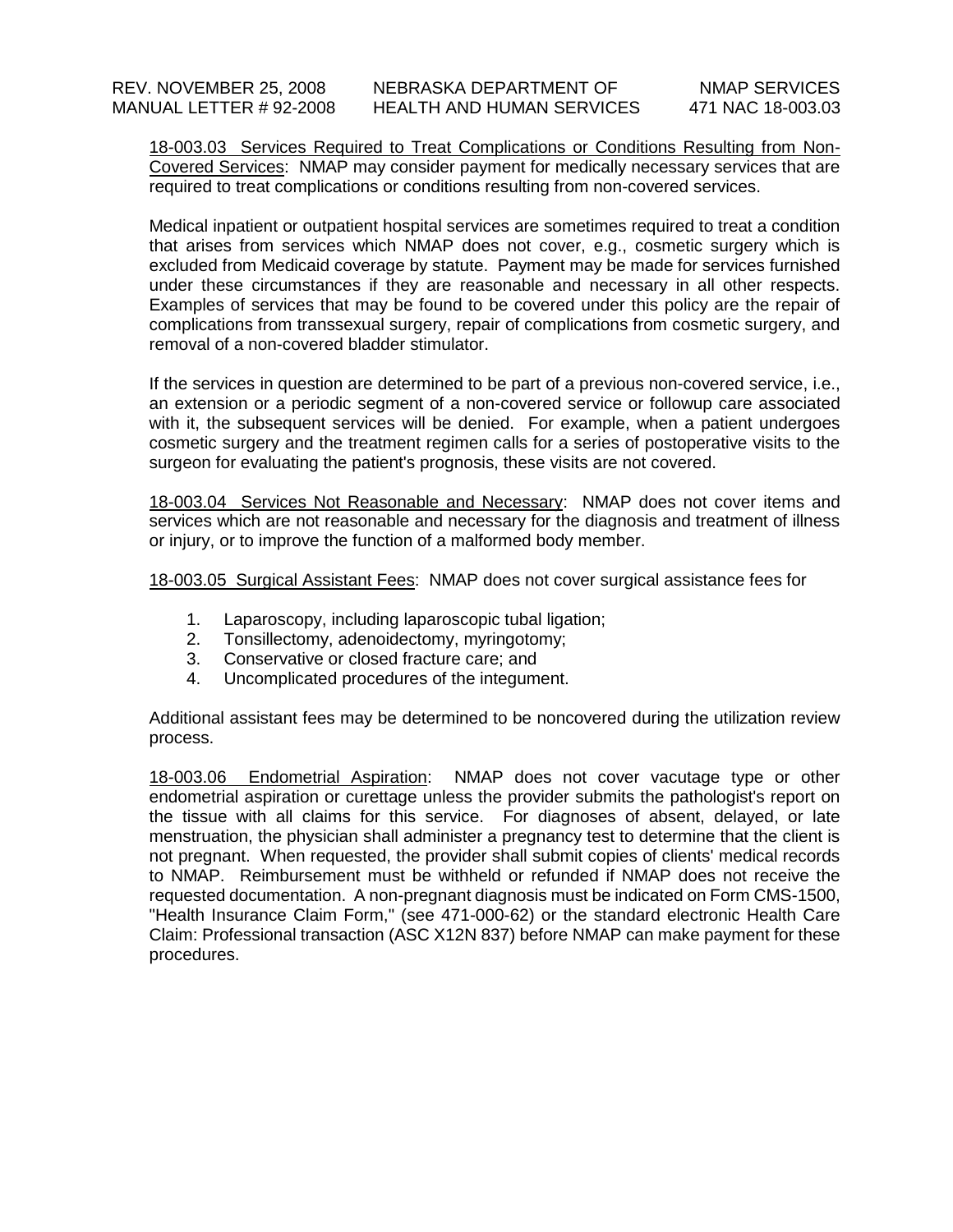### 18-004 Limitations and Requirements for Certain Services

18-004.01 Prior Authorization: NMAP requires that physicians request prior authorization from the Medicaid Division before providing -

- 1. Medical transplants, as follows:
	- a. Heart transplants;
	- b. Kidney transplants;
	- c. Bone marrow transplants (allogenic and autologous); and
	- d. Liver transplants;
- 2. Abortions;
- 3. Cosmetic and reconstructive surgery;
- 4. Gastric bypass surgery for obesity which includes the following procedures:
	- a. Gastric bypass;
	- b. Gastric stapling; and
	- c. Vertical banded gastroplasty;
- 5. Out-of-State services (Exception: Prior authorization is not required for emergency services);
- 6. Established procedures of questionable current usefulness;
- 7. Procedures which tend to be redundant when performed in combination with other procedures;
- 8. New procedures of unproven value;
- 9. Certain drug products, as specified in 471 NAC 18-004.25C and 18-004.25C1; and
- 10. All non-emergency outpatient Computerized tomography (CT) scans, Magnetic Resonance Angiogram (MRA) scans, Magnetic Resonance Imaging (MRI ) scans, Magnetic resonance spectroscopy (MRS) scans, Nuclear Medicine Cardiology scans, Positron Emission Tomography (PET) scans, Single Photon Emission Computed Tomography (SPECT) scans. See 471 NAC 18-004.30A.

18-004.01A Prior Authorization Procedures: The physician must request prior authorization for these services in writing or electronically using the standard electronic Health Care Services Review – Request for Review and Response transaction (ASC X12N 278) (see Standard Electronic Transactions Instruction at 471-000-50) prior to providing the service.

18-004.01A1 Request for Additional Evaluations: NMAP shall request additional evaluations when the medical history for the request is questionable or when there is not sufficient information to support the requirements for authorization.

18-004.01A2 Prior Authorization Approval/Denial Process: The prior authorization request review and determination must be completed by one or all of the following Department representatives:

- 1. Medical Director;
- 2. Designated Department Program Specialists; and
- 3. Medical Consultants for the Department for certain specialties.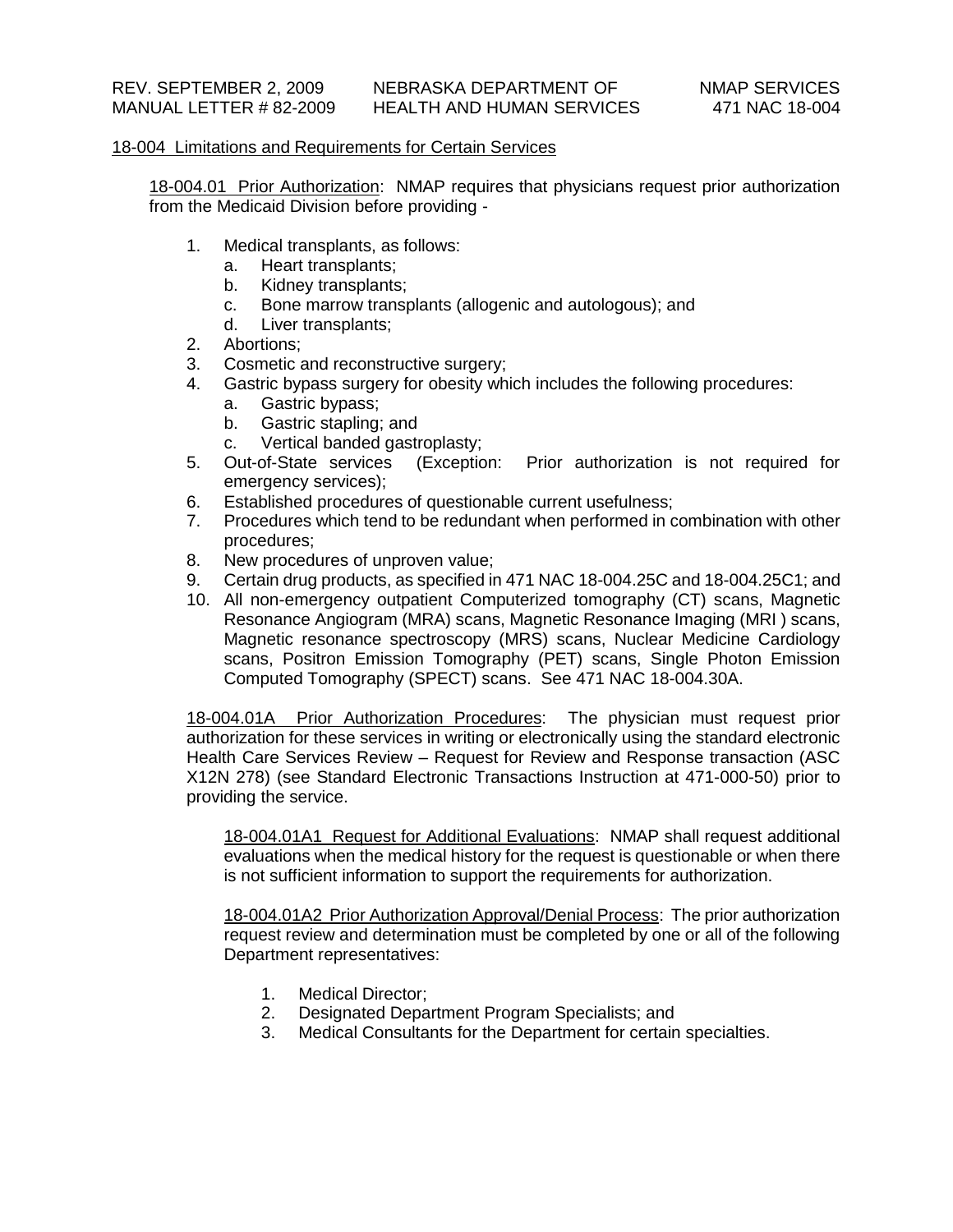18-004.01A3 Notification Process: Upon determination of approval or denial, the Department shall send a written notification to the following as applicable to the request:

- 1. Physician(s) submitting or contributing to the request; and
- 2. Caseworker when appropriate.

18-004.01B Verbal Authorization Procedures: NMAP may issue a verbal authorization when circumstances are of an emergency nature or urgent to the extent that a delay would place the client at risk of receiving medical care. When a verbal authorization is granted, a written request or electronic request using the standard electronic Health Care Services Review – Request for Review and Response transaction (ASC X12N 278) must be submitted within 14 days of the verbal authorization. A written or electronic response from the Department will be issued upon completion of the review.

18-004.01C Billing and Payment Requirements: Claims submitted to NMAP for services defined as requiring prior authorization will not be paid without approval from the Department. A copy of the approval documentation issued by the Department is not needed for submission with the claim unless instructed to do so as part of the authorization notification.

18-004.02 Hospital Admission Diagnostic Procedures: The major factors which are considered to determine that a diagnostic procedure performed as part of the admitting procedure to a hospital is reasonable and medically necessary are -

- 1. The test is specifically ordered by the admitting physician, or a hospital staff physician responsible for the patient when there is no admitting physician (i.e., the test is not provided on the standing orders of a physician for all his/her patients);
- 2. The test is medically necessary for the diagnosis or treatment of the individual patient's condition; and
- 3. The test does not unnecessarily duplicate the same test performed on an outpatient basis before admission or performed in connection with a recent hospital admission.

18-004.03 Minor Surgical Procedures: Reimbursement for excision of lesions of the skin or subcutaneous tissues include all services and supplies necessary to provide the service. NMAP does not make additional reimbursement for suture removal to the physician who performed the initial services or to a hospital. If the sutures are removed by a non-hospitalbased physician who is not the physician who provided the initial service, NMAP may approve separate payment for the suture removal.

18-004.04 Treatment for Obesity: NMAP will not make payment for services provided when the sole diagnosis is "obesity".

Obesity itself cannot be considered an illness. The immediate cause is a caloric intake which is persistently higher than caloric output. When obesity is the only diagnosis, treatment cannot be considered reasonable and necessary for the diagnosis or treatment of an illness or injury.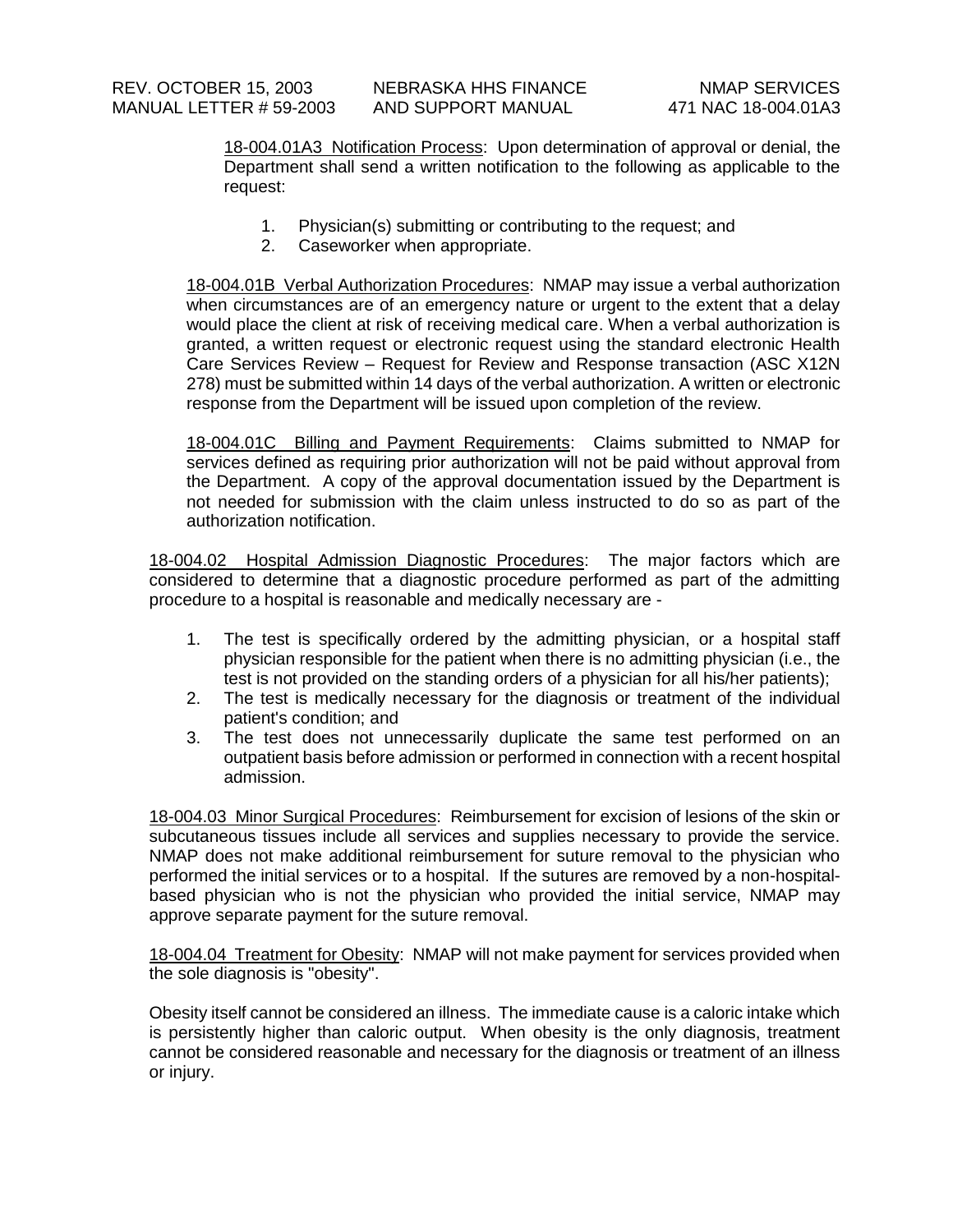While obesity is not itself considered an illness, there are conditions which can be caused by or aggravated by obesity. This may include, but is not limited to the following: hypothyroidism, Cushing's disease, hypothalamic lesions, cardiac diseases, respiratory diseases, diabetes, hypertension, and diseases of the skeletal system. Treatment for obesity may be covered when the services are an integral and necessary part of a course of treatment for another serious medical condition.

18-004.04A Intestinal By-Pass Surgery: The safety of intestinal by-pass surgery for the treatment of obesity has not been demonstrated. Severe adverse reactions such as steatorrhea, electrolyte depletion, liver failure, arthralgia, hypoplasia of bone marrow, and avitaminosis have sometimes occurred as a result of this procedure. NMAP does not consider this procedure to be reasonable and necessary, and does not cover the procedure.

18-004.04B Gastric By-Pass Surgery for Obesity: Gastric by-pass surgery for patients with extreme obesity may be covered when the surgery is -

- 1. Medically appropriate for the individual; and
- 2. Performed to correct an illness which caused the obesity or was aggravated by the obesity.

Physicians shall request prior authorization for gastric by-pass surgery prior to providing the service.

18-004.05 Breast Reconstruction Following Mastectomy: Because breast reconstruction following mastectomy is considered a relatively safe and effective noncosmetic procedure, NMAP may cover this service following initial treatment.

# 18-004.06 Sterilizations

18-004.06A Age Requirement: The Nebraska Medical Assistance Program is prohibited from paying for sterilization of individuals -

- 1. Under the age of 21 on the date the client signs Form MMS-100; or
- 2. Legally incapable of consenting to sterilization.

18-004.06B Coverage Conditions: NMAP covers sterilizations only when -

- 1. The sterilization is performed because the client receiving the service made a voluntary request for services;
- 2. The client is advised at the outset and before the request or receipt of his/her consent to the sterilization that benefits provided by programs or projects will not be withdrawn or withheld because of a decision not to be sterilized; and
- 3. Clients whose primary language is other than English must be provided with the required elements for informed consent in their primary language.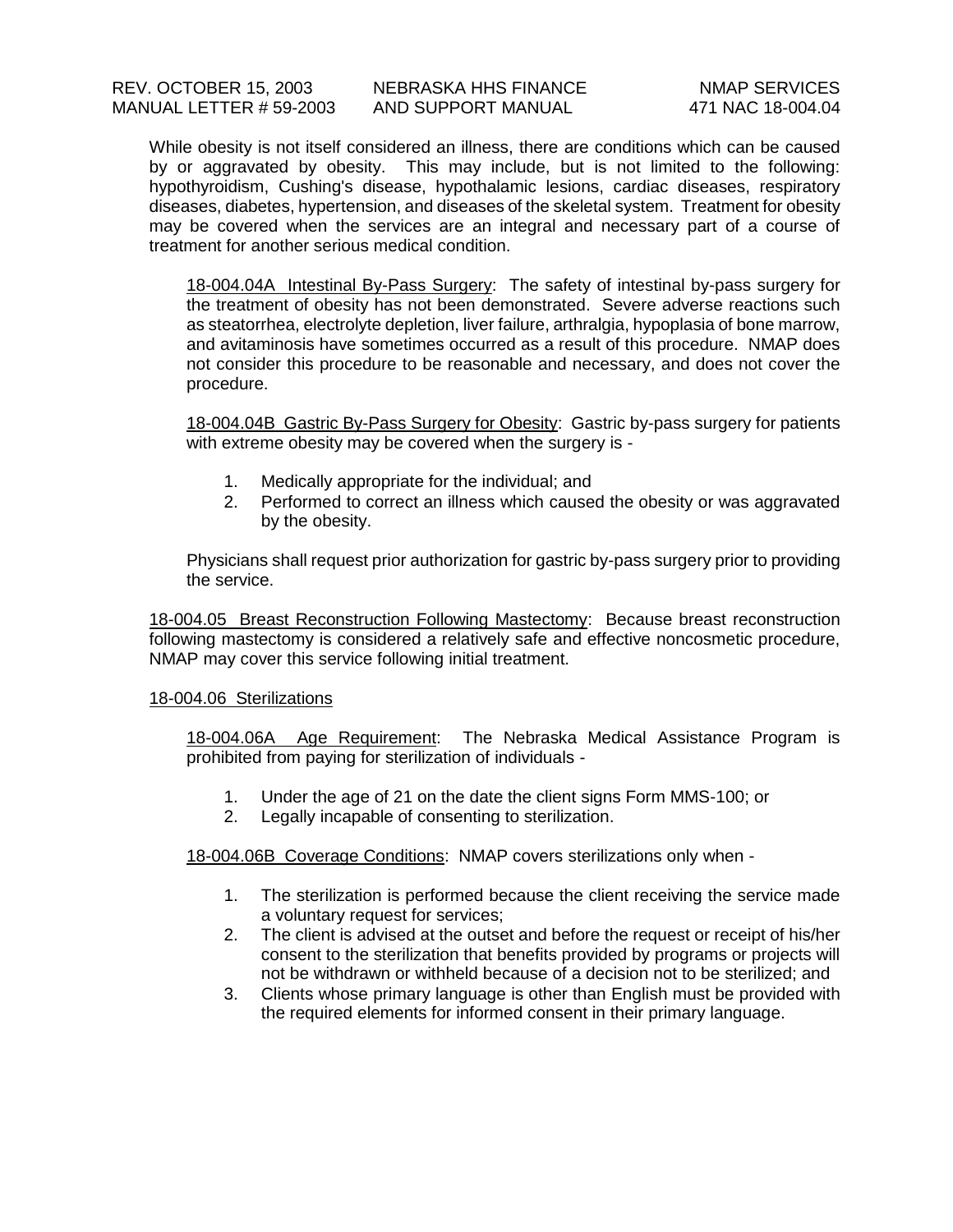18-004.06C Procedure for Obtaining Services: Non-therapeutic sterilizations are covered by NMAP only when -

- 1. Legally effective informed consent is obtained on Form MMS-100, "Consent Form" (see 471-000-109) from the client on whom the sterilization is to be performed. A properly completed and legible Form MMS-100 must submitted to the Department before payment of claims for sterilization can be considered; and
- 2. The sterilization is performed at least 30 days following the date informed consent was given. The consent is effective for 180 days from the date the client signs Form MMS-100. An individual may consent to be sterilized at the time of a premature delivery or emergency abdominal surgery, if at least 72 hours have passed since s/he signed the informed consent for the sterilization. For a premature delivery, the client must have signed the informed consent at least 72 hours before the surgery is performed and at least 30 days before the expected date of delivery; the expected delivery date must be entered on Form MMS-100.

18-004.06D Informed Consent: Informed consent means the voluntary, knowing assent of the client who is to be sterilized after s/he has been given the following information:

- 1. A clear explanation of the procedures to be followed;
- 2. A description of the attendant discomforts and risks;
- 3. A description of the benefits to be expected;
- 4. Counseling concerning appropriate alternative methods, and the effect and impact of the proposed sterilization including the fact that it must be considered an irreversible procedure;
- 5. An offer to answer any questions concerning the procedures; and
- 6. An instruction that the individual is free to withhold or withdraw his/her consent to the sterilization at any time before the sterilization without prejudicing his/her future care and without loss of other project or program benefits to which the client might otherwise be entitled.

This information is shown on Form MMS-100, which must be completed by the client.

18-004.06E Sterilization Consent Forms: Form MMS-100, "Sterilization Consent Form," (see 471-000-109) may be ordered by the physician directly from the Nebraska Department of Health and Human Services, Division of Medicaid and Long-Term Care, or from the client's local office. The surgeon must submit a properly completed and legible Form MMS-100 to the Department before payment can be considered for the sterilization.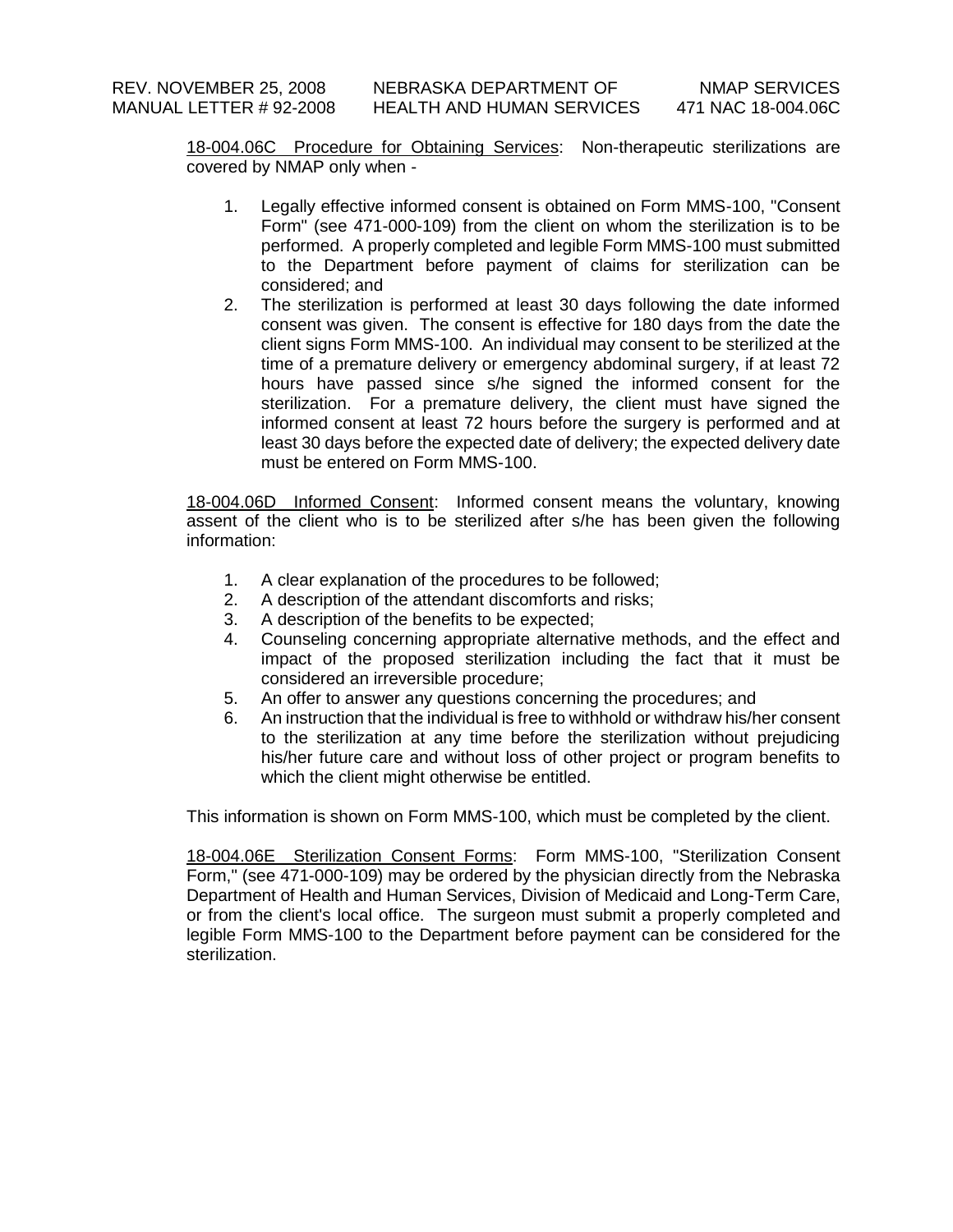18-004.07 Hysterectomies: Form MMS-101, "Informed Consent Form," (see 471-000-110) in which the client states that she was informed before the surgery was performed that this surgical procedure will result in permanent sterility must be properly signed and dated by the client. The completed Form MMS101 must be submitted to the Department of Health and Human Services, by the surgeon before claims for the hysterectomy can be considered for payment.

Exception: NMAP does not require informed consent if -

- 1. The individual was already sterile before the hysterectomy and the physician who performs the hysterectomy certifies in writing that the individual was already sterile before the hysterectomy and states the cause of the sterility; or
- 2. The individual requires a hysterectomy because of a life-threatening emergency situation in which the physician determines that prior acknowledgment is not possible, and the physician who performs the hysterectomy certifies in writing that the hysterectomy was performed under a life-threatening emergency situation in which s/he determined prior acknowledgment was not possible. The physician must also include a description of the emergency.

A copy of the surgeon's certification regarding the above exceptions must be submitted to NMAP before consideration of payment for associated with the hysterectomy.

18-004.07A Non-Covered Hysterectomies: NMAP shall not cover a hysterectomy if -

- 1. It was performed solely to make the woman sterile; or
- 2. If there was more than one purpose for the procedure, it would not have been performed except to make the woman sterile.

# 18-004.08 (Reserved)

18-004.09 Infertility: NMAP limits coverage for infertility to diagnosis and treatment of medical conditions when infertility is a symptom of a suspected medical problem, for example, thyroid disease, brain tumor, or hormone dysfunction. Reimbursement/coverage is not available when the sole purpose of the service is achieving a pregnancy.

# 18-004.10 (Reserved)

18-004.11 Alcohol and Drug Detoxification: NMAP limits reimbursement for alcohol and drug detoxification to medically necessary treatment for detoxification, subject to the Department's utilization review.

Many hospitals provide detoxification services during the more acute stages of alcohol and drug dependency when the patient may be suffering from delirium, confusion, trauma, unconsciousness, and is no longer able to socially function. Since the high probability and occurrency of medical complications during alcohol and drug withdrawal can necessitate the constant availability of physicians and/or complex medical equipment found only in the hospital setting, inpatient hospital care during the period is considered reasonable and necessary and is therefore covered under the program.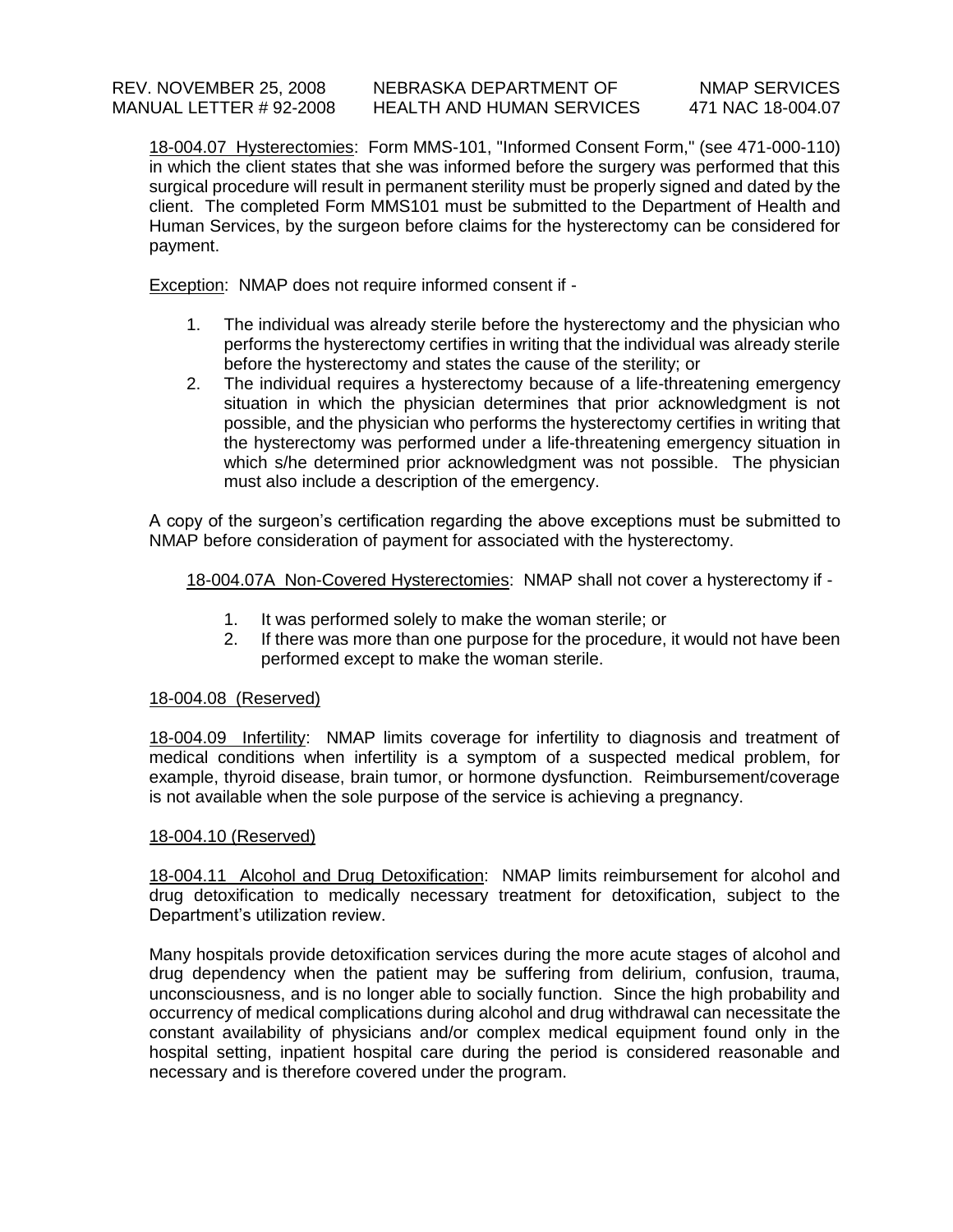This period includes an average detoxification period of two to three days with an occasional need for up to five days when the patient's condition dictates. A detoxification program for a particular patient may exceed five days and be covered if determined medically necessary by NMAP. NMAP does not cover services when the detoxification needs of an individual no longer require an inpatient hospital setting.

18-004.12 Osteogenic Stimulation: Electrical stimulation to augment bone repair (osteogenic stimulation) can be performed either invasively or noninvasively.

18-004.12A Invasive Osteogenic Stimulation: Invasive devices provide electrical stimulation directly at the fracture site either through percutaneously placed cathodes or by implantation of a coiled cathode wire into the fracture site. For percutaneously placed cathodes, the power supply is externally placed and the leads connected to the inserted cathodes. For the implanted cathode, the power pack is implanted into soft tissue near the fracture site and subcutaneously connected to the cathode, creating a self-contained system with no external components. NMAP covers use of the invasive device only for non-union of long bone fractures. NMAP considers non-union to exist only after six months or more have elapsed without the fracture healing.

18-004.12B Non-Invasive Osteogenic Stimulation: For non-invasive device, opposing pads wired to an external power supply are placed over the cast. An electromagnetic field is created between the pads at the fracture site. NMAP covers use of the noninvasive device only for -

- 1. Non-union of long bone fractures;
- 2. Failed fusion; and
- 3. Congenital pseudoarthroses.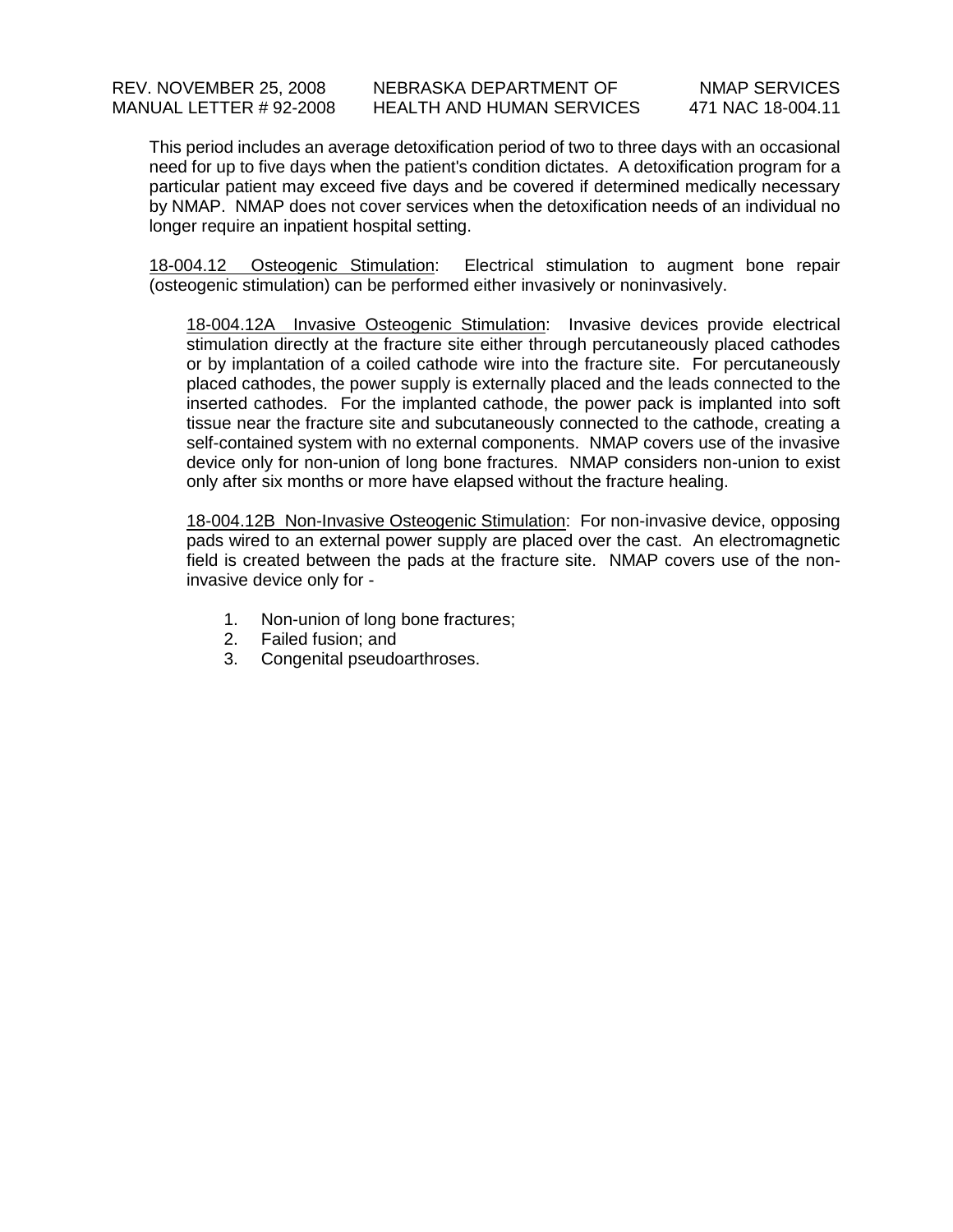18-004.13 Biofeedback Therapy: Biofeedback therapy provides visual, auditory or other evidence of the status of certain body functions so that a person can exert voluntary control over the functions, and thereby alleviate an abnormal bodily condition. Biofeedback therapy often uses electrical devices to transform bodily signals indicative of such functions as heart rate, blood pressure, skin temperature, salivation, peripheral vasomotor activity, and gross muscle tone into a tone or light, the loudness or brightness of which shows the extent of activity in the function being measured.

Biofeedback therapy differs from electromyography, which is a diagnostic procedure used to record and study the electrical properties of skeletal muscle. An electromyography device may be used to provide feedback with certain types of biofeedback, however.

Biofeedback therapy is covered under NMAP only when it is reasonable and necessary for the individual patient for muscle re-education of specific muscle groups or for treating pathological muscle abnormalities of spasticity, incapacitating muscle spasm, or weakness, and more conventional treatments (heat, cold, massage, exercise, support) have not been successful. This therapy is not covered for treatment of ordinary muscle tension states, for psychosomatic conditions, or for psychiatric conditions.

18-004.14 Sleep Disorder Clinics: Sleep disorder clinics are facilities in which certain conditions are diagnosed through the study of sleep. These clinics are primarily for research. Nevertheless, sleep disorder clinics may provide some diagnostic or therapeutic services which NMAP covers. These clinics must be affiliated with a hospital. Coverage for diagnostic services would under some circumstances be covered under provisions of the law different from those for coverage of therapeutic services.

18-004.14A Diagnostic Services: All reasonable and necessary diagnostic tests given for the medical conditions listed in 471 NAC 18-004.14B are covered when the following criteria are met:

- 1. The clinic must be affiliated with a hospital;
- 2. Patients must be referred to the sleep disorder clinic by their attending physicians. The clinic shall maintain a record of the attending physician's orders; and
- 3. The need for diagnostic testing must be confirmed by medical evidence, e.g., physician examinations and laboratory tests.

Diagnostic testing that is duplicative of previous testing done by the attending physician to the extent the results are still pertinent is not covered.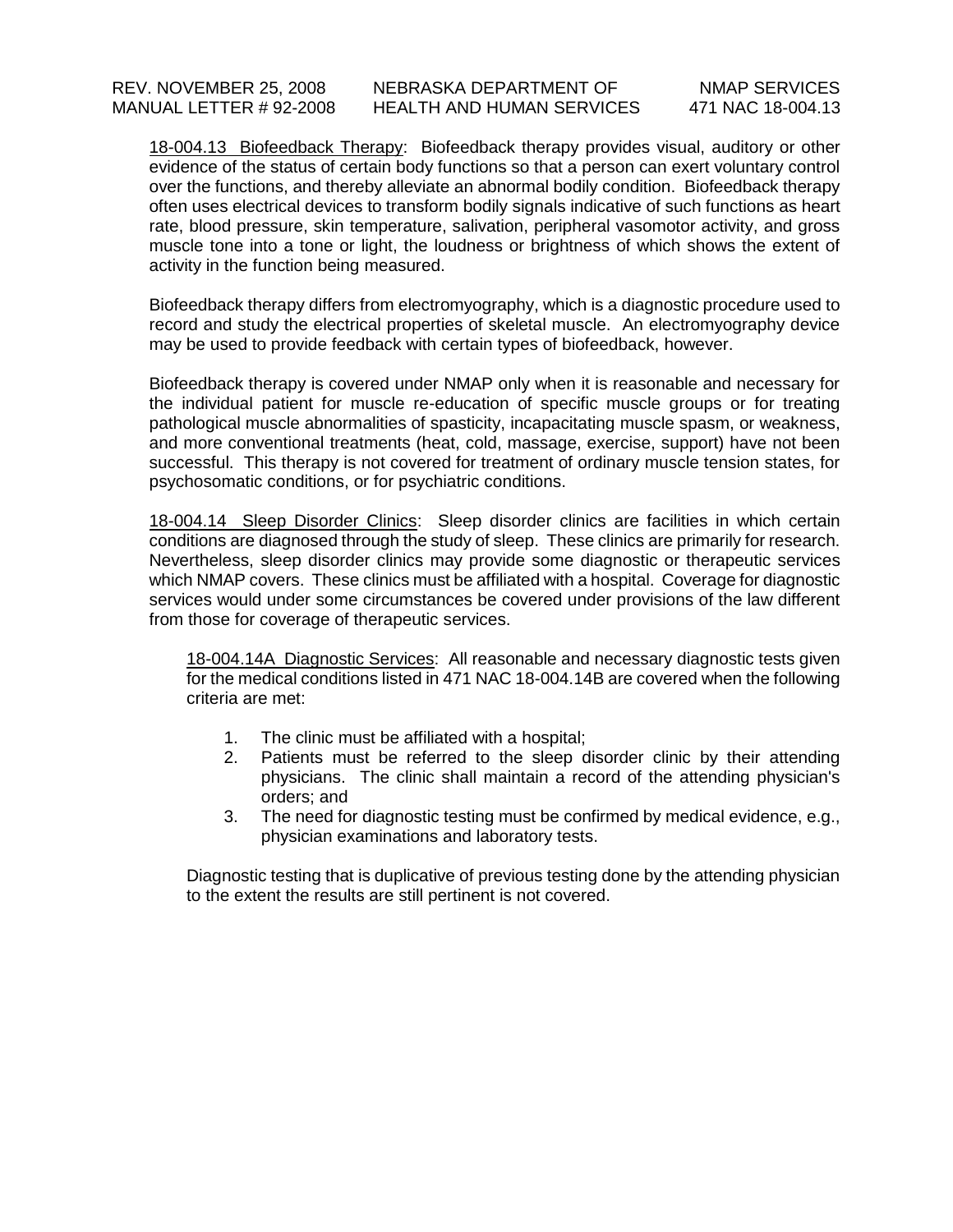18-004.14B Medical Conditions for which Diagnostic Testing is Covered: Diagnostic testing can be covered only if the patient has the symptoms or complaints of one of the following conditions. Most patients who undergo the diagnostic testing are not considered inpatients, although they may come to the facility in the evening for testing and then leave after their tests are over. The overnight stay is considered an integral part of these tests.

- 1. Narcolepsy: This term refers to a syndrome that is characterized by abnormal sleep tendencies, e.g., excessive daytime sleepiness or disturbed nocturnal sleep. Related diagnostic testing is covered if the patient has inappropriate sleep episodes or attacks (e.g., while driving, in the middle of a meal, in the middle of a conversation), amnesiac episodes, or continuous disability drowsiness. The sleep disorder clinic shall submit documentation that this condition is severe enough to interfere with the patient's well-being and health before Medicaid benefits may be provided for diagnostic testing. A maximum of three "sleep naps" to confirm a diagnosis of narcolepsy may be covered.
- 2. Sleep Apnea: This is a potentially lethal condition where the patient stops breathing during sleep. Three types of sleep apnea have been described central, obstructive, and mixed. The nature of the apnea episodes can be documented by appropriate diagnostic testing. A maximum of one night stay per patient may be allowed.

18-004.14C Therapeutic Services: Sleep disorder clinics may at times render therapeutic as well as diagnostic services. Although only the diagnostic services indicated above are covered under Medicaid, therapeutic services may be covered provided they are standard and accepted services and are reasonable and medically necessary for the patient. Sleep disorder clinics must provide therapeutic services in the hospital outpatient setting. Therapeutic services may be provided for -

- 1. Insomnia;
- 2. Nocturnal myoclonus (muscle jerks);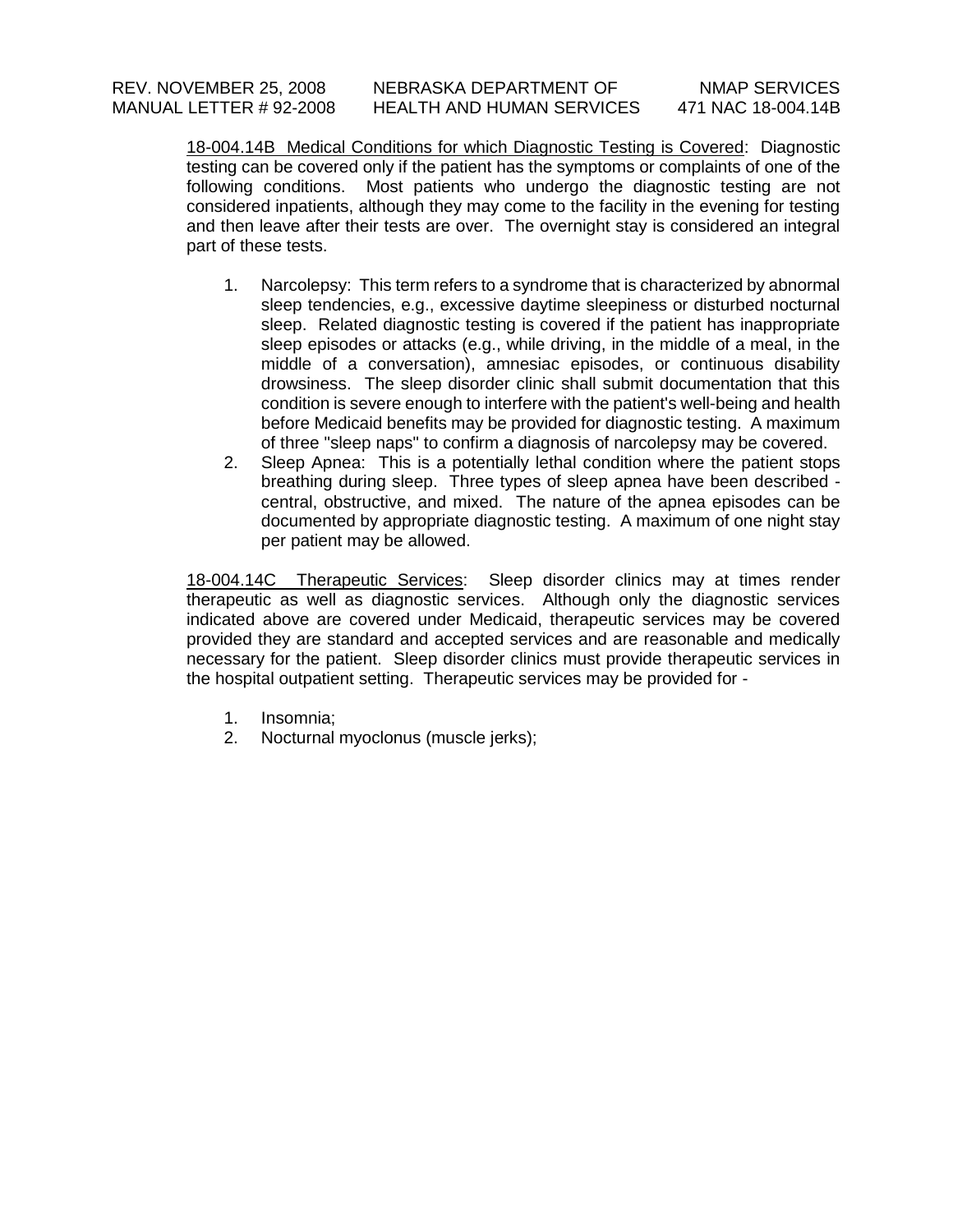- 3. Sleep apnea (typically central type);
- 4. Drug dependency;
- 5. Shift work and schedule disturbances;
- 6. Restless leg syndrome;
- 7. Hypersomnia (excessive daytime sleepiness);
- 8. Somnambulism;
- 9. Night terrors or dream anxiety attacks;
- 10. Enuresis; and
- 11. Bruxism.

18-004.15 Portable X-Ray Services: NMAP covers diagnostic x-ray services provided by certified a portable x-ray supplier when provided in a place of residence used as the patient's home and in nonparticipating institutions. These services must be performed under the general supervision of a physician and certain conditions relating to health and safety (see 471 NAC 18-004.15B) must be met.

NMAP also covers diagnostic portable x-ray services when provided in participating SNF's, under circumstances in which they cannot be covered as a SNF service, i.e., the services are not provided by the participating institution either directly or under arrangements that allow the institution to bill for the services.

If portable x-ray services are provided in a participating hospital under arrangement, the hospital shall bill for the service.

18-004.15A Certified Providers: To be approved as a provider under NMAP, providers of portable x-ray services must be certified by the CMS Regional Office.

For a Nebraska portable x-ray provider, NMAP must receive a copy of Form CMS-1539, "Medicare/Medicaid Certification and Transmittal," which displays Medicare certification from the CMS Regional Office.

For an out-of-state portable x-ray provider, Medicaid Division staff shall request verification of certification from the CMS Regional Office. The Department approves or denies enrollment based on the certification information received from the CMS Regional Office.

The CMS Regional Office updates certification information and sends the information to the Department according to the federal time frame which is currently in effect for portable x-ray providers.

18-004.15B Applicability of Health and Safety Standards: The health and safety standards apply to all suppliers of portable x-ray services, except physicians who provide immediate personal supervision during the administration of diagnostic x-ray services. Payment is made only for services of approved suppliers who have been found to meet the standards.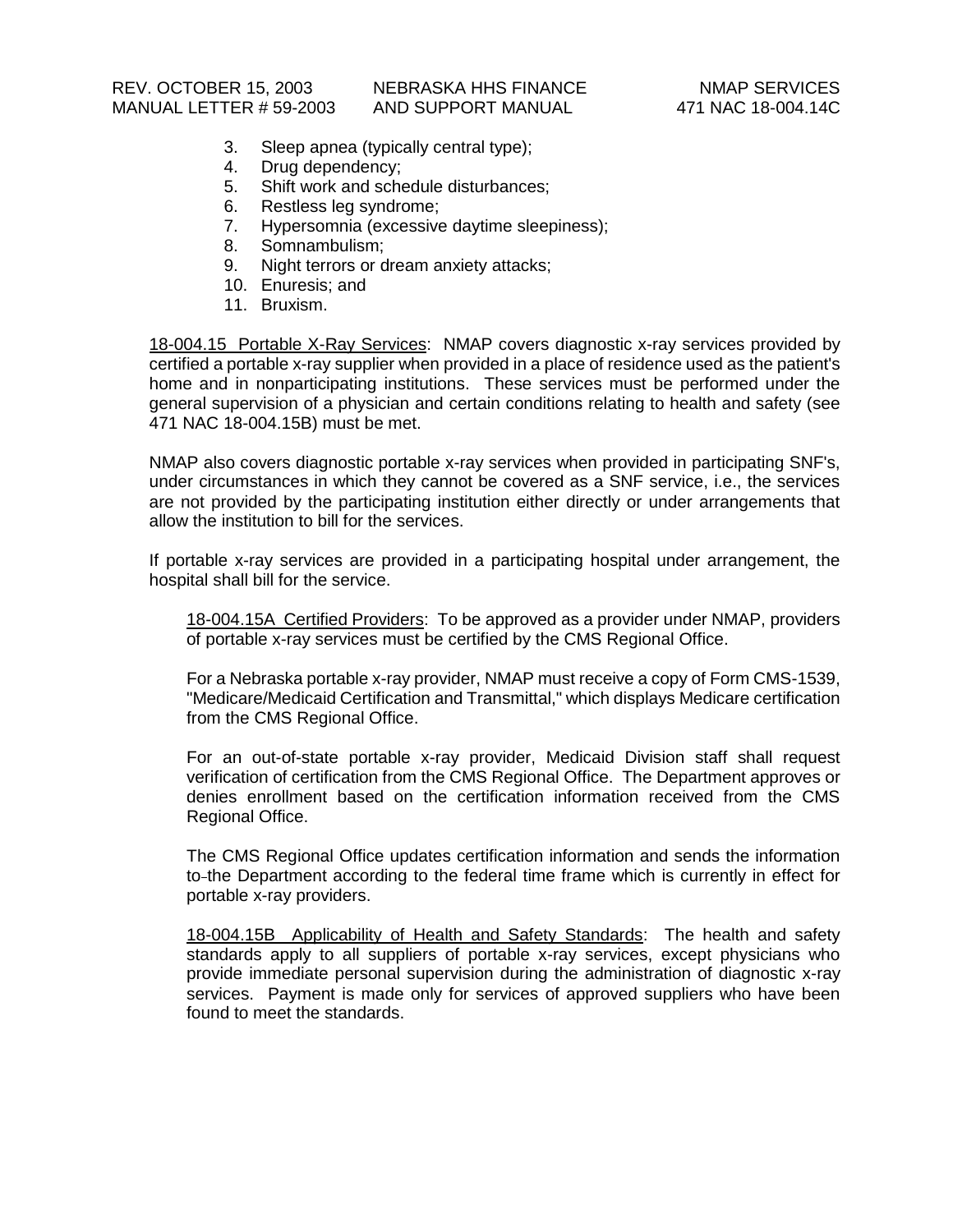When the services of a supplier of portable x-ray services no longer meet the conditions of coverage, physicians responsible for supervising the portable x-ray services and having an interest in the supplier's certification status must be notified. The notification action regarding suppliers of portable x-ray equipment is the same as required for decertification of independent laboratories, and the same procedures are followed.

18-004.15C Covered Portable X-Ray Services: NMAP covers the following portable xray services:

- 1. Skeletal films involving arms and legs, pelvis, vertebral column, and skull;
- 2. Chest films which do not involve the use of contrast media (except routine screening procedures and tests in connection with routine physical examinations); and
- 3. Abdominal films which do not involve the use of contrast media.

18-004.15D Non-Covered Portable X-Ray Services: NMAP does not cover the following portable x-ray services:

- 1. Procedures involving fluoroscopy;
- 2. Procedures involving the use of contrast media;
- 3. Procedures requiring the administration of a substance to the patient or injection of a substance into the patient and/or special manipulation of the patient;
- 4. Procedures which require special medical skill or knowledge possessed by a doctor of medicine or doctor of osteopathy or which require that medical judgment be exercised;
- 5. Procedures requiring special technical competency and/or special equipment or materials;
- 6. Routine screening procedures; and
- 7. Procedures which are not of a diagnostic nature.

18-004.15E Billing Requirements: Claims for portable x-ray services must contain -

- 1. The name of the physician who ordered the service; and
- 2. A diagnosis of medical necessity.

18-004.15F Electrocardiograms: The taking of an electrocardiogram tracing by an approved provider of portable x-ray services may be covered as an "other diagnostic test." The health and safety standards in 471 NAC 18-004.15B must be met.

18-004.16 Durable Medical Equipment and Supplies: NMAP does not generally enroll hospitals, hospital pharmacies, long term care facilities, rehabilitation services or centers, or physicians as providers of durable medical equipment and medical supplies.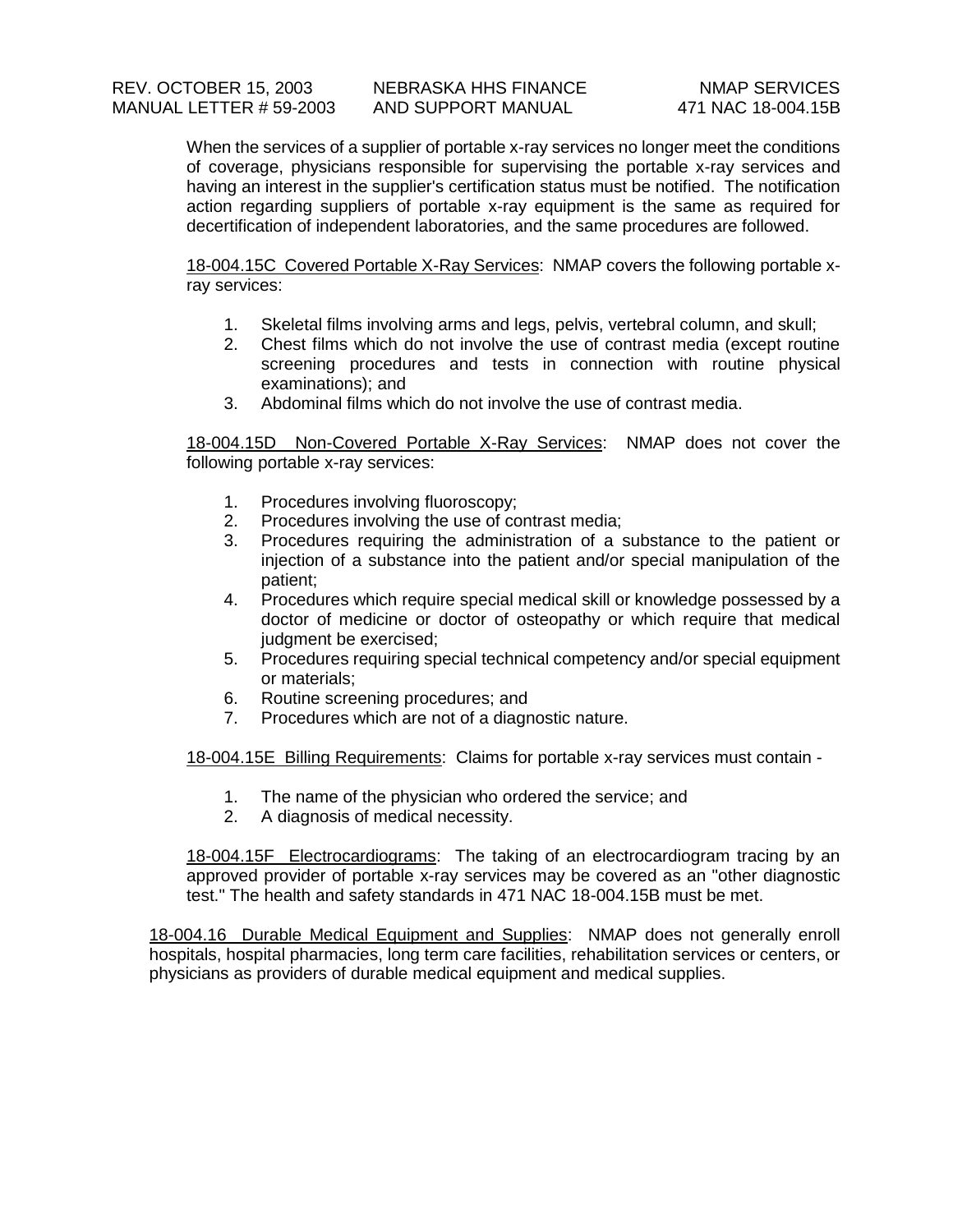18-004.17 Surgery: The surgical procedure, including 14 days post-operative care, is reimbursed under a HCPCS surgery procedure code. When multiple surgical procedures are done at one time, the Department reimburses the primary procedure according to the Nebraska Medicaid Practitioner Fee Schedule. Any secondary procedures that add significant time and complexity to patient care are reimbursed at one-half of the amount that would be paid if the procedure were the primary procedure. Incidental procedures through the same incision (for example, incidental appendectomy, lysis of adhesions, excision of a previous scar, puncture of an ovarian cyst) are not considered separate secondary procedures for reimbursement.

18-004.17A Assistant Surgeon: When an assistant surgeon is required, reimbursement is made according to the Nebraska Medicaid Practitioner Fee Schedule. The assistant uses the appropriate modifier with the basic procedure code when submitting a claim (for example, 47600-80 cholecystectomy assist). See 471 NAC 18- 003.05 for non-covered surgical assistant fees.

18-004.17B New or Unusual Surgical Procedures: NMAP may cover new or unusual surgical procedures. In all cases, the Medical Director shall determine the necessity or usefulness of the procedure. The physician shall submit requests for NMAP prior authorization by using the standard electronic Health Care Services Review – Request for Review and Response transaction (ASC X12N 278) or by completing and submitting a written request for prior authorization. Physicians shall obtain prior authorization for these procedures prior to providing the service from -

Medical Director Medicaid Division Nebraska Department of Health and Human Services Finance and Support 301 Centennial Mall South, 5th Floor P.O. Box 95026 Lincoln, NE 68509

If approved, the Department sends a notification of authorization to the provider. The provider(s) shall submit a copy of the notification of authorization only when instructed to do so in the text of the authorization.

18-004.17C Second Surgical Opinion: NMAP makes payment for clients who desire a second physician's opinion concerning proposed surgery. This second physician shall bill the Department with a HCPCS consultation procedure code indicating the level of the consultation and identifying the service as a second surgical opinion on Form CMS-1500 or the standard electronic Health Care Claim: Professional transaction (ASC X12N 837).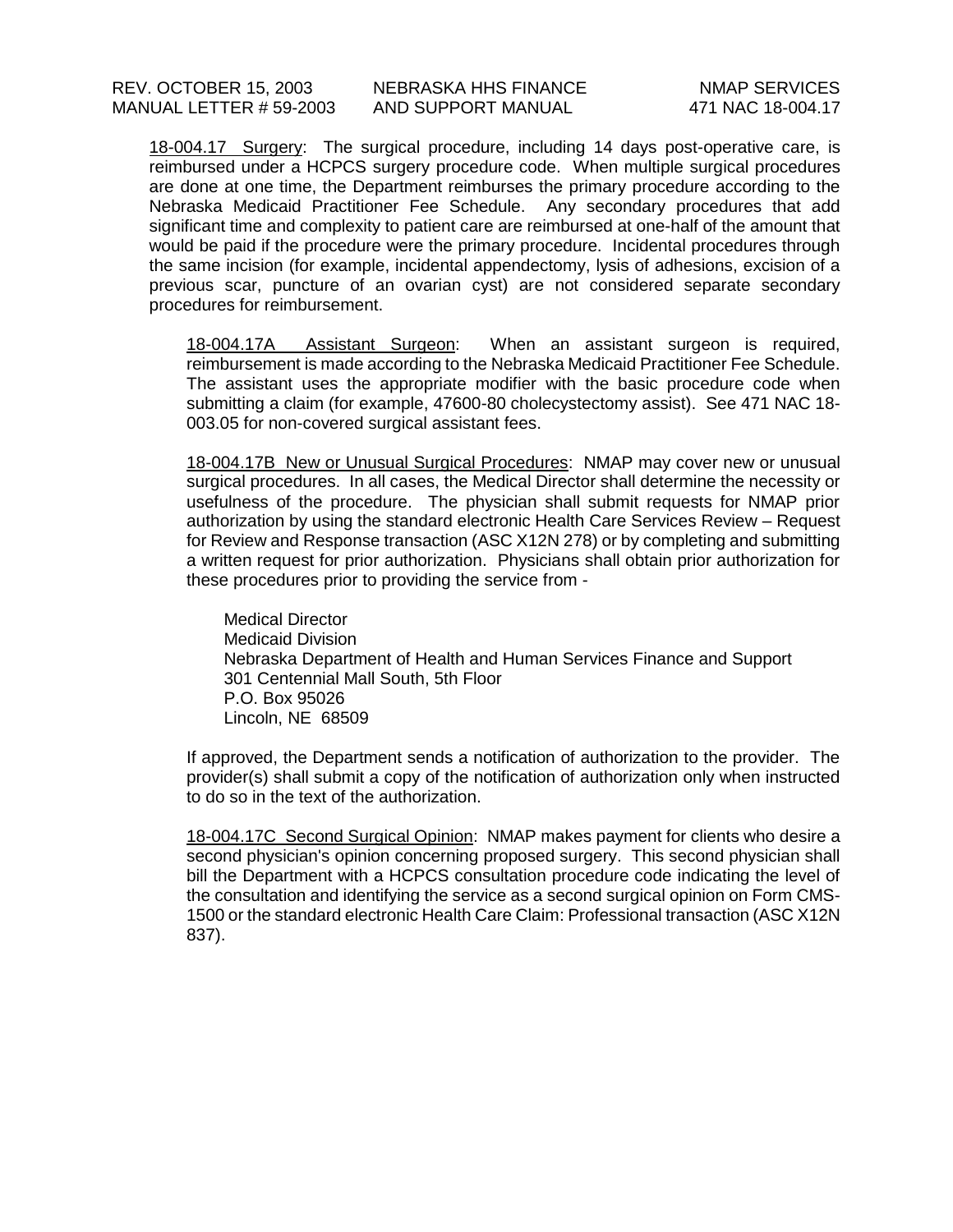18-004.17D Cosmetic and Reconstructive Prior Authorization Procedures: In addition to the prior authorization requirements under 471 NAC 18-004.01, the surgeon who will be performing the cosmetic or reconstructive (C/R) surgery shall submit a request to the Medical Director. This request must include the following:

- 1. An overview of the medical condition and medical history of any conditions caused or aggravated by the condition;
- 2. Photographs of the involved area(s) when appropriate to the request;
- 3. A description of the procedure being requested including any plan to perform the procedure when it requires a staged process; and
- 4. When appropriate, additional information regarding the medical history may be submitted by the client's primary care physician.

Prior authorization request for cosmetic and reconstructive surgery must be submitted using the standard electronic Health Care Services Review – Request for Review and Response transaction (ASC X12N 278) (see Standard Electronic Transaction Instructions at 471-000-50) or in writing by mail or fax to the following address:

Medical Director Nebraska Department of Health and Human Services Finance and Support Medicaid Division P.O. Box 95026 Lincoln, NE 68509-5026

Fax Telephone Number: (402) 471-9092

18-004.17E Services Performed in an Ambulatory Surgical Center: In addition to the federally-identified ASC services, NMAP covers the certain state-defined services provided in an ambulatory surgical center (ASC). Payment for "facility services" provided in connection with the state-defined procedures will not exceed payment for the corresponding group of Medicare-covered ASC procedures. See the state-defined ASC services in 471-000-409.

Federally-identified ASC services are defined in 471 NAC 26-004.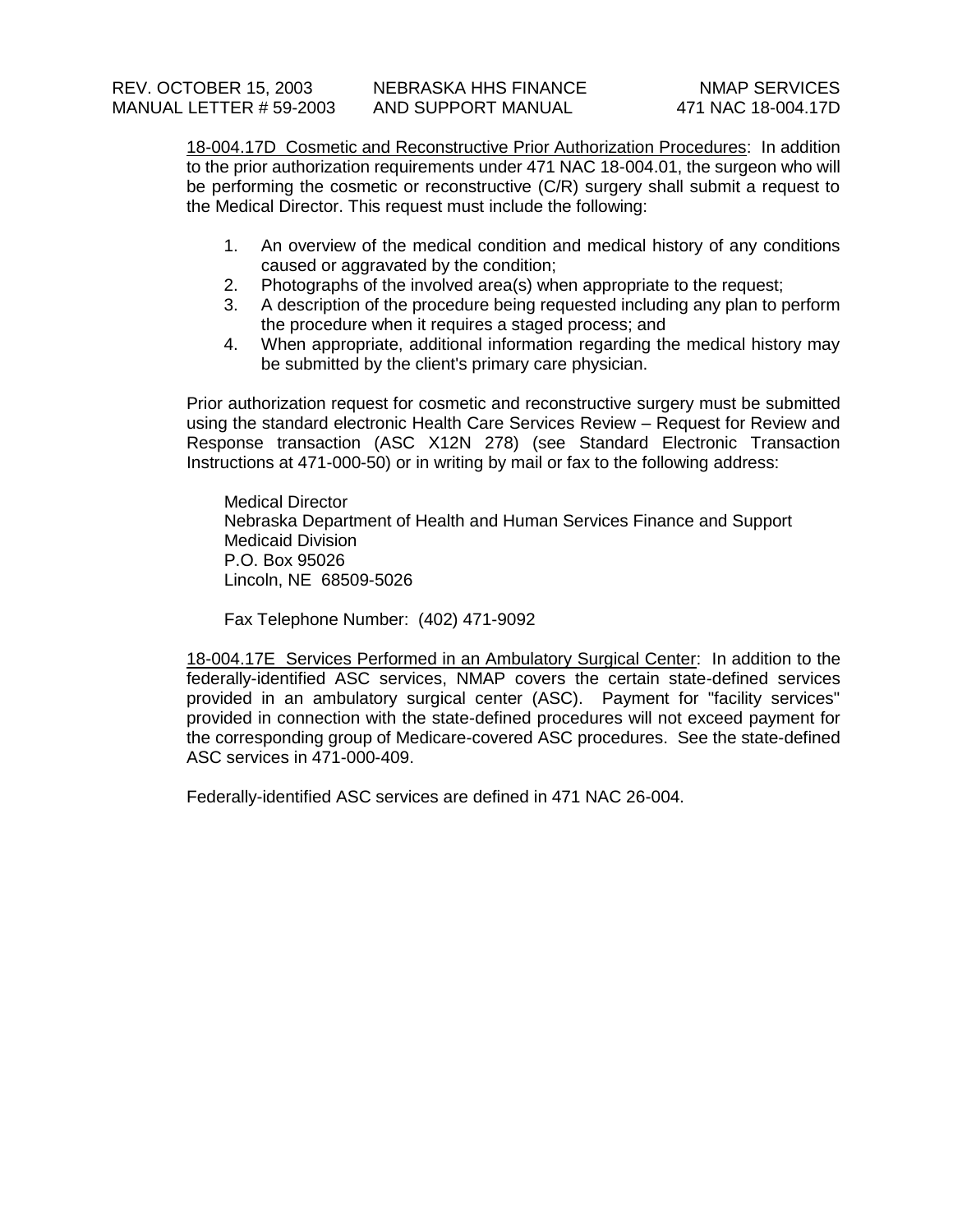18-004.18 Anesthesiology: NMAP covers anesthesiology services. See 471 NAC 18- 004.33D.

18-004.19 Hospital Calls: NMAP reimburses only one primary physician's call per day in the hospital and only one visit per week by a physician consultant unless -

- 1. Unless the primary physician specifically states on Form CMS-1500 or electronically that more than one call was necessary because of serious illness or change in condition; and
- 2. Approval is given by the Medical Director.

18-004.19A Surveillance and Utilization Review (SUR) Criteria: The Department may contract with a medical review organization to review inpatient hospital services. The physician shall comply with all medical review requirements. For hospitalizations not subject to medical review, the Department's in-house utilization review will prevail. If a hospitalization is denied or reduced based on utilization review, the physician's claim may also be denied or reduced accordingly.

18-004.20 Approval of Payment for Emergency Room Services: At least one of the following conditions must be met before the Department approves payment for use of an emergency room:

- 1. The patient is evaluated or treated for a medical emergency, accident, or injury (a medical emergency is defined as a sudden or unforeseen occurrence or combination of circumstances that may present a substantial risk to an individual's health unless immediate medical assessment and/or treatment is done);
- 2. The patient's evaluation or treatment in the emergency room results in an approved inpatient hospital admission (the emergency room charges must be displayed on the inpatient claim as ancillary charges and included in the inpatient per diem); or
- 3. The patient is referred by a physician such as for allergy shots or when traveling (a written referral by the physician must be submitted with the claim);

The facility should review emergency room services and determine whether services provided in the emergency room constitute an emergency and bill accordingly. When the facility or the Department determines service are non-emergent, the room fee for nonemergent services provided in an emergency room will be disallowed to 50 percent of the applicable ratio of cost-to-charges. When these conditions are met, the physician's fee will be disallowed to the rate of a comparable office service. All other Medicaid allowable charges incurred in this type of visit will be paid according to 471 NAC 10-010.06 ff. for hospitals or according to the Nebraska Medicaid Practitioner Fee Schedule for physicians.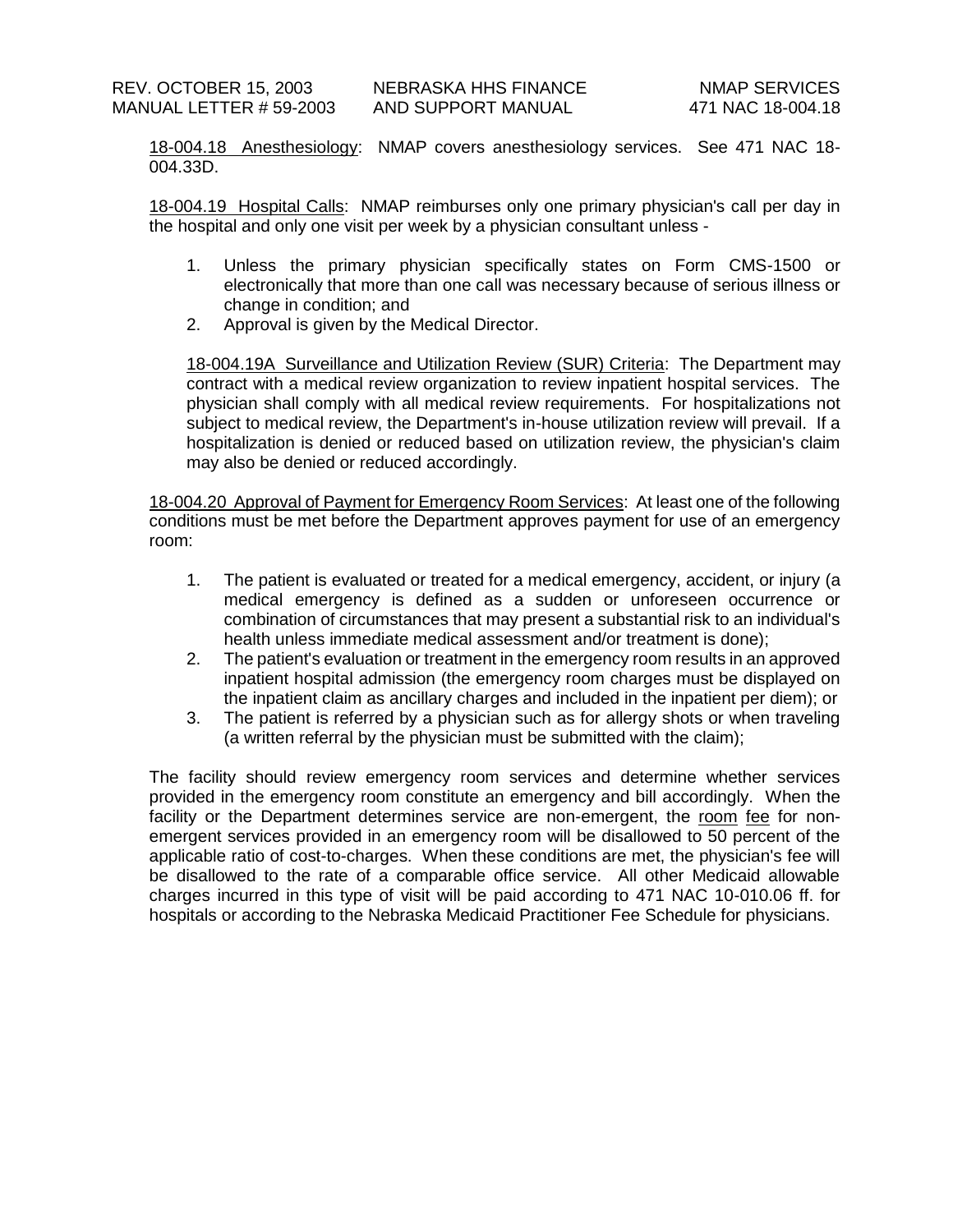### REV. JUNE 28, 2011 NEBRASKA DEPARTMENT OF MEDICAID SERVICES MANUAL LETTER # 57-2011 HEALTH AND HUMAN SERVICES 471 NAC 18-004.21

18-004.21 Prenatal, Delivery, and Postpartum Care: Medicaid covers physicians' services related to pregnancy. Routine prenatal care, delivery, six weeks' postpartum care, and routine urinalysis are reimbursed as a "package" service. The physician may claim, as independent procedures, those lab and medical services which are not related to the pregnancy or which are not included as part of the "package" service (i.e., urinalysis for urinary tract infections, treatment of fractures, etc.).

When billing Medicaid for prenatal, delivery, and postpartum care, the provider shall submit a claim at the time of delivery. One charge is submitted covering all -

- 1. Routine prenatal care, vaginal delivery, and postpartum care; or
- 2. Routine prenatal care, cesarean delivery, and postpartum care.

When the primary physician does not participate in the total obstetrical care, the partial care (prenatal, delivery, or postpartum care only) may be billed separately from the delivery using the appropriate procedure codes. An explanation for the partial care must be submitted with the appropriate claim form or electronic format (see Claim Submission Table at 471-000-49) (i.e., patient moved, delivered elsewhere, aborted, etc.). Providers shall use one procedure code, i.e., for prenatal care only, but shall provide individual dates of service on the claim.

18-004.22 Antigens: Medicaid may make payment for a reasonable supply of antigens that have been prepared for a particular patient even though the antigens have not been administered to the patient by the same physician who prepared them if -

- 1. The antigens are prepared by a physician who is a doctor of medicine or osteopathy; and
- 2. The physician who prepared the antigens has examined the patient and determined a plan of treatment and a dosage regimen.

The Department considers a reasonable supply of antigens to be not more than a 12-week supply of antigens that has been prepared for a particular patient at any one time. The reasonable supply limitation ensures that the antigens retain their potency and effectiveness over the period in which they are to be administered to the patient.

18-004.23 (Reserved)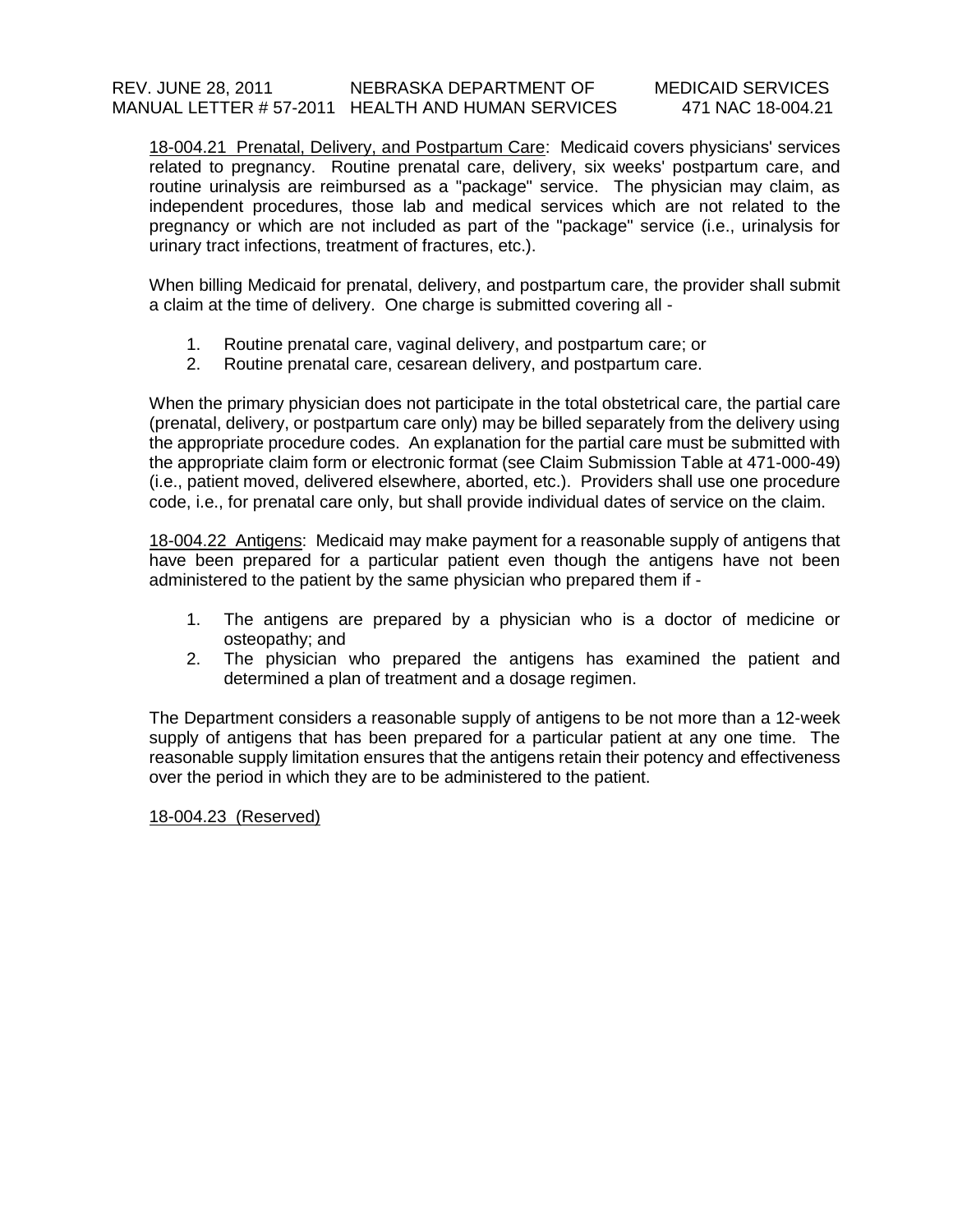18-004.24 Dialysis: NMAP follows Medicare's guidelines for coverage of dialysis.

#### 18-004.25 Drugs

18-004.25A Covered Drugs: NMAP covers outpatient prescription drugs in accordance with the Omnibus Budget Reconciliation Act of 1990 (OBRA '90) (Public Law 101-508) including:

- 1. Legend drugs;
- 2. Compounded prescriptions; and
- 3. Over-the-counter (OTC) drugs indicated as covered on the Nebraska Point of Purchase (NE-POP) System or listed on the Department's website.

See 471 NAC 18-004.25B, Non-Covered Services; 471 NAC 18-004.25C1, Products Requiring Prior Approval; coverage as indicated on NE-POP System; and the Department's website for exceptions to the above.

18-004.25A1 Preferred Drug List (PDL): The Medicaid Prescription Drug Act of 2008 requires the Department to establish and maintain a Preferred Drug List for the Medicaid program with the aid of the Pharmaceutical and Therapeutics Committee. Drugs designated as Preferred Drugs may be prescribed for Medicaid clients without prior authorization from the Department; however, some Preferred Drugs may have clinical claim limits to ensure appropriate use.

The Department will include on the Preferred Drug List prescribed drugs that are found to be therapeutically equivalent to or superior to other drug(s) within a therapeutic class, and the net cost of the drugs are equal to or less than other drugs within a therapeutic class after consideration of applicable rebates or discounts negotiated by the Department or it's designated contractor.

Medications designated as Non-Preferred on the Preferred Drug List will be subject to prior authorization. The Pharmaceutical and Therapeutics Committee will develop criteria for use of medications with non-preferred status.

The Department will maintain an updated Preferred Drug List in electronic format and will make the list available to the public on the Department's internet web site.

18-004.25A2 Compounded Prescriptions: A compounded prescription is a mixture of ingredients which the provider prepares in the pharmacy.

Any mixture of drugs which results in a commercially available OTC preparation is not considered a compounded prescription, for example, dilute HCL, MOM with cascara, OTC hydrocortisone preparations.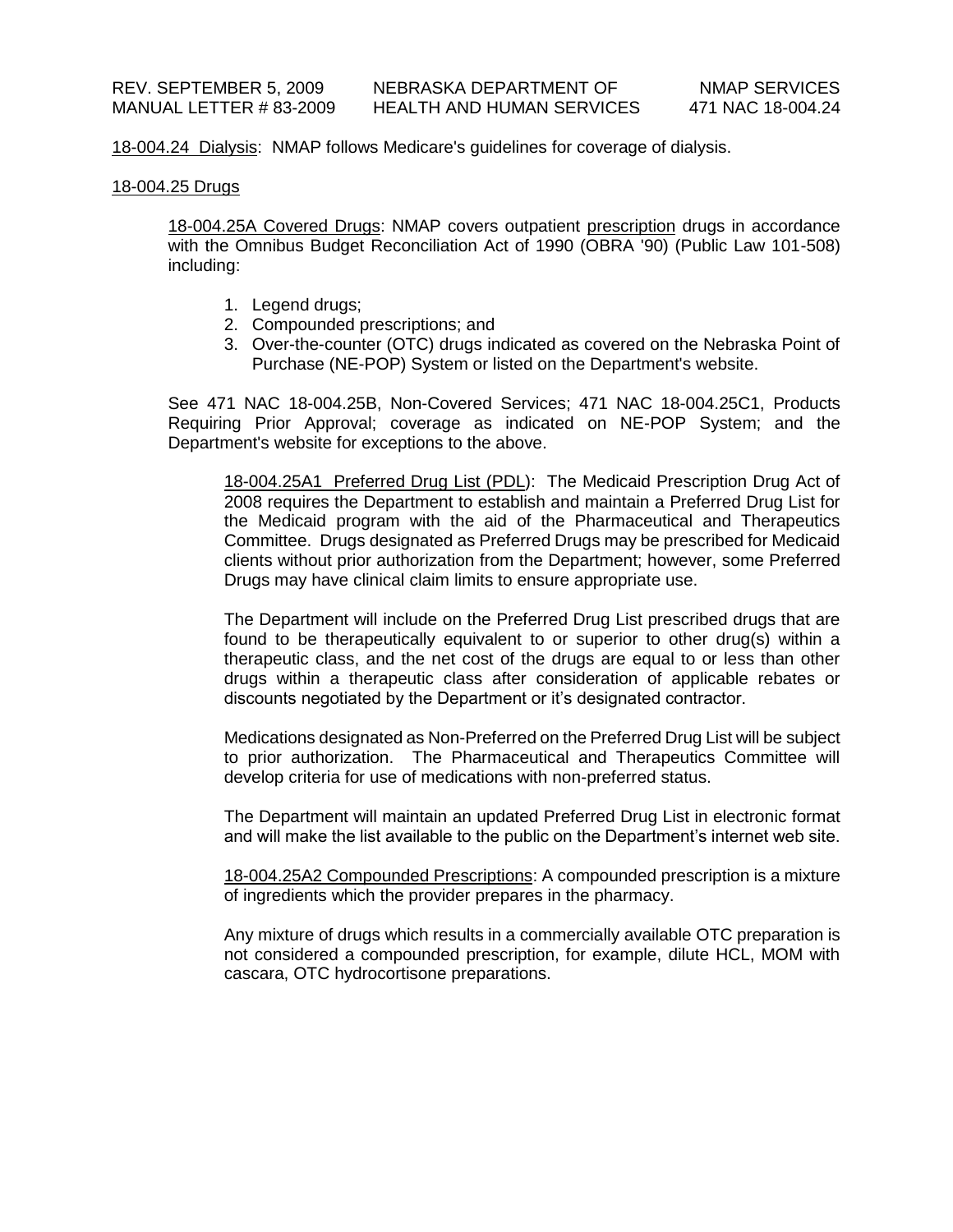18-004.25A3 Over-the-Counter (OTC) Drugs: NMAP covers only OTC drugs indicated as covered on the NE-POP System or listed on the Department's website. OTC drugs must be prescribed by a licensed practitioner.

18-004.25B Non-Covered Services: Payment by NMAP will not be approved for:

- 1. More than a three-month supply of birth control tablets. More than a three-month supply of oral medication. More than 100 tablets or capsules of medication taken once daily. More than a three-month supply of any medication, except injectable medications. More than a one-month supply of any injectable medication, except insulin and those injectable drugs with a duration of greater than one month from one dose (e.g., Lupron Depot 4 month, Depo-Provera Contraceptive 150mg.).
- 2. Experimental drugs or non-FDA approved drugs;
- 3. Drugs or items when the prescribed use is not for a medically accepted indication;
- 4. Drugs or items prescribed or recommended for weight control and/or appetite suppression;
- 5. Liquors (any alcoholic beverage);
- 6. D.E.S.I. drugs (Drug Efficacy Study Implementation Program) and all identical, related, or similar drugs;
- 7. Personal care items (examples: non-medical mouthwashes, deodorants, talcum powders, bath powders, soaps, dentifrices, eye washes, and contact solutions);
- 8. Medical supplies and certain drugs for nursing facility and intermediate care facility for the mentally retarded (ICF/MR) patients (see 471 NAC 7-000 and 16- 004.07);
- 9. Over-the-counter (OTC) drugs not listed on the Department's web site;
- 10. Drugs or items used for cosmetic purposes or hair growth;
- 11. Baby foods or metabolic agents (Lofenalac, etc.,) normally supplied by the Nebraska Department of Health and Human Services (see 471 NAC 16-002.03 for exceptions);
- 12. Drugs distributed or manufactured by certain drug manufacturers or labelers that have not agreed to participate in the drug rebate program;
- 13. Products used to promote fertility;
- 14. Medications dispensed as partial month fills for nursing facility or group home residents when dispensed by more than one pharmacy;
- 15. Drugs, items or products of manufacturers/labelers that are identifiable as noncovered on the Ne-POP system or on the Department's website;
- 16. Drugs, classes of drugs or therapeutic categories of drugs that are Medicare Part D Drugs and Medicare Part D Covered supplies or equipment, for all persons eligible for benefits under Medicare Part D, whether or not such persons are enrolled into a Medicare Part D Plan (see 471 NAC 3-004 for definitions of Medicare Part D Drugs, Medicare Part D Covered supplies and equipment, Medicare Part D and Medicare Part D plan); and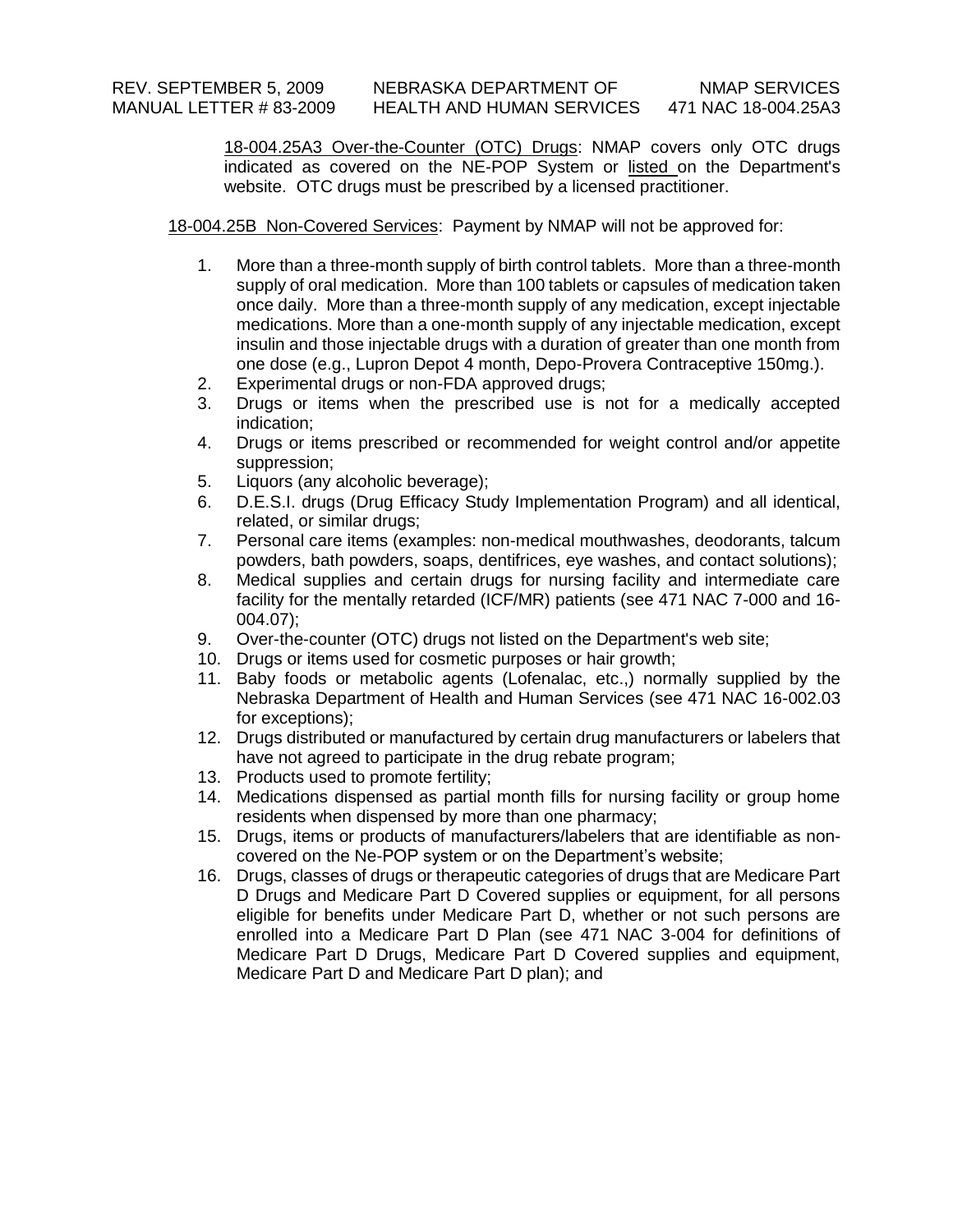17. Drugs or classes of drugs approved by the Federal Food and Drug Administration for treatment of sexual or erectile dysfunction, or drugs or classes of drugs that are being used for the treatment of sexual or erectile dysfunction. Drugs or classes of drugs that are approved by the Federal Food and Drug Administration for treatment of sexual or erectile dysfunction and for conditions other than treatment of sexual or erectile dysfunction, and are prescribed for those other conditions may be covered, but NMAP may require prior authorization. (See 471 NAC 16-004).

18-004.25C Prior Authorization: The Department requires that authorization be granted prior to payment for certain drugs or items. Prior authorization may pertain to either certain drugs prescribed or certain physician administered drugs.

18-004.25C1 Prior Authorization of Prescription Drugs: Physicians wishing to prescribe these drugs must obtain prior authorization by submitting the request either by standard electronic transaction or by phone, fax or mail from either:

- 1. The Department's NE-POP contractor; or
- 2. The Pharmacy Consultant (or designee) Nebraska Department of Health and Human Services Division of Medicaid and Long-Term Care P. O. Box 95026 301 Centennial Mall South, 5th Floor Lincoln, NE 68509 Phone: (877) 255-3092 FAX: (402) 471-9092 E-Fax: (402)742-2348

The NE-POP contractor or the Department will respond to any request for prior authorization within 24 hours of receipt of the request.

18-004.25C2 Products Requiring Prior Approval: The following prescribed products require prior approval:

- 1. Sunscreens (Example: Presun 29, Solbar-50);
- 2. Certain modified versions, double-strength entities, or products considered by the Department to be equivalent to drug products contained on the state or federal upper limit listings (Example: Libritabs, Keftabs);
- 3. Human Growth Hormone;
- 4. Erythropoietin (Example: Epogen, Procrit);
- 5. Drugs or supplies intended for convenience use (Example: Refresh Ophthalmic 0.3 ml. and Novalin penfil insulin);
- 6. Drugs used for prevention of infection with respiratory syncytial virus (e.g., respiratory syncytial virus immune globulin, palivizumab); and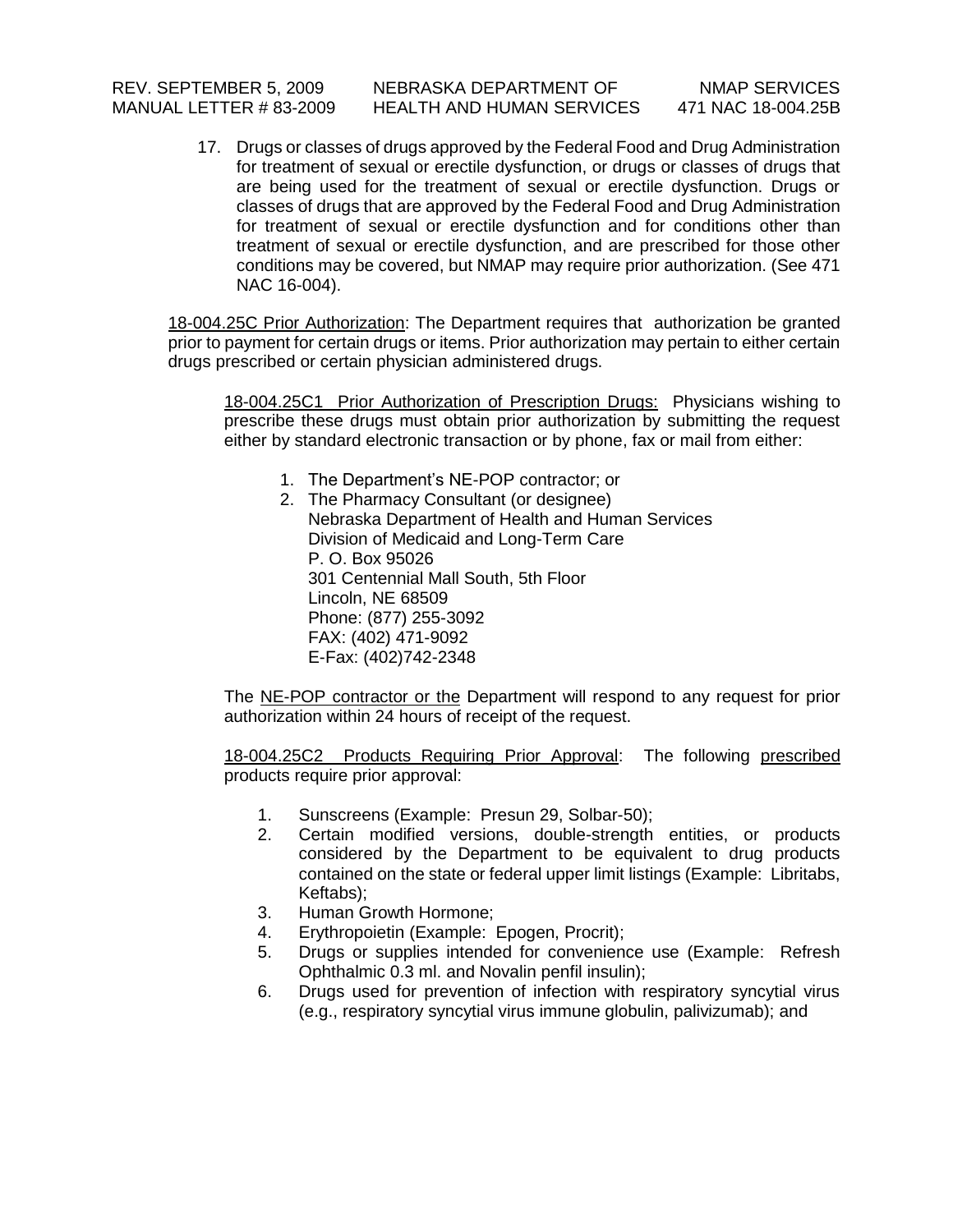- 7. Certain drugs or classes of drugs used for gastrointestinal disorders, including but not limited to hyperacidity, gastroesophogeal reflux disease, ulcers or dyspepsia (examples: omeprazole, famotidine);
- 8. Certain drugs or classes of drugs used for relief of pain, discomfort associated with musculoskeletal conditions, inflammation or fever (examples: butorphanol, carisoprodol, tramadol);
- 9. Certain drugs or classes of drugs used for relief of cough and/or symptoms of the common cold, influenza or allergic conditions (examples: loratadine, zanimivir, oseltamivir);
- 10. Certain drugs or classes of drugs that are used for non-covered services or indications (see 471 NAC 18-004-25B Non-Covered Services) and for covered services or indications (examples: orlistat, sildenafil);
- 11. Certain drugs or classes of drugs on the state maximum allowable cost or federal upper limit listings;
- 12. Certain drugs or classes of drugs upon initial availability or marketing or when Nebraska Medicaid coverage begins; and
- 13. Certain drugs or classes of drugs that are used for tobacco cessation; and
- 14. Certain drugs or classes of drugs that are determined by the Pharmaceutical and Therapeutics Committee to not be placed onto the Preferred Drug List.

Identifiable products requiring approval prior to payment are designated as such on the NE-POP System or on the Department's website.

18-004.25C3 Prior Authorization of Physician Administered Drugs: Certain drugs administered in the clinical setting also require prior authorization.

Requests for authorization of these products for the Medicaid client in a Medicaid managed care plan must be done by the Managed Care Plan. The provider must contact the client's managed care plan for their prior authorization guidelines.

Prior authorization of these products for the fee for service Medicaid client must be requested from the Department by submitting the request either by standard electronic transaction, mail, or fax to:

Medicaid Medical Director (or designee) Nebraska Department of Health and Human Services Division of Medicaid and Long-Term Care P.O. Box 95026 301 Centennial Mall South, 5<sup>th</sup> Floor Lincoln, NE 6850 Fax: (402) 471-9092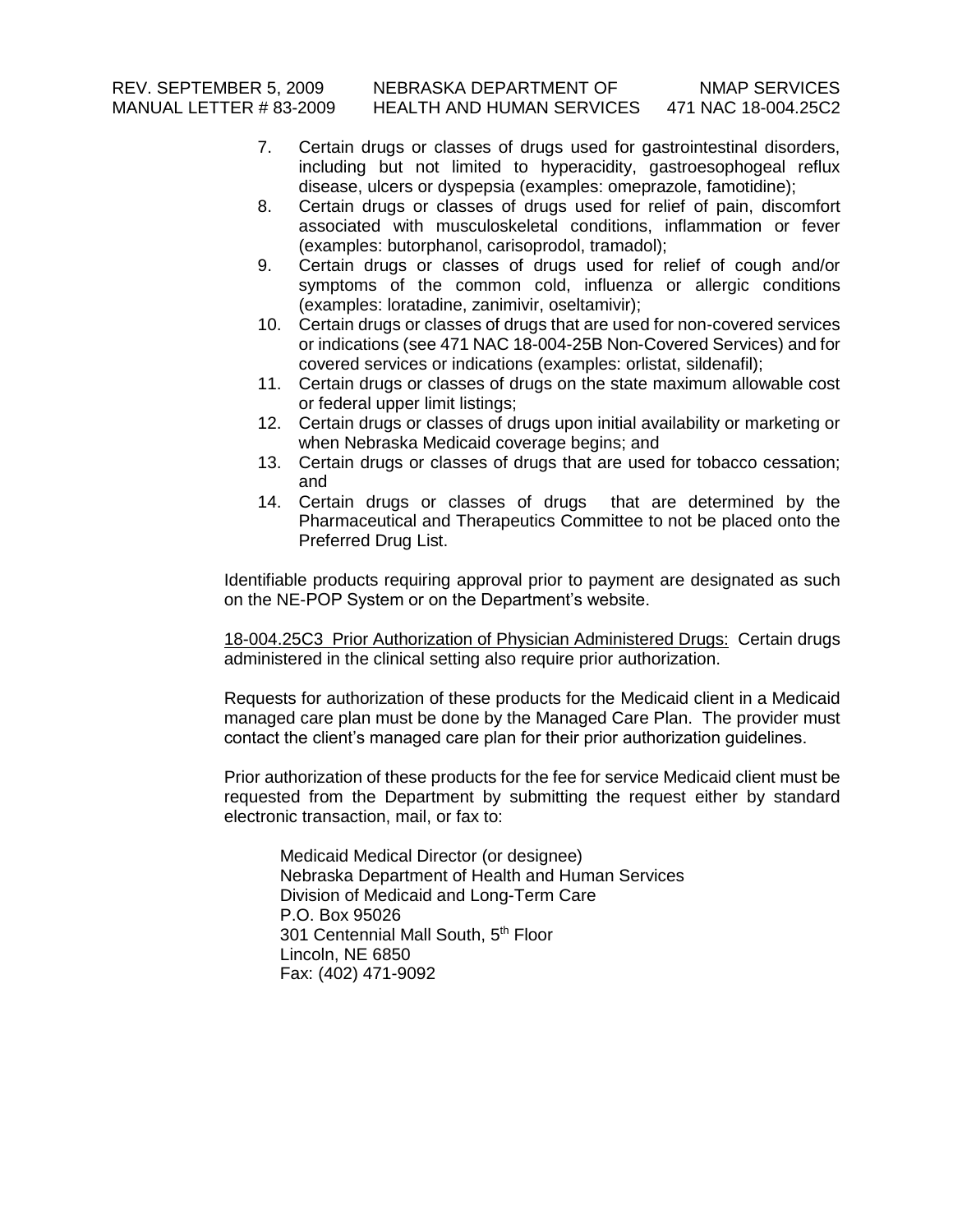# 18-004.25C4 Physician administered drugs requiring prior authorization include but are not limited to:

- 1. Any drug used for the prevention of respiratory synctial virus infections;
- 2. Certain drugs used for the treatment of multiple sclerosis;
- 3. Enzyme replacement therapy (ERT) for Lysosmal Storage Disorders;
- 4. IgE blocker therapies for asthma;
- 5. Certain drugs or classes of drugs upon initial availability or marketing or when Nebraska Medicaid coverage begins;
- 6. Services not covered under the Nebraska Medical Assistance Program (NMAP) the Early and Periodic Screening, Diagnosis and Treatment (EPSDT) program. (See 471 NAC 33-001.04)

Provider bulletins found on the Medicaid website at [www.hhss.ne.gov/med/pb/](http://www.hhss.ne.gov/med/pb/) will give further direction for prior authorization of specific drugs or classes of drugs.

18-004.25D Brand Necessary Certification of Drugs: The Federal Upper Limit (FUL) or State Maximum Allowable Cost (SMAC) limitations will not apply in any case where the prescribing physician certifies that a specific brand is medically necessary. In these cases, the usual and customary charge or National Average Drug Acquisition Cost (NADAC) will be the maximum allowable cost. The prescriber must certify on Form MC-6 that a brand name is medically necessary.

18-004.25D1 Completion of Form MC-6: The Department requires completion of the physician certification form to meet federal requirements. Form MC-6 must:

- 1. Contain the handwritten signature of the prescribing physician. Rubber stamp signatures, initials, etc., are not acceptable.
- 2. A separate MC-6 Form is required for each drug product.
- 3. The original (top) copy of Form MC-6 must be submitted to the Departmentdesignated contractor.
- 4. The duplicate copies are to be retained by the dispensing pharmacy provider and prescribing physician and serve as their proof of certification. The Department does not provide additional authorization.
- 5. The original and subsequent drug claims must be checked "dispense as written"; and
- 6. A new Form MC-6 is required when the effective dates of the certification expire or prescribing physician has changed.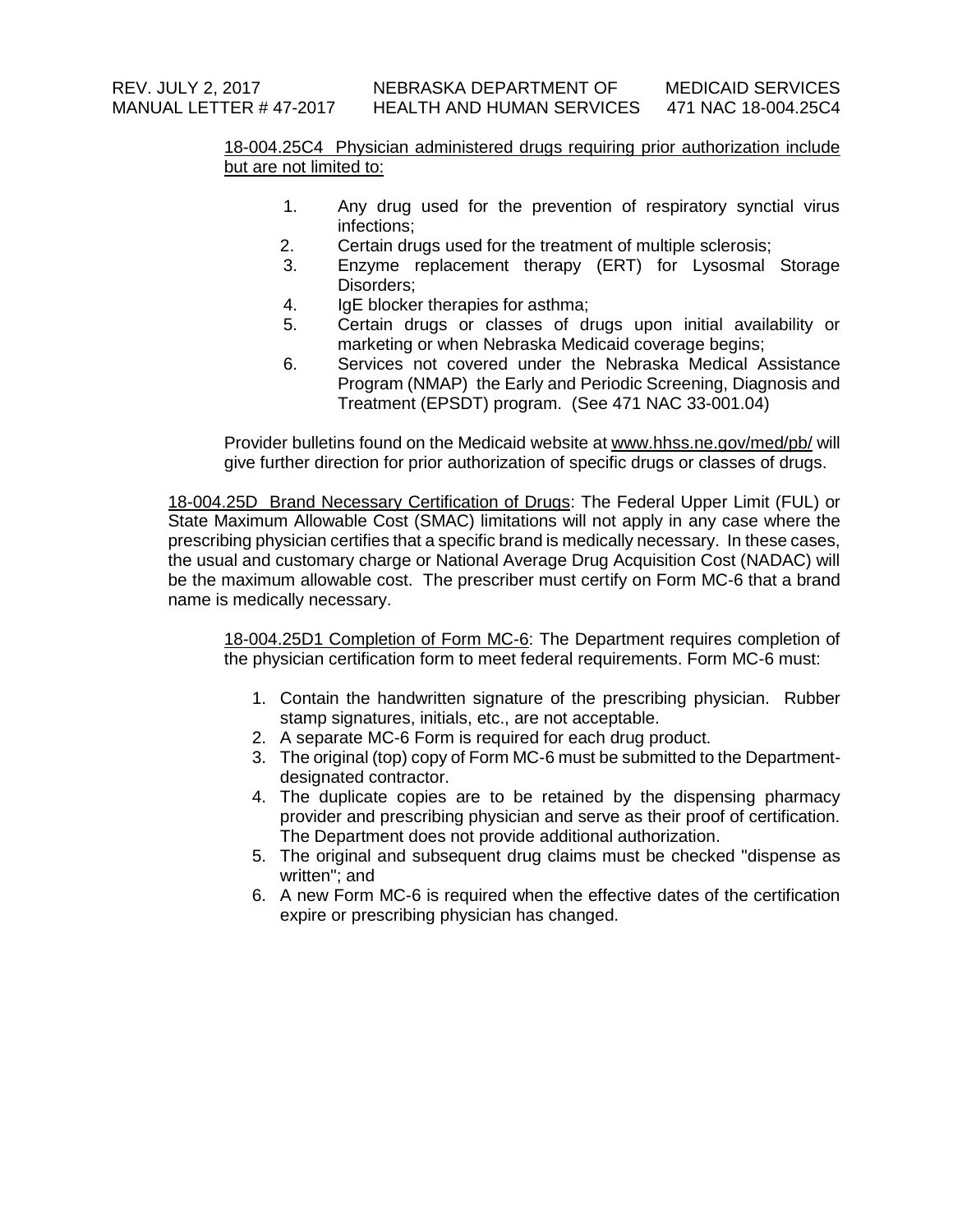18-004.25E Injections: The Department applies the following limitations to injectable (e.g. subcutaneous, intramuscular, intravenous) drug products:

- 1. Only those injections that are either self administered by the client or are administered for the client at the client's place of residence are reimbursable as prescribed (pharmacy) services. Home health services (see 471 NAC 9-000) must meet medical necessity criteria and are not authorized for client or provider convenience.
- 2. Injections that are administered by the physician in the clinical setting are not reimbursable through the outpatient drug program. Medications used in this manner are considered medical services and are to be purchased, used, and billed to the Department by the physician/clinic.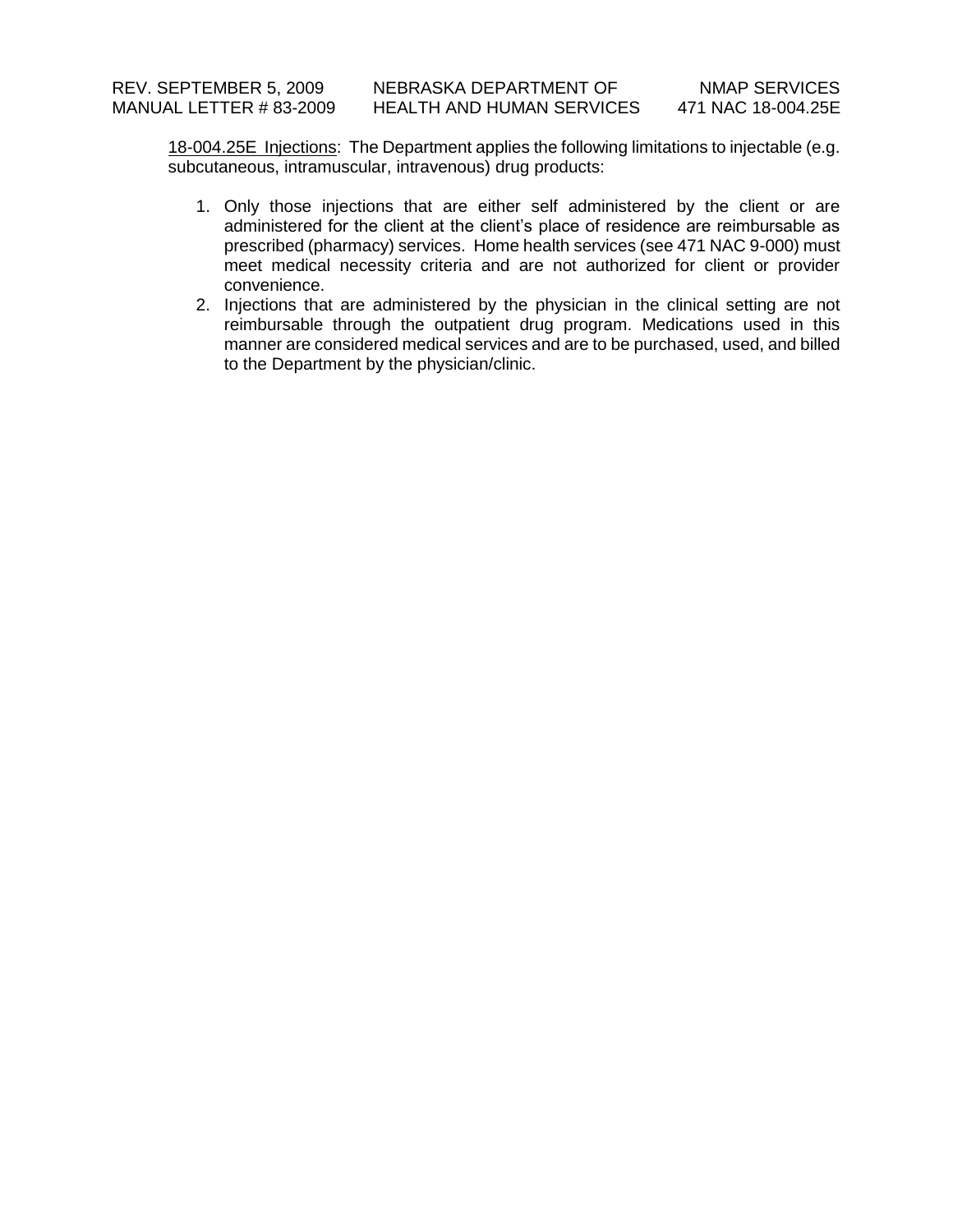18-004.26 Family Planning Services: Nebraska Medicaid covers family planning services, including consultation and procedures, provided upon the request of the client. Family planning services and information must be provided to clients without regard to age, sex, or marital status, and must include medical, social, and educational services. The client must be allowed to exercise freedom of choice in choosing a method of family planning. Family planning services performed in family planning clinics must be prescribed by a physician, and furnished, directed, or supervised by a physician or registered nurse.

Covered services for family planning include initial physical examination and health history, annual and follow-up visits, laboratory services, prescribing and supplying contraceptive supplies and devices, counseling services, and prescribing medication for specific treatment.

18-004.27 Fracture Care: Initial fracture care includes the application and removal of the first cast or traction device. Providers may claim subsequent replacement of cast and/or traction devices used during or after the period of follow-up care as an independent service using the appropriate HCPCS procedure code.

18-004.28 Practitioner-Administered Medications: Practitioner administered injectable medications will be reimbursed at Average Sales Prices (ASP) + 6% (Medicare Drug Fee Schedule); injectable medications not available on the Medicare Drug Fee Schedule will be reimbursed at Whole Acquisition Cost (WAC) + 6.8%, or manual pricing based on the provider's actual acquisition cost. Practitioner administered injectable medications, including specialty drugs, purchased through the Federal Public Health Service's 340B Drug Pricing Program (340B) will be reimbursed at the 340B actual acquisition cost and no more than the 340B ceiling price.

When billing for medications administered during the course of a clinic visit, the physician must use the appropriate Health Care Common Procedure Coding System (HCPCS) procedure code for the medication, the correct number of units per the Health Care Common Procedure Coding System (HCPCS) description, the National Drug Code (NDC) of the drug administered, the National Drug Code (NDC) 'unit of measure' and the number National Drug Code (NDC) units. A Current Procedural Terminology (CPT) code for the administration must also be submitted.

When billing for medication that does not have a specific Level I or II code, the physician must use a miscellaneous Health Care Common Procedure Coding System (HCPCS) code with the name and National Drug Code (NDC) number identifying the drug and include the dosage given. If this information is not with the claim, the Department may return the claim to the physician for completion or pay the claim at the lowest dosage manufactured for the specific drug. Payment for service is as described in 18-006 and 18-006.01.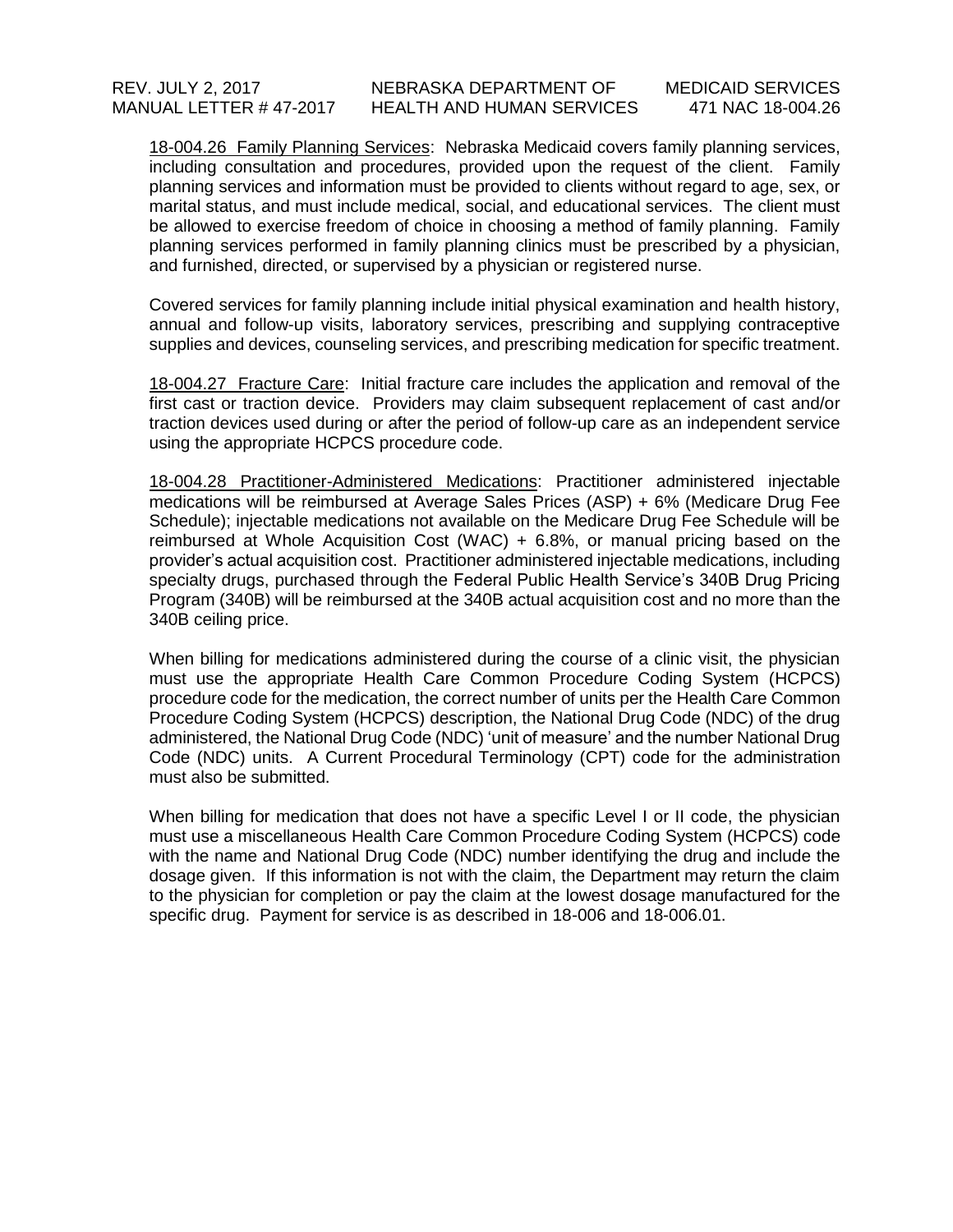18-004.28A Allergy Injections: When the cost of the medication is not available (not listed in either The Drug Topics Red Book or The Blue Book), allergy injections are paid at the provider's submitted charge up to the maximum allowable dollar amount under the Nebraska Medicaid Practitioner Fee Schedule per injection which includes medication and injection fee. If the allergy medication is not prepared in the office of the physician administering the allergen and the administering physician incurs no expense for the supply (the supplier bills the Department separately), the Department reimburses the administering physician according to the NMAP Practitioner Fee Schedule for the injection fee. If the administering physician purchases the supply for administration in his/her office, the administering physician must not bill the Department for more than the cost of the supply. The Department must not exceed the maximum allowable dollar amount under the Nebraska Medicaid Practitioner Fee Schedule in reimbursement per allergy injection, which includes the cost of the medication and the injection fee.

18-004.28B Vitamin B-12 Injections: The Nebraska Medical Assistance Program does not cover injections which, by accepted standards of medical practice, are not considered specific or effective treatment for the particular condition for which they are given. Professional medical advice indicates that Vitamin B-12 injections are specific therapy for -

- 1. Gastrectomy;
- 2. Idiopathic steatorrhea;
- 3. Ileostomy;
- 4. Internal cancers;
- 5. Macrocytic anemia;
- 6. Megaloblastic anemia;
- 7. During or after radiation therapy;
- 8. Certain neuropathies, including posterolateral sclerosis, neuropathies associated with pernicious anemia, the acute exacerbation of a neuropathy due to malnutrition or alcoholism diabetic neuropathy;
- 9. Pernicious anemia, including primary anemia, Addisons, essential, idiopathic, malabsorption, Biermer's cyogenic, and malignant; and
- 10. Post-surgical and mechanical disorders, such as gastrectomy or re-section of small intestines.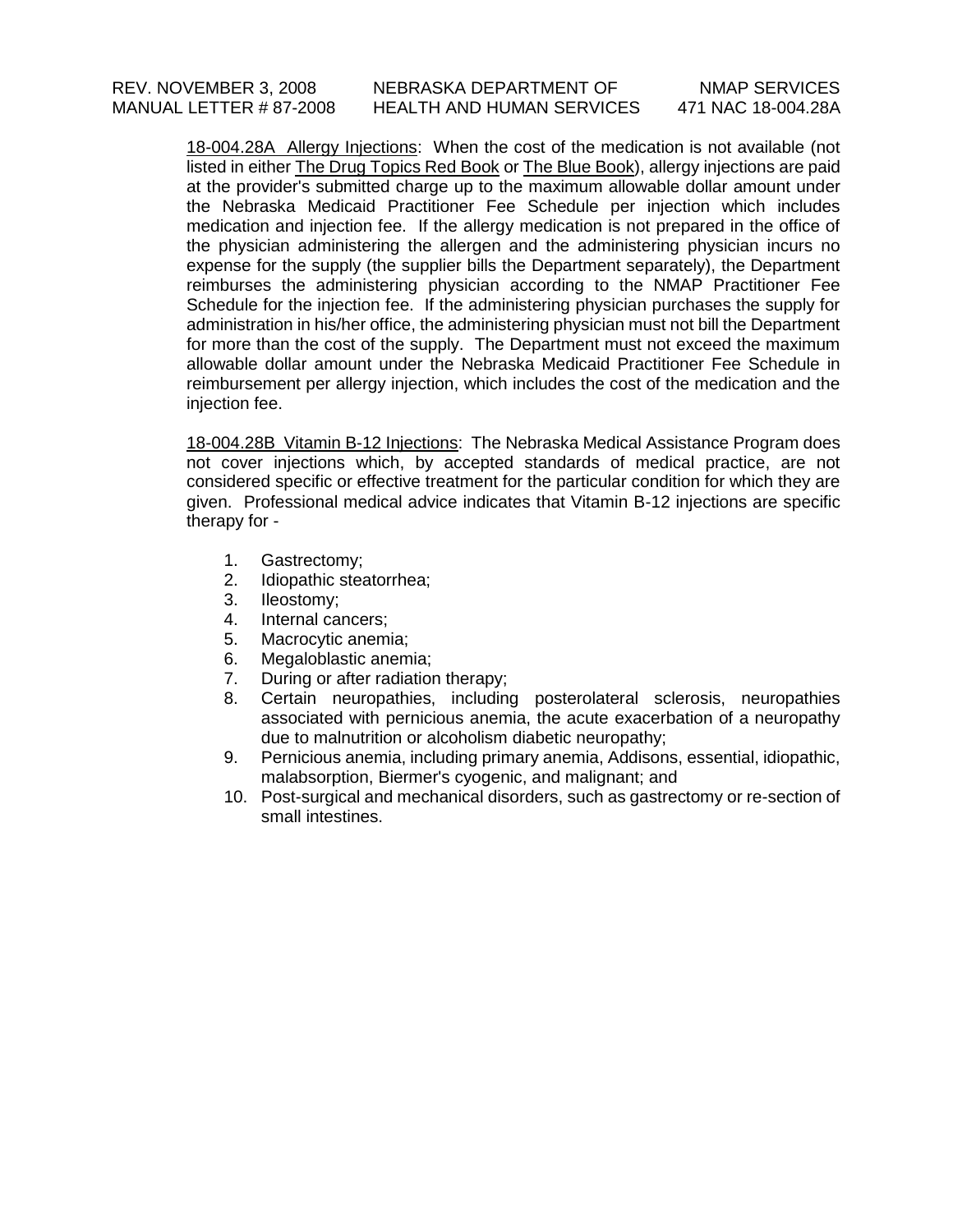NMAP covers Vitamin B-12 injections only when the claim shows one of these diagnoses.

18-004.28C Influenza Injections in Long Term Care Facilities: Because the services of a nurse to give injections are included in the compensation for long term care facilities, no payment is made to a physician giving influenza injections in these facilities.

18-004.28D Injectable Estrogens: NMAP does not pay for injectable estrogens for depression or osteoporosis associated with menopause.

18-004.28E Liver and Vitamin Injections: The Department does not pay for liver and vitamin injections.

18-004.28F Chemotherapy: Providers must bill for chemotherapy on the appropriate claim form or electronic format (see Claim Submission Table at 471-000-49), using HCPCS procedure codes for chemotherapy administration. One line is used for administration; a separate line is used for the drug. The drug used must be identified and claimed separately on the claim using the appropriate HCPCS procedure code, the number of units per the HCPCS description, the NDC of the drug administered, the NDC 'unit of measure', and the number of NDC units. For drugs that do not have a specific HCPCs code, the provider must use a miscellaneous chemotherapy code. The provider must indicate on or in the claim the name of medication, the dosage administered, the NDC number, NDC 'unit of measure', and the number of NDC units.

18-004.28G Immunizations: Routine immunizations are available to Medicaid covered children and adolescents from birth through age 20 under the EPSDT program. Vaccines for those clients age 18 and younger are available through the Vaccine for Children (VFC) program; NMAP will not reimburse for a physician's private stock vaccine when the vaccine is available through the VFC program.

When using VFC vaccines, only the administration is to be billed to the Department. This is done by adding the appropriate modifier to the vaccine code; see claim submission instructions for more detailed information. The billed charge for the administration must not exceed the VFC federally determined state maximum for Nebraska. Contact the Nebraska VFC program with any questions regarding the state maximum.

Medicaid reimbursement is available for the provider's private stock vaccine and the administration fee for immunizations of adolescents age 19 and 20.

Immunizations for adults (age 21 and older) are covered by Medicaid on a case by case basis for medical necessity.

It is not necessary to submit an NDC when billing for vaccines.

18-004.29 Laboratory Services: Laboratory services are microbiological, serological, chemical, hematological, radiobioassay, cytological, immunohematological, or pathological examinations or procedures performed on materials derived from the patient to provide information for the diagnosis or treatment of a disease or an assessment of the medical condition of the patient. These services may be provided in -

- 1. A physician's or group of physicians' private office;
- 2. A licensed/certified independent clinical laboratory; and
- 3. A hospital whose certification covers services performed in the laboratory.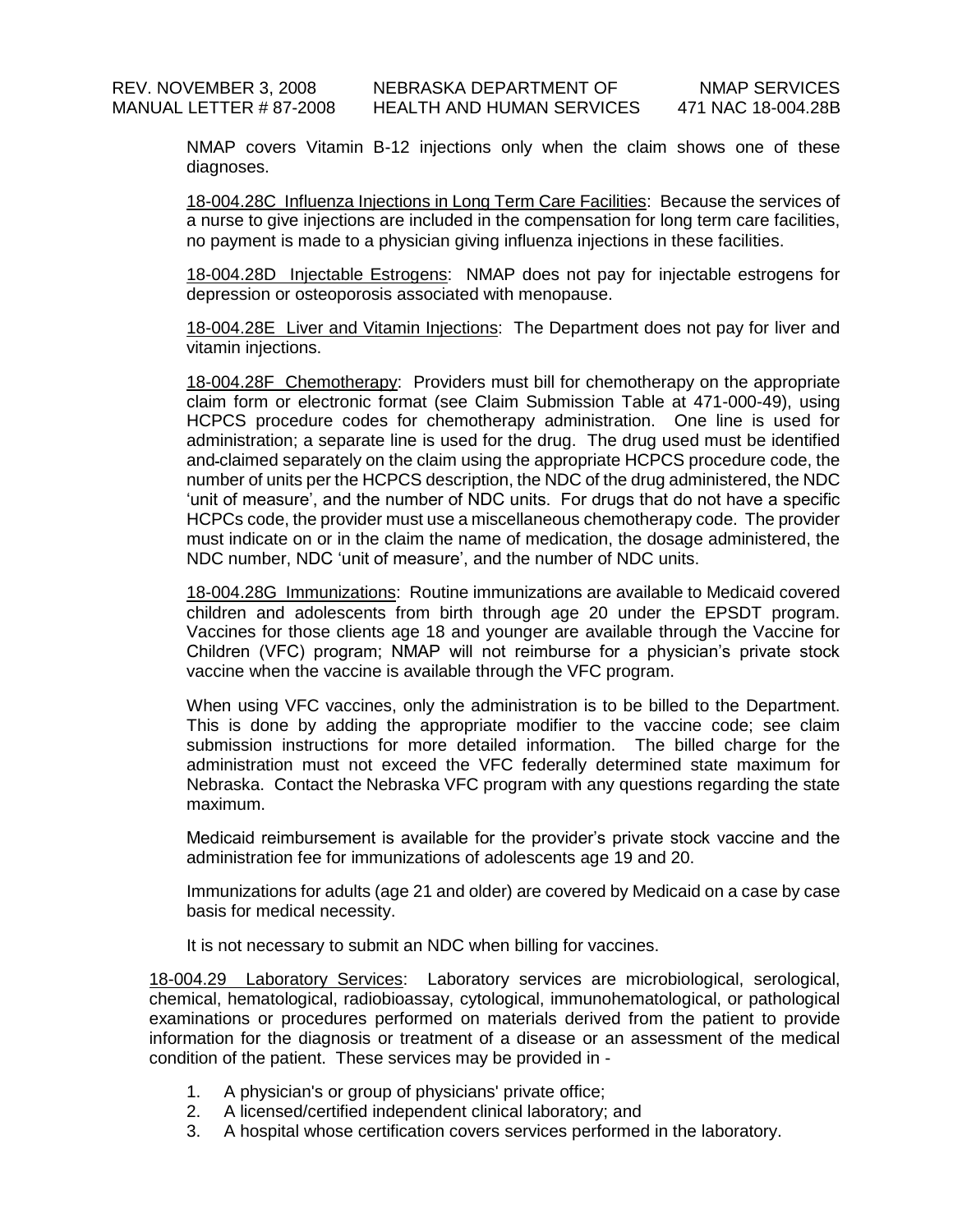18-004.29A Physician's Office Laboratory: A laboratory which a physician or a group of physicians maintains for performing diagnostic tests in connection with his/her own or the group practice is not considered an independent clinical laboratory.

If the services are provided in a physician's or group of physician's private office, payment may be claimed for the medically necessary services provided or supervised by the physician(s), using the appropriate HCPCS procedure code.

Payment for tests obtained in the physician's office but sent to an independent clinical lab or hospital for processing must be claimed by the facility performing the tests, using the appropriate HCPCS procedure code. The private physician's office may be reimbursed for the collection by venipuncture or catheterization for these procedures by using the appropriate HCPCS procedure code Payment for service is as described in 18-006 and 18-006.01. The Department does not reimburse the private physician(s) for processing or interpreting tests performed outside his/her office.

18-004.29B Licensed/Certified Independent Clinical Laboratories: An independent clinical laboratory must have a separate provider agreement with the Department (see 471 NAC 18-001.02).

A radiological laboratory is not considered an "independent laboratory" under Medicaid. An independent clinical laboratory is one which is independent both of an attending or consulting physician's office and of a hospital. A consulting physician is one whose services include history taking, examination of the patient and, in each case, furnishing to the attending physician an opinion regarding diagnosis or treatment. A physician providing clinical laboratory services for patients of other physicians is not considered a consulting physician.

A laboratory which is operated by or under the supervision of a hospital (or the organized medical staff of the hospital) which does not meet the definition of a hospital is considered to be an independent laboratory. However, a laboratory serving hospital inpatients and outpatients and operated on the premises of a hospital which meets the definition of a hospital is presumed to be subject to the supervision of the hospital or its organized medical staff and is not classified as an independent clinical laboratory. The hospital's certification covers the services performed in this laboratory.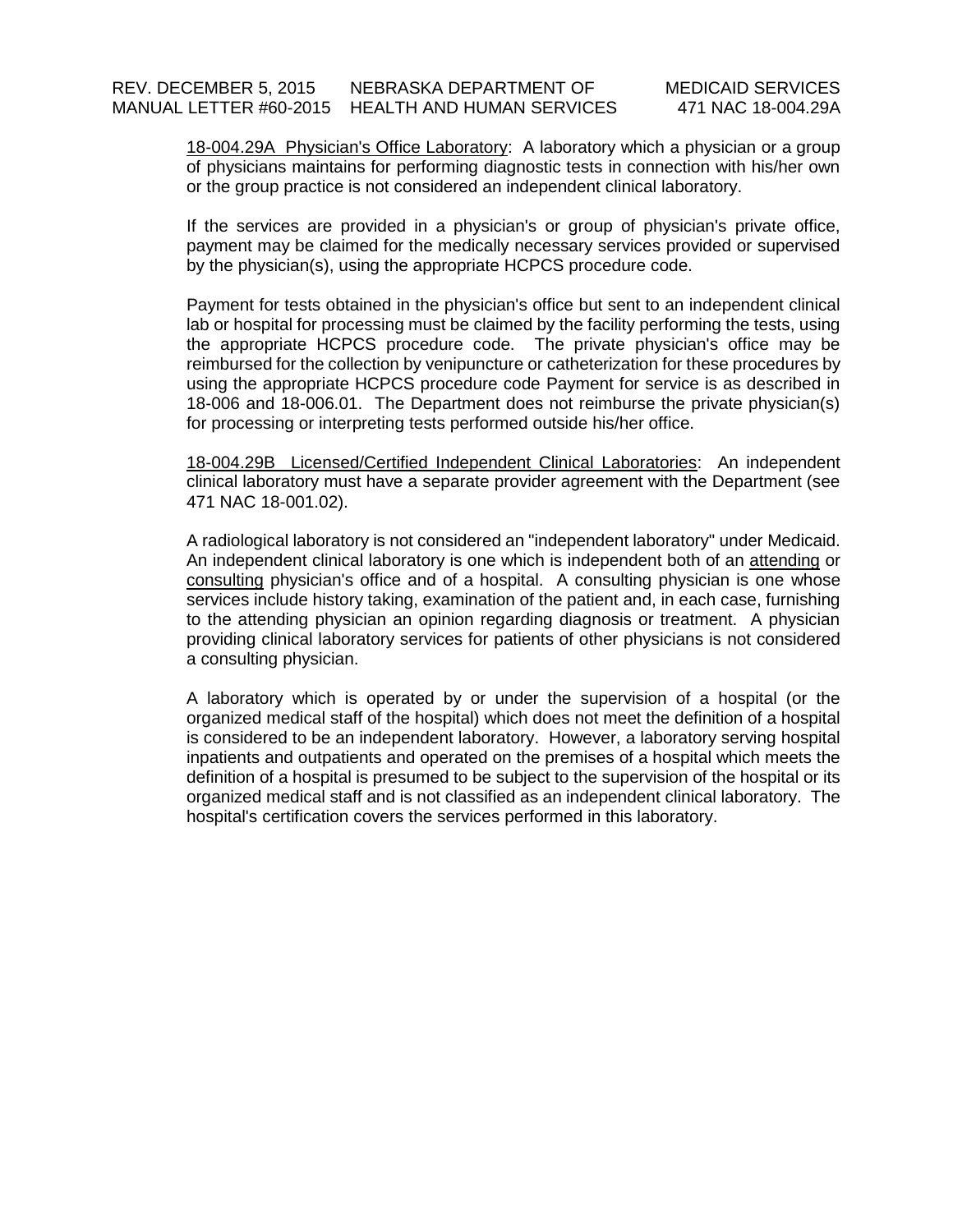NMAP may cover laboratory tests that have been referred by one independent lab to another.

The Department does not reimburse a lab for handling services for tests referred to a second lab.

When a physician's private office sends the specimen to an independent clinical lab for processing, the Department pays for the procedure directly to the independent clinical lab. The Department does not reimburse the lab for collecting, handling, or drawing the specimen, sent in by a physician's office. The Department pays for specimens collected by venipuncture or catheterization obtained by the hospital or independent lab for hospital or independent lab patients. The Department does not reimburse the private physician for processing or interpreting tests performed outside his/her office. The Department does not allow reimbursement for collection of specimens in a nursing home or long term care facility.

If a physician performs some tests on a specimen and then sends the same specimen to an outside facility for additional procedures, the private physician may be reimbursed for the medically necessary procedures performed in his/her office plus a fee for drawing the specimen by venipuncture or obtaining urine by catheterization sent to a hospital or independent lab. The physician must indicate on or with the appropriate claim form or electronic format (see Claim Submission Table at 471-000-49) that the fee for obtaining the specimen by venipuncture or catheterization is for tests performed outside his/her office and submit the name of the facility performing the tests on the claim.

A specimen collection fee is not allowed for samples where the cost of collecting the specimen is minimal, such as a throat culture, a routine capillary puncture, or a pap smear.

18-004.30 Radiology Services: Radiology services are medically necessary services in which x-rays or rays from radioactive substances are used for diagnostic or therapeutic services and associated medical services necessary for the diagnosis and treatment of a patient. These services may be provided in -

- 1. A physician's or group of physicians' private office; or
- 2. A hospital whose certification covers the radiological services provided.

Claims for radiology procedures must have at least a provisional diagnosis or statement of symptoms. NMAP will not accept claims with a diagnosis of "routine radiology."

18-004.30A Prior Authorization of Radiology Procedures: Effective September 1, 2009, all non-emergency outpatient Computerized Tomography (CT) scans, Magnetic Resonance Angiogram (MRA) scans, Magnetic Resonance Imaging (MRI ) scans, Magnetic resonance spectroscopy (MRS) scans, Nuclear Medicine Cardiology scans, Positron Emission Tomography (PET) scans, Single Photon Emission Computed Tomography (SPECT) scans will require prior authorization. These prior authorization requirements apply for all Medicaid clients enrolled in fee-for-service programs and must be completed prior to the scan being performed. These requirements do not apply to these scans when performed during an inpatient hospitalization or as an emergency through the hospital's emergency room.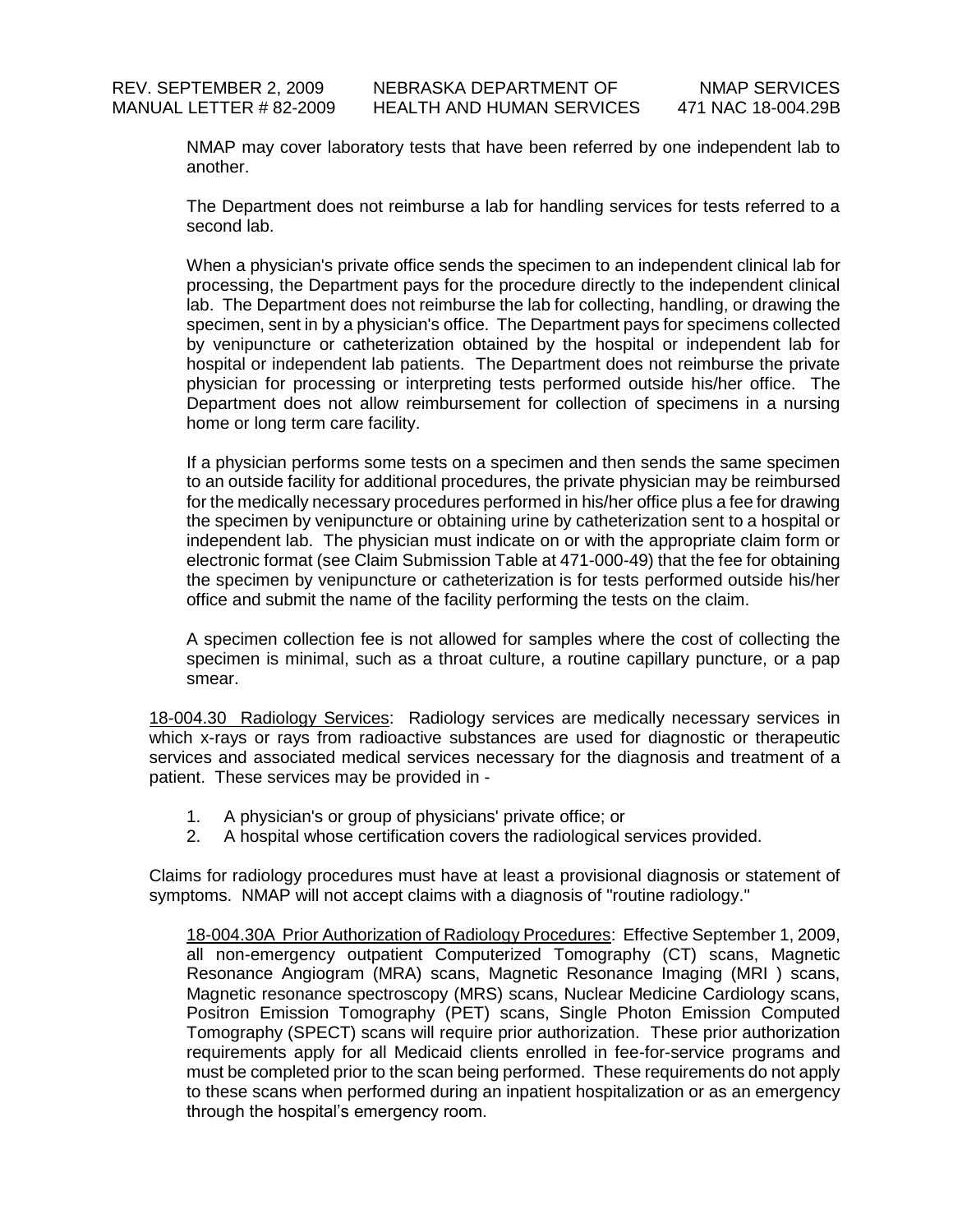18-004.30B Physician's Private Office: When both the technical and professional components of medically necessary radiological procedures are performed in a physician's private office, NMAP may reimburse the physician's private office for the total procedure.

18-004.30C Hospital Radiology Services: When a physician orders medically necessary radiological services performed in a hospital, NMAP makes payment directly to the hospital and/or radiologist according to the terms of the financial arrangements between the hospital and the radiologist. NMAP does not reimburse the private physician(s) for interpreting radiology procedures performed outside his/her office.

18-004.30 Mammograms: NMAP covers mammograms when provided based on a medically necessary diagnosis. In the absence of a diagnosis, NMAP covers mammograms provided according to the American Cancer Society's periodicity schedule.

18-004.31 Ultrasound Diagnostic Procedures: NMAP covers ultrasound diagnostic procedures listed by Medicare under Category I. NMAP may review claims for these procedures to ensure that the techniques are medically appropriate and the general indications of Medicare's categories are met.

Because of rapid changes in the field of ultrasound diagnosis with respect to new diagnostic uses and medical appraisal of the safety and effectiveness of existing techniques, claims for uses other than those listed under Medicare's Category I will be reviewed before payment.

NMAP does not cover ultrasound procedures listed by Medicare under Category II.

18-004.32 Computerized Tomography (CT) Scans: NMAP covers diagnostic examinations of the head (head scans) and of certain other parts of the body (body scans) performed by computerized tomography (CT) scanners when -

- 1. Medical and scientific literature and opinion support the use of a scan for the condition;
- 2. The scan is reasonable and necessary for the individual patient; and
- 3. The scan is performed on a model of CT equipment that meets Medicare's criteria for coverage.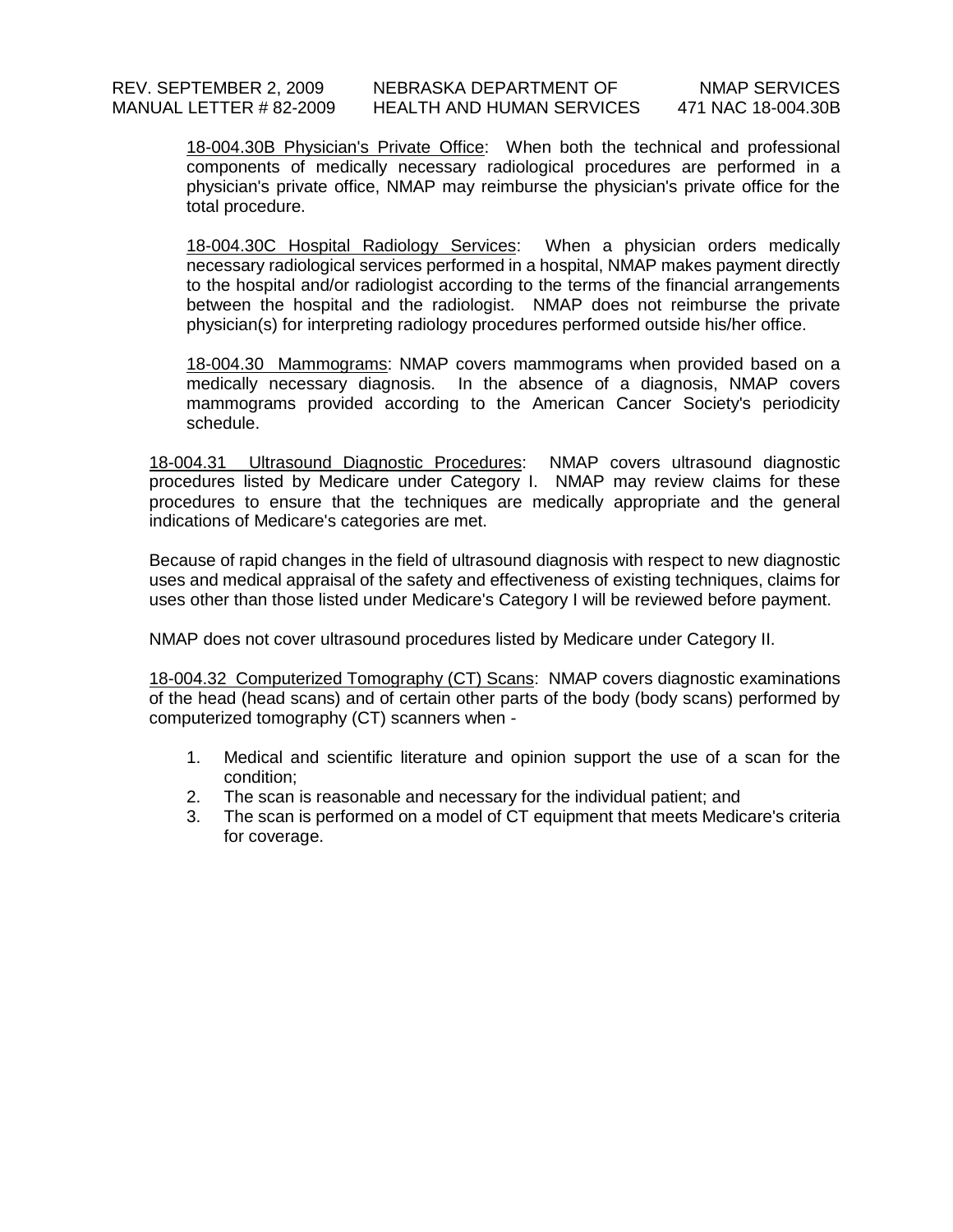To be determined reasonable and necessary for the individual patient as required in item 2, the use of the CT scan must be medically appropriate considering the patient's symptoms and preliminary diagnosis. The Department may determine that the use of a CT scan as the initial diagnostic test was not reasonable and necessary because it was not supported by the patient's symptoms and complaints stated on the claim form or electronic format. The Department reviews claims for CT scans for evidence of abuse, such as the absence of reasonable indications for the scans, an excessive number of scans, or unnecessarily expensive types of scans.

18-004.33 Professional and Technical Components for Hospital Inpatient and Outpatient Diagnostic and Therapeutic Services: Hospital diagnostic and therapeutic services are procedures performed to determine the nature and severity of an illness or injury, or procedures used to treat disease or disorders. Hospital diagnostic and therapeutic services include both inpatient and outpatient hospital services.

Hospital diagnostic and therapeutic services are comprised of two distinct elements: the professional component and the technical component. Hospital services which have professional and technical components include but may not be limited to -

- 1. Pathology:
	- a. Anatomical;
	- b. Clinical;
- 2. Radiology;
- 3. Specialized diagnostic and therapeutic services:
	- a. CT scans;
	- b. Nuclear medicine;
	- c. Dialysis treatments;
	- d. Radiation therapy;
	- e. Ultrasound;
- 4. Anesthesia;
- 5. Psychiatric services; and
- 6. Miscellaneous:
	- a. Pulmonary function tests;
	- b. EEG's; and
	- c. EKG's.

NMAP may designate other services as having professional and technical components when the services are identified.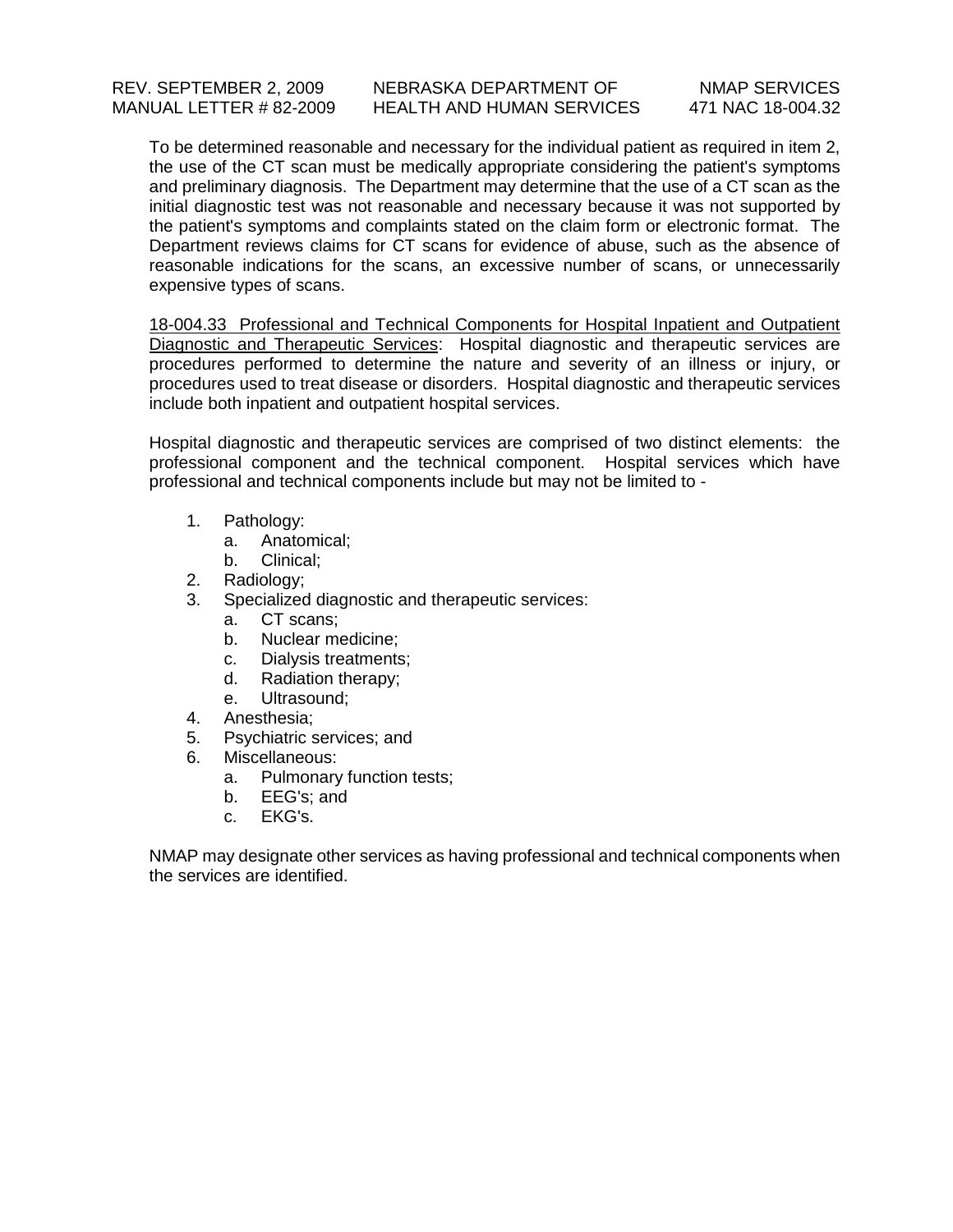18-004.33A Professional Component: The professional component of hospital diagnostic and therapeutic services includes those physician's services directly related to the medical care of the individual patient (i.e., interpretation of laboratory tests, xrays, EKG's, EEG's, etc.). A physician includes not only a specialist but also a physician who normally performs or supervises these services for all inpatients and outpatients of a hospital, even though the physician does not otherwise specialize in this field (i.e., laboratory, radiology, cardiopulmonary).

The professional component must be claimed on Form CMS-1500 or the standard electronic Health Care Claim: Professional transaction (ASC X12N 837) (except for facilities paid under an all-inclusive rate) using the appropriate HCPCS code and where appropriate, modifier for professional component.

18-004.33A1 Coverage Conditions: To be covered as a professional component, the physician's services must -

- 1. Be personally provided to an individual patient by a physician;
- 2. Contribute directly to the diagnosis or treatment of an individual patient;
- 3. Ordinarily require performance by a physician;
- 4. Be medically necessary; and
- 5. For anesthesiology, laboratory, or radiology services, meet the requirements of 471 NAC 18-004.33D, 18-004.33E, and 18-004.33F.

18-004.33A2 Payment: The Department pays for the professional component of a physician's hospital diagnostic or therapeutic service as described in 471 NAC 18-006 ff. Payment for the professional component of a radiology service provided in a hospital is made according to the Nebraska Medicaid Practitioner Fee Schedule.

In the absence of available payment data as described in 471 NAC 18-006 ff., the Department pays for the professional component at a percentage of the Department's allowable fee for the total procedure. The percentage is established by the Department.

18-004.33B Technical Component: The technical component of hospital diagnostic and therapeutic services is comprised of two distinct elements:

- 1. Physicians' professional services not directly related to the medical care of the individual patient (i.e., teaching, supervision, administration, and other services that benefit the hospital's patients as a group); and
- 2. Hospital services (i.e., equipment, supplies, technicians, etc.).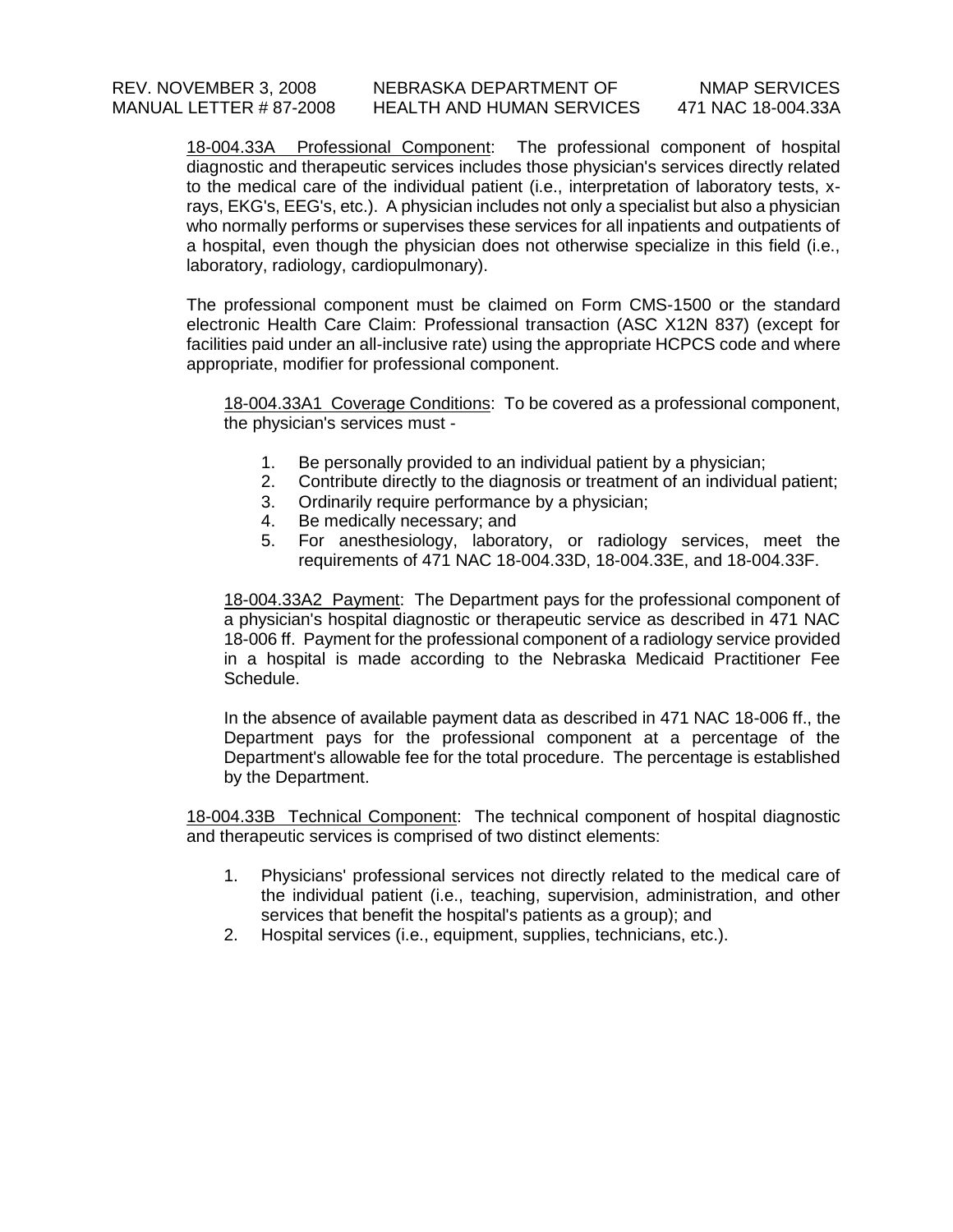The technical component for hospital inpatients and outpatients must be claimed by the hospital.

The Department's payment for the technical component includes payment for all nonphysician services required to provide the procedure, such as stat fee, specimen handling, call back, room charges, etc.

18-004.33B1 Non-Physician Services and Items: The elimination of combined billing requires the separation of physician services (professional component) from non-physician services (technical component) for billing purposes.

All non-physician services, drugs, medical supplies, and items (durable medical equipment, orthotics, prosthetics, etc.) provided to hospital inpatients or outpatients must be billed by the hospital and must be provided directly by the hospital or under arrangements. If the services or items are provided under arrangements, the hospital is responsible for payment to the non-physician provider or supplier. The Nebraska Medical Assistance Program prohibits the "unbundling" of costs by hospitals for non-physician services or supplies provided to hospital patients, including ancillary services provided by another hospital.

All other non-physician services, drugs, medical supplies, and items (durable medical equipment, orthotics and prosthetics, etc.) provided to non-patients for primary use in other than the hospital setting must be billed by the provider/supplier of the service or item on the appropriate claim form or electronic format (see Claim Submission Table at 471-000-49). Exception: Take-home supplies and rental of apnea monitors.

Payment for the technical component for a medically necessary service required and/or ordered by a physician must be claimed by the hospital as a hospital service on the hospital claim form or electronic format.

18-004.33B1a Inpatient Services: All non-physician services, drugs, and items provided to hospital inpatients must be billed by the hospital. The hospital per diem includes payment for ancillary services, including outpatient services provided by another hospital to an inpatient (see 471 NAC 10- 010.03 ff.). The hospital is responsible for payment to the non-physician provider or supplier.

18-004.33B1b Outpatient Services: All non-physician services, drugs, and items provided to hospital outpatients must be billed by the hospital. Payment for these services is made according to 471 NAC 10-010.06 ff. The hospital is responsible for payment to the non-physician provider or supplier.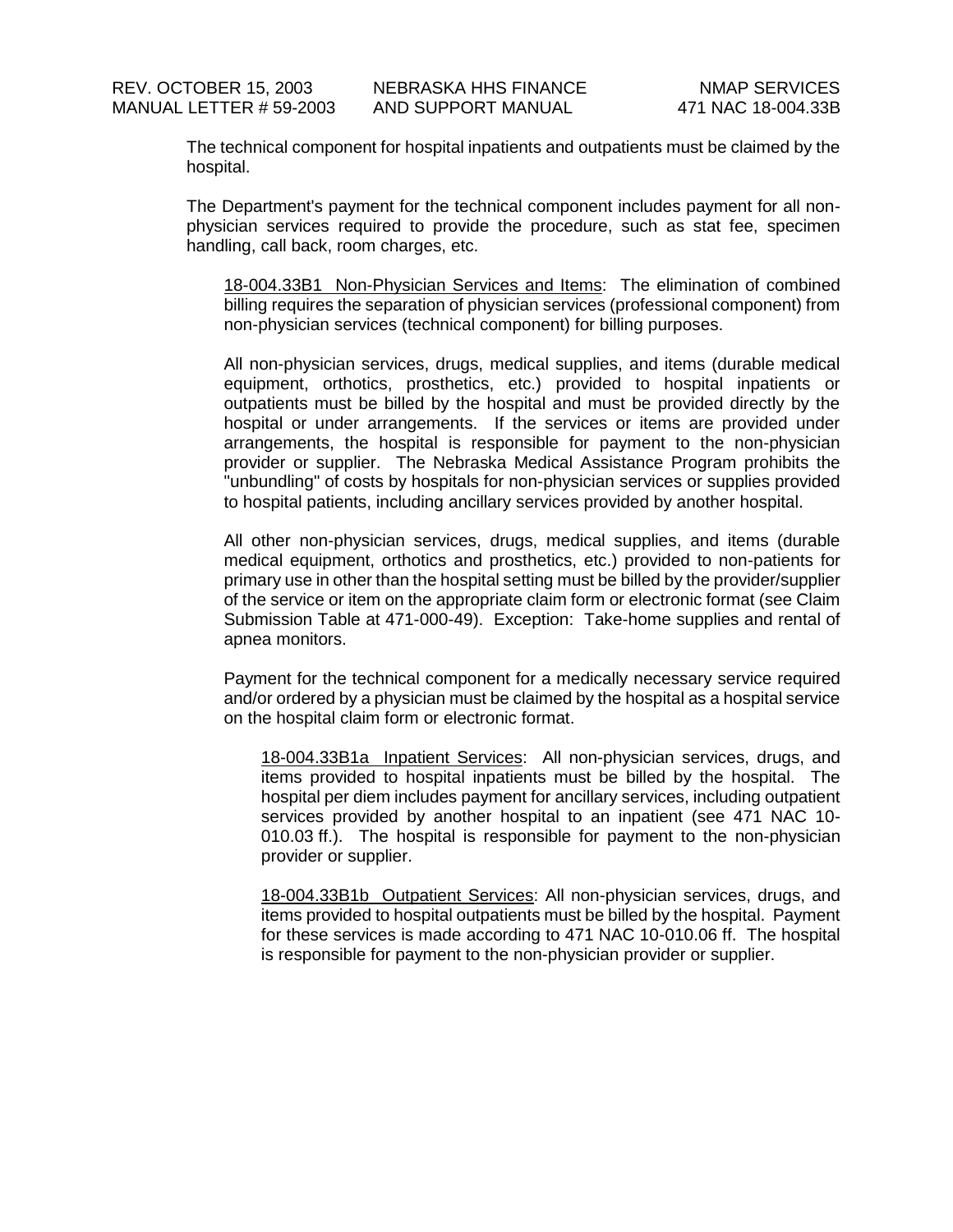All non-physician services, drugs, medical supplies, and items (durable medical equipment, orthotics and prosthetics, etc.) provided for primary use in the emergency room or outpatient facility must be billed by the hospital as outpatient services on Form CMS-1450 or the standard electronic Health Care Claim: Institutional transaction (ASC X12N 837).

All non-physician services, drugs, medical supplies, and items provided to non-patients for primary use in other than the outpatient facility or emergency room must be billed by the non-physician provider or supplier on the appropriate claim form or electronic format (see Claim Submission Table at 471-000-49). Exception: Apnea monitors.

The sale or rental of durable medical equipment for primary use in the patient's home or nursing home must be billed by the supplier on the appropriate claim form or electronic format (see Claim Submission Table at 471-000-49). Exception: Apnea monitors.

18-004.33B1c Inpatient Fittings: Fittings for durable medical equipment, orthotics and prosthetics, etc., provided to a hospital inpatient when the item itself is provided while the client is an inpatient must be billed by the hospital as an ancillary service. The hospital is responsible for payment to the supplier.

Fittings for durable medical equipment, orthotics and prosthetics, etc., provided to a hospital inpatient when the item itself is provided after the client is dismissed from the hospital must be billed by the supplier directly to the Department on the appropriate claim form or electronic format (see Claim Submission Table at 471-000-49).

18-004.33C Billing for the Professional and Technical Components of Hospital Inpatient and Outpatient Diagnostic and Therapeutic Services: The professional component of hospital diagnostic and therapeutic services must be billed on the appropriate claim form or electronic format (see Claim Submission Table at 471-000-49), except for facilities paid under an all-inclusive rate. The technical component of hospital diagnostic and therapeutic services must be billed by the hospital.

A hospital may act as the billing agent for the physician's professional component.

Because Medicare assigns a separate provider number to each specialty for the hospital professional component, the Department requires a separate Medicaid provider number for each specialty for the hospital professional component. A separate provider agreement is required for each separate provider number. The professional component must be billed on the claim, using the appropriate provider number for the professional component of the appropriate specialty.

Only one specialty (one provider number) may be billed on each claim.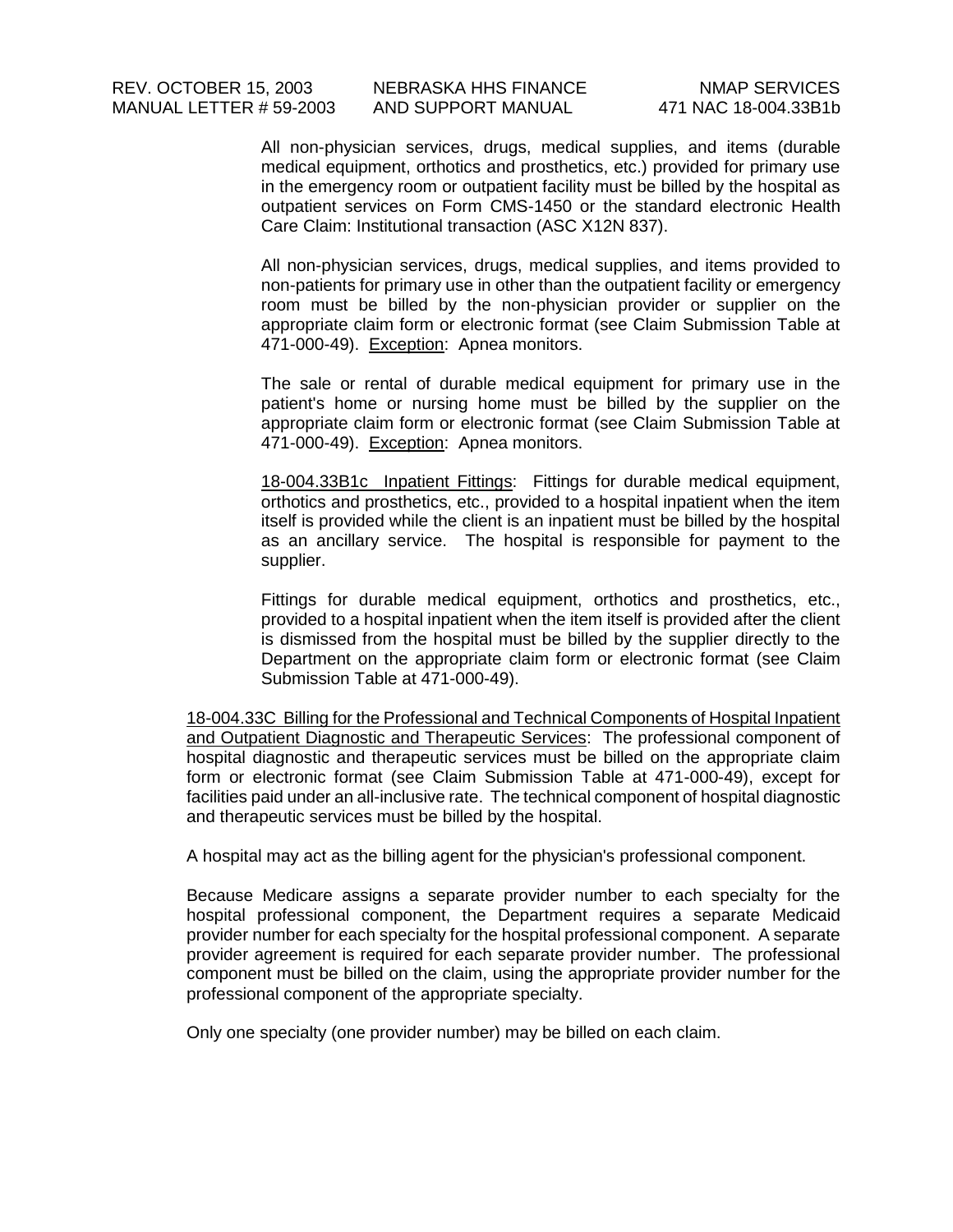18-004.33C1 Pre-Admission Testing: NMAP does not cover pre-admission testing performed in a physician's office which is performed solely to satisfy hospital pre-admission requirements.

# 18-004.33D Anesthesiology

18-004.33D1 Professional Component: The Department covers, as a physician's service, the professional component of anesthesiology services provided by a physician to an individual patient if the conditions in 471 NAC 18-004.33A1 are met. The professional component must be claimed on Form CMS-1500 or the standard electronic Health Care Claim: Professional transaction (ASC X12N 837). Claims for these services must indicate actual time in one-minute increments.

18-004.33D2 Medical Direction of Four or Fewer Concurrent Procedures: The professional component for the physician's medical direction of concurrent anesthesiology services provided by qualified anesthetists, such as certified registered nurse anesthetists (CRNA's), is covered as a physician's service when the services meet the requirements listed in 471 NAC 18-004.33A1 and the following additional requirements:

- 1. For each patient, the physician
	- a. Performs and documents a pre-anesthetic examination and evaluation;
	- b. Prescribes the anesthesia plan;
	- c. Personally participates in the most demanding procedures in the anesthesia plan, including induction and emergence;
	- d. Ensures that any procedures in the anesthesia plan that s/he does not perform are performed by a qualified individual;
	- e. Monitors the course of anesthesia administration at frequent intervals;
	- f. Remains physically present and available for immediate diagnosis and treatment of emergencies; and
	- g. Provides indicated post-anesthesia care; and
- 2. The physician directs no more than four anesthesia procedures concurrently, and does not provide any other services while directing the concurrent procedures (see 471 NAC 18-004.33D2a).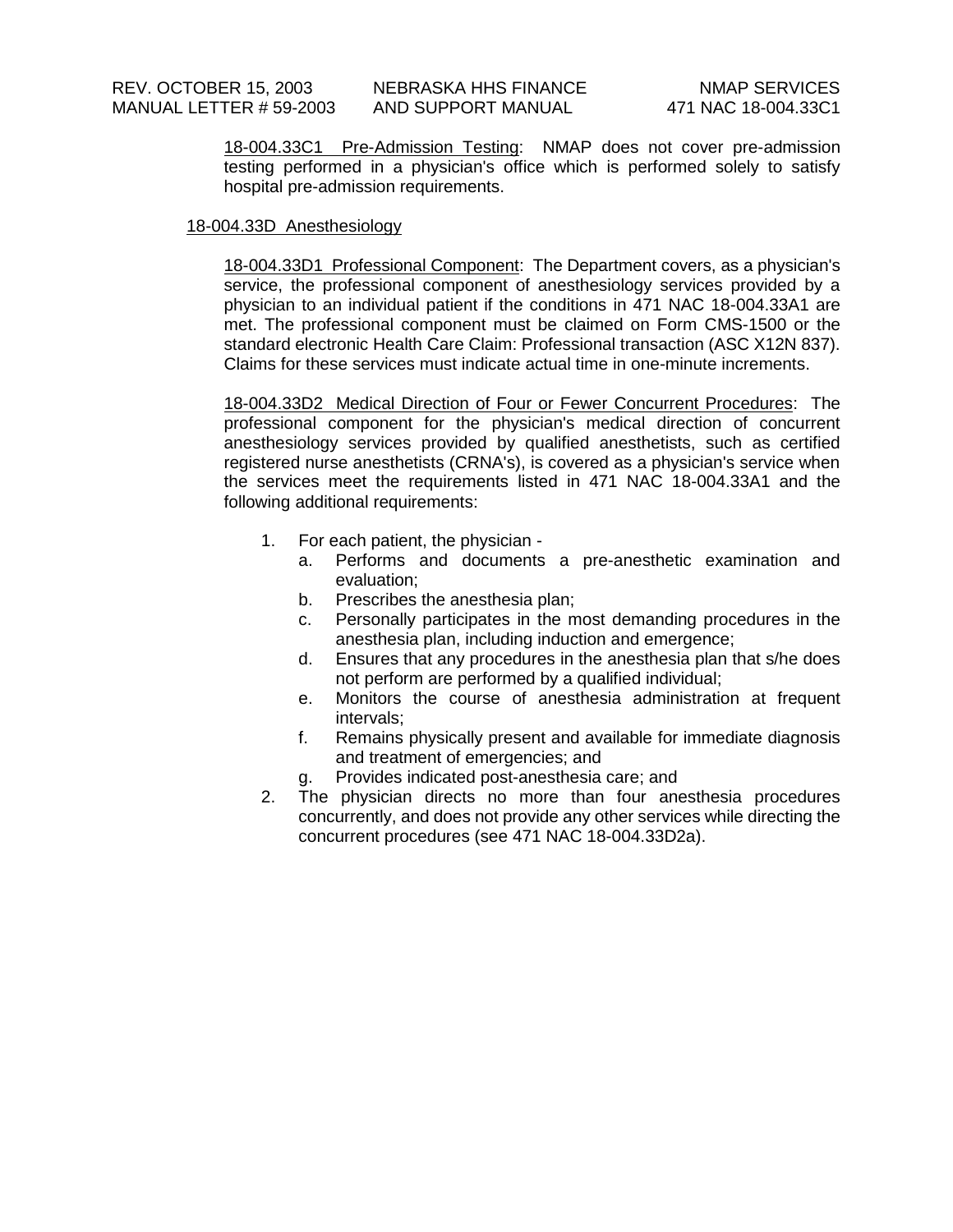The physician's medical direction of four or fewer concurrent anesthesia procedures is considered a professional component and must be billed on Form CMS-1500 or electronically using the standard Health Care Claim: Professional transaction (ASC X12N 837).

18-004.33D2a Other Services Provided While Directing Concurrent Procedures: A physician who is directing concurrent anesthesia services for four or fewer surgical patients must not ordinarily be involved in providing additional services to other patients. The following situations are examples of services that do not constitute a separate service for determining medical direction in item 2 of 471 NAC 18-004.33D2:

- 1. Addressing an emergency of short duration in the immediate area;
- 2. Administering an epidural or caudal anesthetic to ease labor pain;
- 3. Periodic, rather than continuous, monitoring of an obstetrical patient;
- 4. Receiving patients entering the operating suite for the next surgery;
- 5. Checking or discharging patients in the recovery room; or
- 6. Handling scheduling matters.

If the physician leaves the immediate area of the operating suite for longer than short durations, devotes extensive time to an emergency case, or is otherwise not available to respond to the immediate needs of surgical patients, the physician's services to the surgical patient are supervisory in nature and are considered a technical component; therefore, these services must be billed as the technical component by the hospital.

18-004.33D3 Supervision of More Than Four Concurrent Procedures: If the physician is involved in providing supervision for more than four concurrent procedures or is performing other services while directing four or fewer concurrent procedures, the physician's services are considered a technical component of hospital services. The physician shall ensure that a qualified individual performs any procedure in which the physician does not personally participate. The physician's personal services up to and including induction are considered the professional component.

18-004.33D4 Standby Anesthesia Services: A physician's standby anesthesia services are covered when the physician is physically present in the operating suite, monitoring the patient's condition, making medical judgments regarding the patient's anesthesia needs and ready to furnish anesthesia services to a specific patient who is known to be in potential need of services. The professional component must be billed on the appropriate claim form or electronic format (see Claim Submission Table at 471-000-49).

18-004.33D5 Claims for Payment: When a physician bills for anesthesia services, the physician shall certify with the claim, as appropriate, that -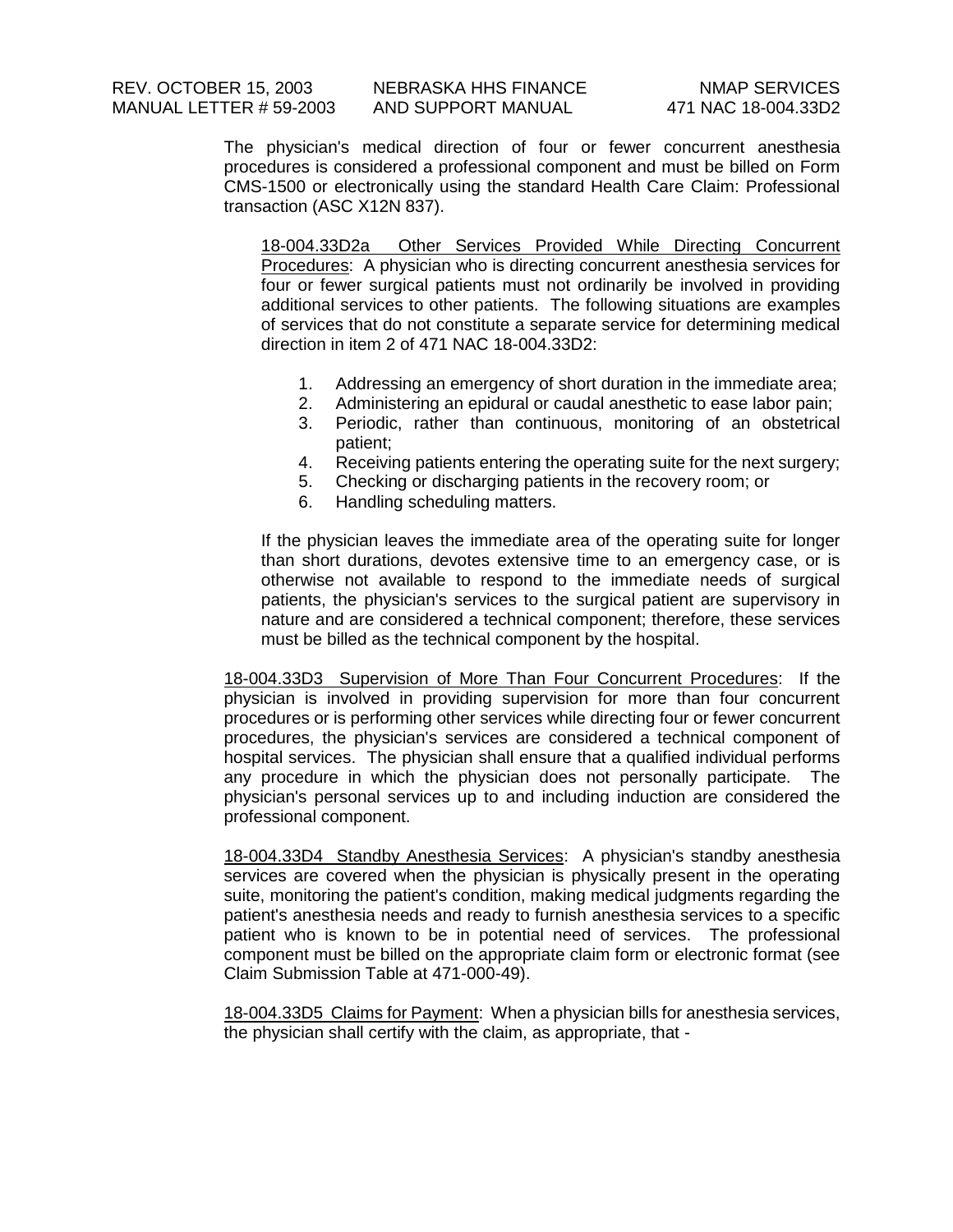- 1. The services were personally provided by the physician to the individual patient; or
- 2. When the physician provided medical direction for CRNA services, the number of concurrent services directed is indicated by the appropriate modifier.

To make payment for anesthesia services for sterilizations, a properly completed and legible copy of Form MMS-100, "Sterilization Consent Form" (see 471-000- 109) must be on file with the Department.

For a hysterectomy, a properly completed copy of Form MMS-101, signed and dated by the client stating she was made aware before the surgery that the surgery would result in sterility must be on file with the Department before payment can be made.

See 471 NAC 18-004.07 for exceptions to informed consent forms for hysterectomies.

Claims for these services must indicate actual time in one-minute increments.

Also see 471 NAC 18-004.18 and 18-004.47.

18-004.33D6 Payment for Anesthesiology Services: NMAP pays for covered anesthesiology services at the lower of –

- 1. The provider's submitted charge; or
- 2. The allowable amount for that procedure code in the Nebraska Medicaid Practitioner Fee schedule in effect for that date for service.

NMAP does not make additional reimbursement for emergency and risk factors.

Also see 471 NAC 18-004.47.

#### 18-004.33E Laboratory

18-004.33E1 Professional Component: The Department covers as a physician's service the professional component of laboratory services provided by a physician to an individual patient only if the services meet the requirements listed in 471 NAC 18-004.33A1 and are -

- 1. Anatomical pathology services;
- 2. Consultative pathology services, which must
	- a. Be requested by the patient's attending physician;
	- b. Relate to a test result that lies outside the clinically significant normal or expected range in view of the patient's condition;
	- c. Result in a written narrative report included in the patient's medical record; and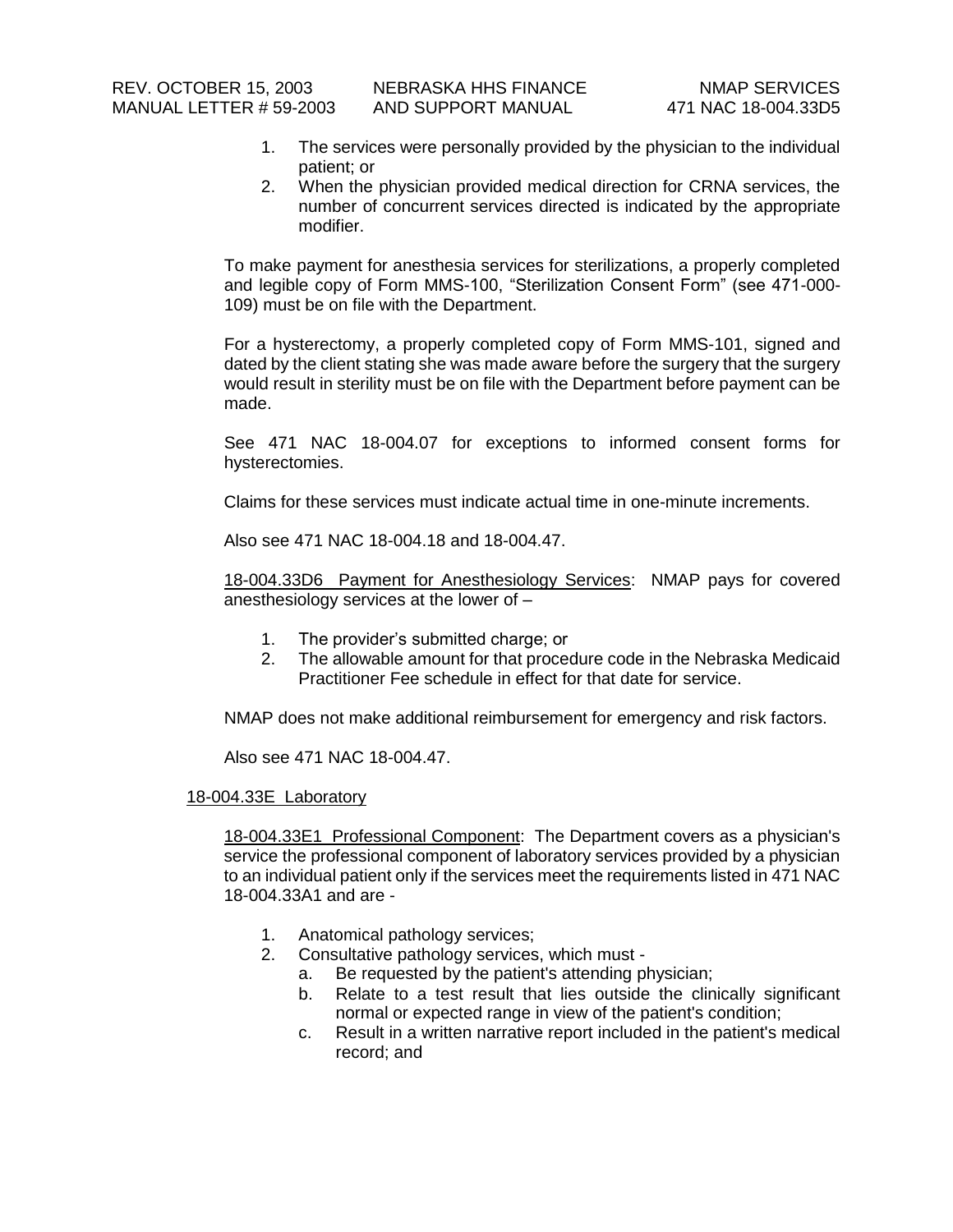- d. Require the exercise of medical judgment by the consulting physician; or
- 3. Services performed by a physician in personal administration of test devices, isotopes, or other materials to an individual patient.

18-004.33E2 Technical Component: Clinical laboratory services provided to hospital inpatients, outpatients, and non-patients are routinely performed by nonphysicians (i.e., medical technologists or laboratory technicians) or by automated laboratory equipment. These clinical laboratory services do not require performance by a physician and are considered the technical component; there is no professional component for these services. The technical component must be billed by the hospital on the appropriate claim form or electronic format. (See claim submission table at 471-000-49).

18-004.33E3 Anatomical Pathology Services: Anatomical pathology services are services which ordinarily require a physician's interpretation. If these services are provided to hospital inpatients or outpatients, the professional and technical components must be separately identified for billing and payment.

18-004.33E4 Billing and Payment for Inpatient Hospital Anatomical Pathology Services: Payment for the technical component of anatomical pathology is included in the hospital's payment.

The pathologist shall claim the professional component of anatomical pathology on the appropriate claim form or electronic format (see Claim Submission Table at 471-000-49) using the appropriate HCPCS procedure code and modifier. Payment is made according to the Nebraska Medicaid Practitioner Fee Schedule.

**Exception:** If an anatomical pathology specimen is obtained from a hospital inpatient but is referred to an independent laboratory or the pathologist of a second hospital's laboratory, the independent lab or the pathologist of the second hospital's laboratory to which the specimen has been referred may claim payment for the total service (professional or technical components) on the appropriate claim form or electronic format (see Claim Submission Table at 471-000-49). Payment is made according to the Nebraska Medicaid Practitioner Fee Schedule.

18-004.33E5 Billing and Payment for Outpatient Hospital Anatomical Pathology Services: The hospital shall claim the technical component on the appropriate claim form or electronic format (see claim submission table 471-000-49). Payment is made according to 471 NAC 10-010.06 ff.

The pathologist shall claim the professional component on the appropriate claim form or electronic format (see Claim Submission Table at 471-000-49) using the appropriate HCPCS procedure code and modifier. Payment is made according to the Nebraska Medicaid Practitioner Fee Schedule.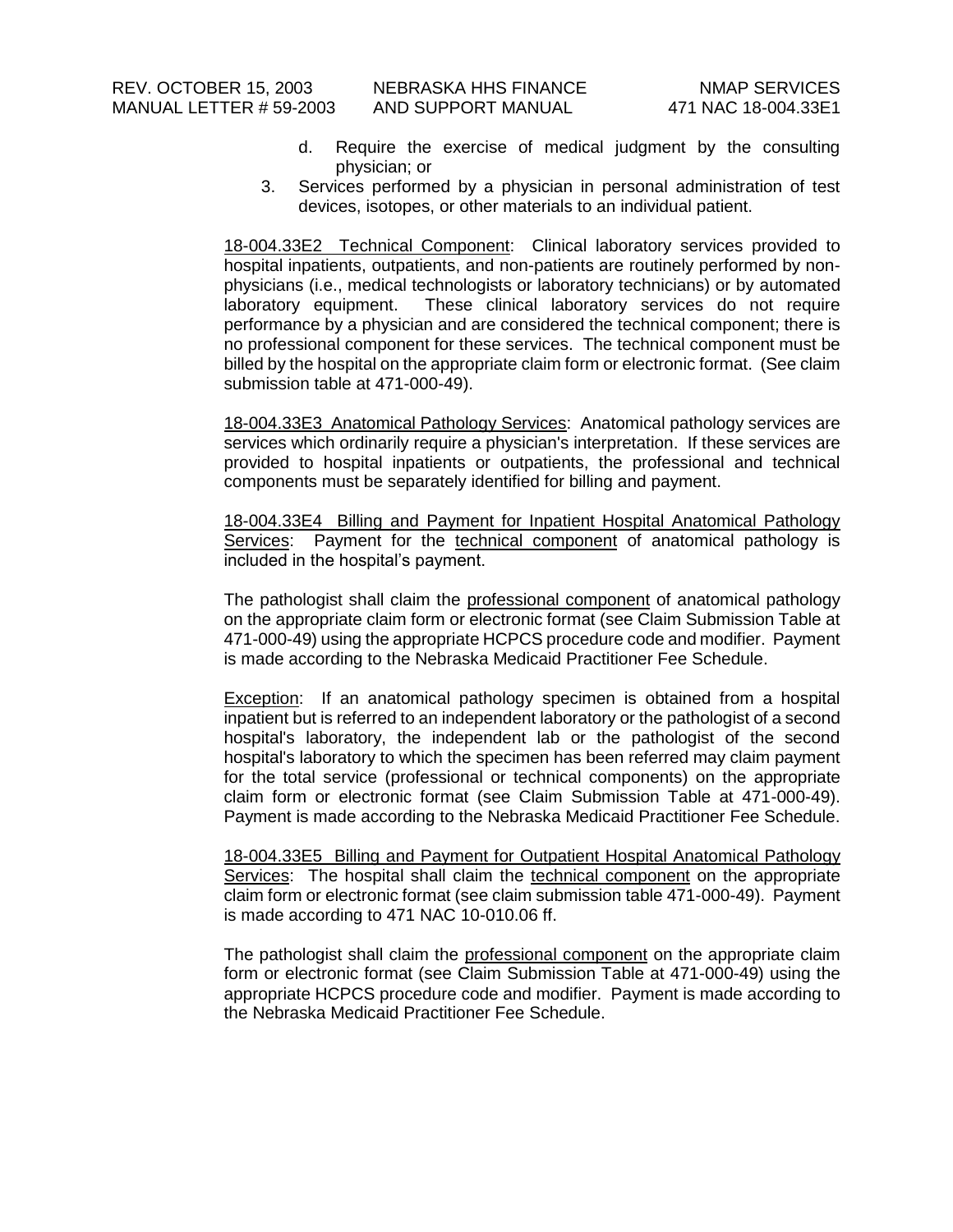## REV. JUNE 23, 2012 NEBRASKA DEPARTMENT OF MEDICAID SERVICES MANUAL LETTER # 71-2012 HEALTH AND HUMAN SERVICES 471 NAC 18-004.33E5

Exception: If an anatomical pathology specimen is obtained from a hospital outpatient and is referred to an independent lab or the pathologist of a second hospital's laboratory, the independent lab or the pathologist of a second hospital's laboratory to which the specimen was referred may claim payment for the total service (professional and technical components) on the appropriate claim form or electronic format (see Claim Submission Table at 471-000-49). Payment is made according to the Nebraska Medicaid Practitioner Fee Schedule.

18-004.33E6 Billing and Payment for Non-Patient Anatomical Pathology Services: A non-patient is an individual receiving services who is neither an inpatient nor an outpatient. For specimens from non-patients referred to the hospital, the hospital shall bill the total service (both professional and technical components) on the appropriate institutional claim form or electronic format (see Claim Submission Table at 471-000-49). Payment is made according to 471 NAC 10-010.066 ff.

18-004.33E7 Leased Departments: If the pathology department is leased and an anatomical pathology service is provided to a hospital non-patient, the pathologist shall claim the total service (professional and technical components) on the appropriate claim form or electronic format (see Claim Submission Table at 471- 000-49). Payment is made according to the Nebraska Medicaid Practitioner Fee Schedule.

Leased department status has no bearing on billing for or payment of inpatient or outpatient anatomical pathology services.

18-004.33E8 Clinical Lab Services: The professional and technical components of clinical lab services are not separately identified for billing and payment. Clinical lab services provided to inpatients, outpatients, and non-patients of a hospital are claimed on the appropriate claim form or electronic format (see Claim Submission Table at 471-000-49). Payment is made to the hospital as follows:

- 1. Inpatient Services: Payment is included in hospital's prospective payment rate.
- 2. Outpatient Services: Payment is made according to the fee schedule determined by Medicaid.
- 3. Non-Patient Services: Payment is made according to the fee schedule determined by Medicaid.

There is no separate payment made to the pathologist for routine clinical lab services. To be paid, the pathologist must negotiate with the hospital to arrange a salary/compensation agreement.

18-004.33E9 Physician's Office or Independent Lab: Clinical lab services performed in a physician's office or independent lab must be billed on the appropriate claim form or electronic format (see Claim Submission Table at 471- 000-49). Payment is based on the Medicaid fee schedule for clinical laboratory services to cover the total service (professional and technical components). (See 471-000-520).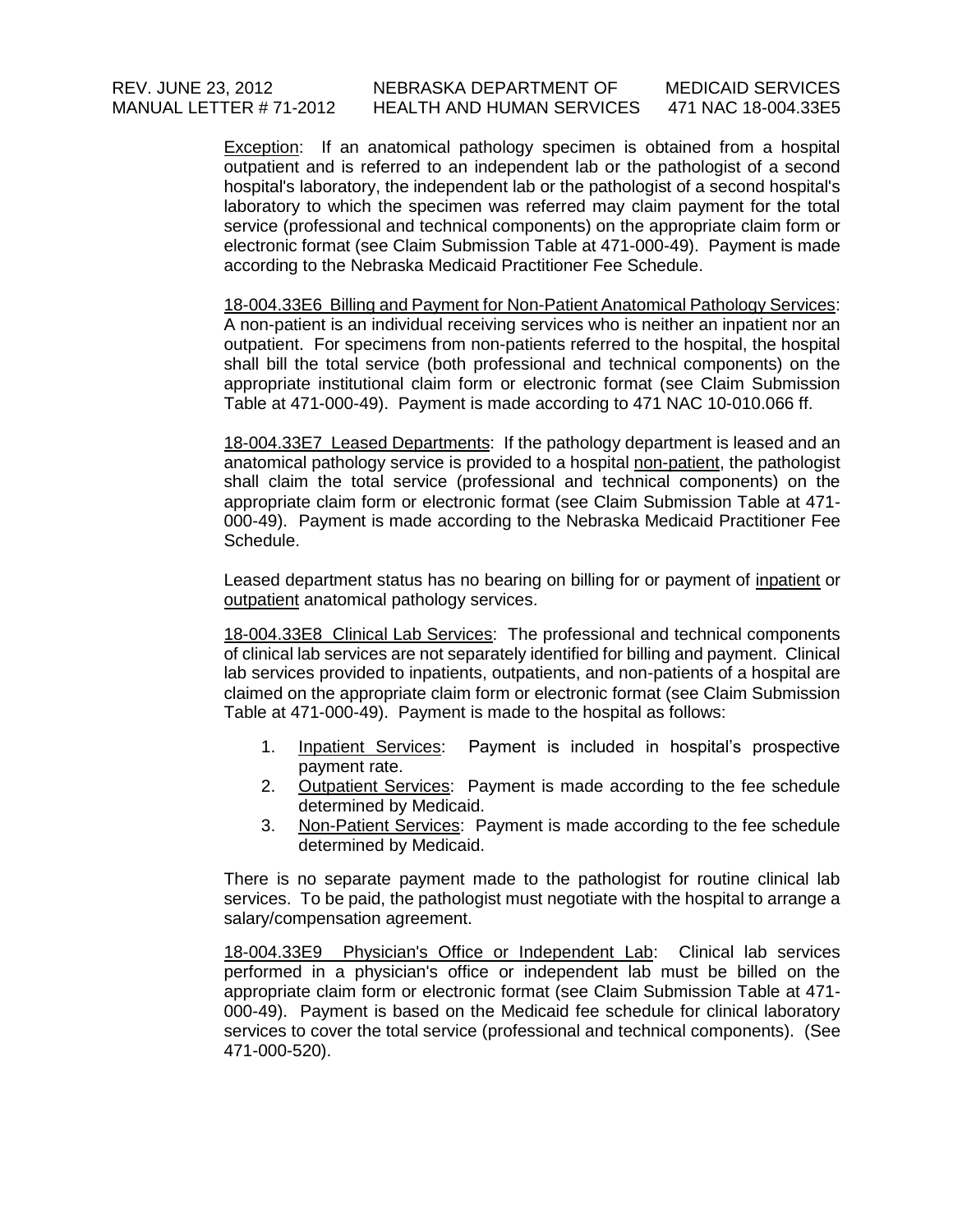18-004.33E10 Clinical Lab Consultation: A physician may claim a clinical lab consultation if the service -

- 1. Is requested by the patient's attending physician;
- 2. Relates to a test result that lies outside the clinically significant normal or expected range for the patient's condition;
- 3. Results in a written narrative report which is included in the patient's record; and
- 4. Requires the exercise of medical judgment by the consulting physician.

The physician shall claim a clinical lab consultation using the appropriate HCPCS procedure codes.

18-004.33E11 Leased Departments: Leased department status has no bearing on billing or payment for clinical lab services. The hospital shall claim all clinical lab services, whether performed in a leased or non-leased department. Payment for the total service (professional and technical component) is made to the hospital. The Department does not make separate payment for the professional component for clinical lab services.

18-004.33F Radiology: All radiology services have a technical component and a professional component (physician interpretation). The professional and technical component of hospital services must be separately identified for billing and payment.

18-004.33F1 Professional Component: The professional component of radiology services provided by a physician to an individual patient is covered as a physician's service when the services meet the requirements listed in 471 NAC 18-004.33A1 and the services are identifiable, direct, and discrete diagnostic or therapeutic services to an individual patient, such as interpretation of x-ray plates, angiograms, myelograms, pyelograms, or ultrasound procedures. The professional component must be billed on the appropriate claim or electronic format (see claim submission table 471-000-49).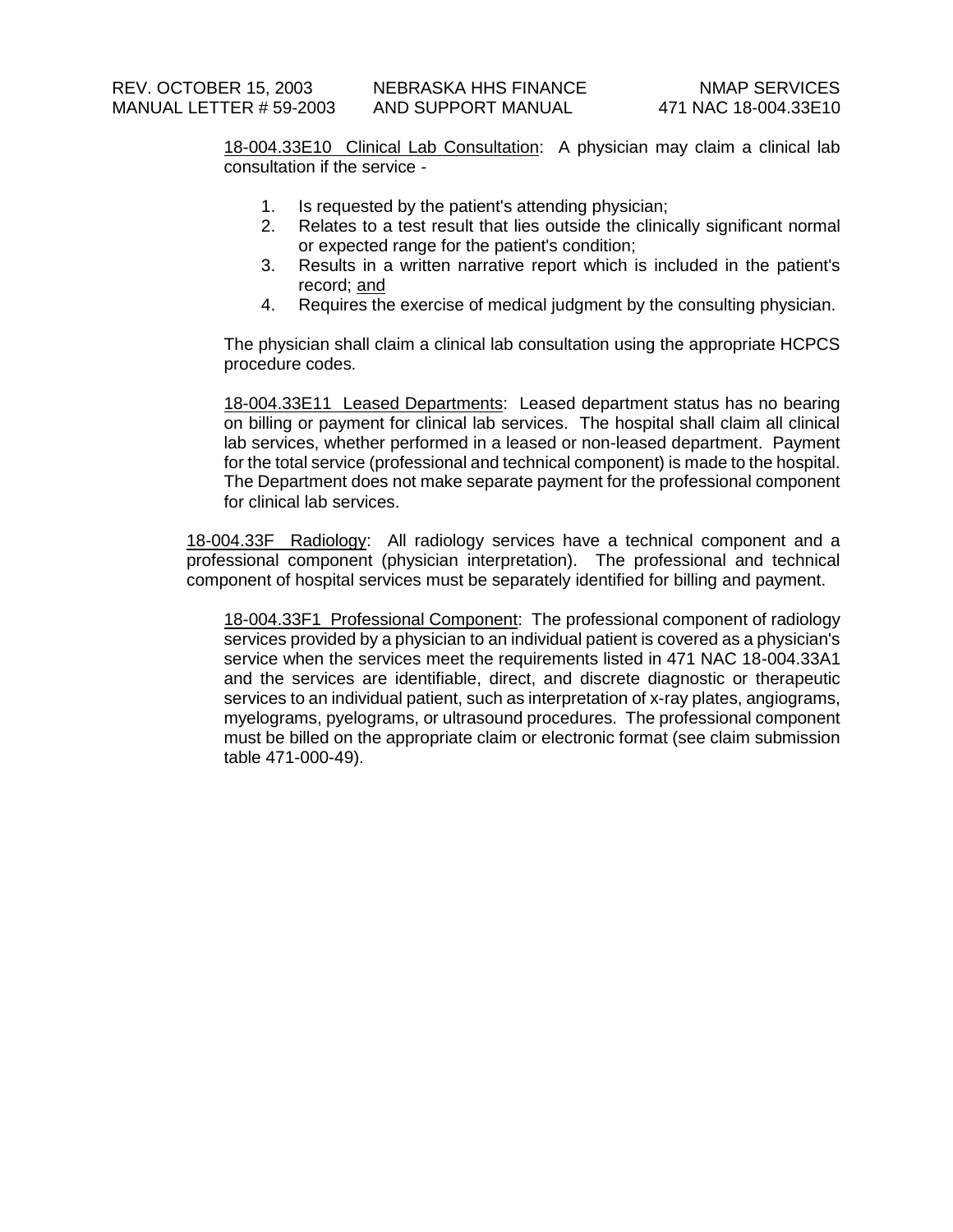18-004.33F3 Billing and Payment for Inpatient Radiology Services: Payment for the technical component of inpatient radiology services is included in the hospital's payment.

Physicians must bill the professional component of inpatient radiology services on the appropriate claim form or electronic format (see claim submission table 471- 000-49) using the appropriate HCPCS procedure code with modifier. Payment for the professional component is made according to the Nebraska Medicaid Practitioner Fee Schedule.

18-004.33F4 Billing and Payment for Outpatient Radiology Services: The hospital must claim the technical component of outpatient radiology services on the appropriate claim form or electronic format (see Claim Submission Table at 471- 000-49). Payment is made according to 471 NAC 10-010.06 ff.

The physician must bill the professional component on the appropriate claim form or electronic format (see claim submission table 471-000-49) using the appropriate HCPCS procedure code with the modifier. Payment for the professional component is made according to the Nebraska Medicaid Practitioner Fee Schedule.

18-004.33F5 Billing and Payment for Non-Patient Radiology Services: A nonpatient is an individual receiving services who is neither an inpatient nor an outpatient. If a radiology procedure is performed for a non-patient, the hospital must claim the total component on the appropriate claim form or electronic format (see Claim Submission Table at 471-000-49). Payment is made according to 471 NAC 10-010.06 ff.

If the radiology department is leased and the service is provided to a non-patient, the radiologist must claim the total service (both technical and professional components) on the appropriate claim form or electronic format (see Claim Submission Table at 471-000-49). Payment is made is made according to the Nebraska Medicaid Practitioner Fee Schedule.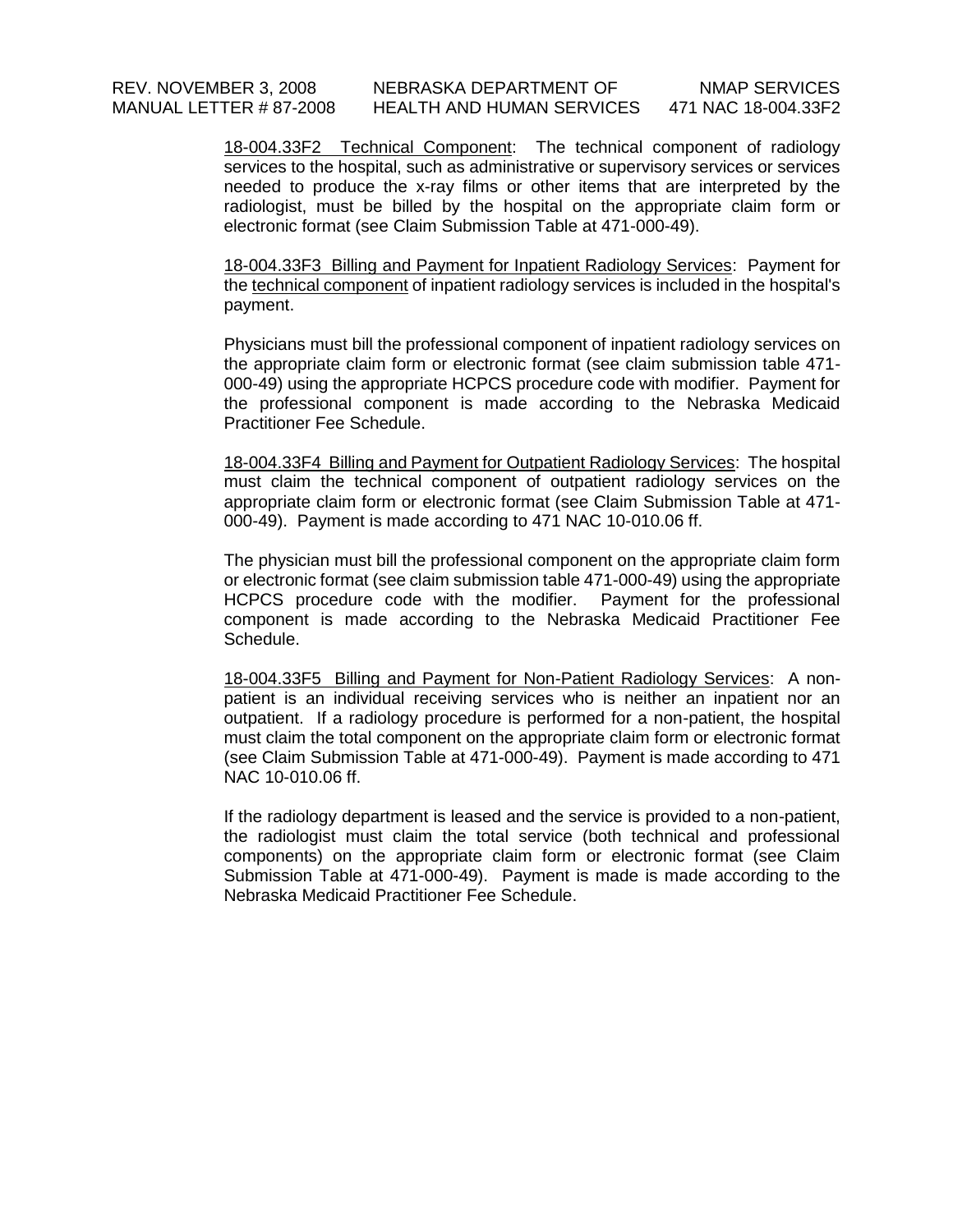18-004.34 Non-Physician Care Providers: Nebraska Medicaid covers services provided by "non-physician care providers" under the following conditions:

- 1. The non-physician care provider must meet the following definition: An individual trained to assist or act in the place of a physician, such as physician assistant, medical specialty assistant, medical services assistant, clinical associate, surgical assistant (graduate physician assistant who has completed a CAHEA accredited surgical residency program), who has received the training required by the specific title;
- 2. The service provided by the non-physician care provider must be within the scope of practice as defined by state law; and
- 3. The non-physician care provider must provide the services under a practice agreement between the non-physician care provider and his/her supervising physician, and must be approved by the Board of Medicine and Surgery in the Nebraska Department of Health and Human Services or the appropriate licensing agency in the state in which s/he provides the services.

18-004.34A Physician Assistant Services: Nebraska Medicaid covers physician assistant services under the following guidelines: To participate in Nebraska Medicaid, the physician assistant must be licensed by the Nebraska Department of Health and Human Services Division of Public Health as required by 172 NAC 90. The written scope of practice agreement between the physician assistant and the physician must be on file as required by Neb. Rev. Stat. § 38-2050. The physician assistant is approved for enrollment under a group provider agreement with the physician with whom s/he has a practice agreement. Nebraska Medicaid covers those services determined to be medically necessary.

18-004.34B Payment for Services Provided by Physician Assistants: Nebraska Medicaid covers services of physician assistants to the extent that they are legally authorized to practice in Nebraska. Payment to physician assistants is made to the physician provider group number with whom the physician assistant is enrolled. When payment is made to the physician group, the physician is responsible for payment to the physician assistant. Payment for physician assistant services is made according to 471 NAC 18-006. Claims for services provided by physician assistants must be submitted on Form CMS-1500 or the standard electronic Health Care Claim:

Professional transaction (ASC X12N 837) under the physician assistant's provider group number.

18-004.34C: Nebraska Medicaid will not make payments to physicians assistants who are employed by a hospital.

18-004.35 (Reserved)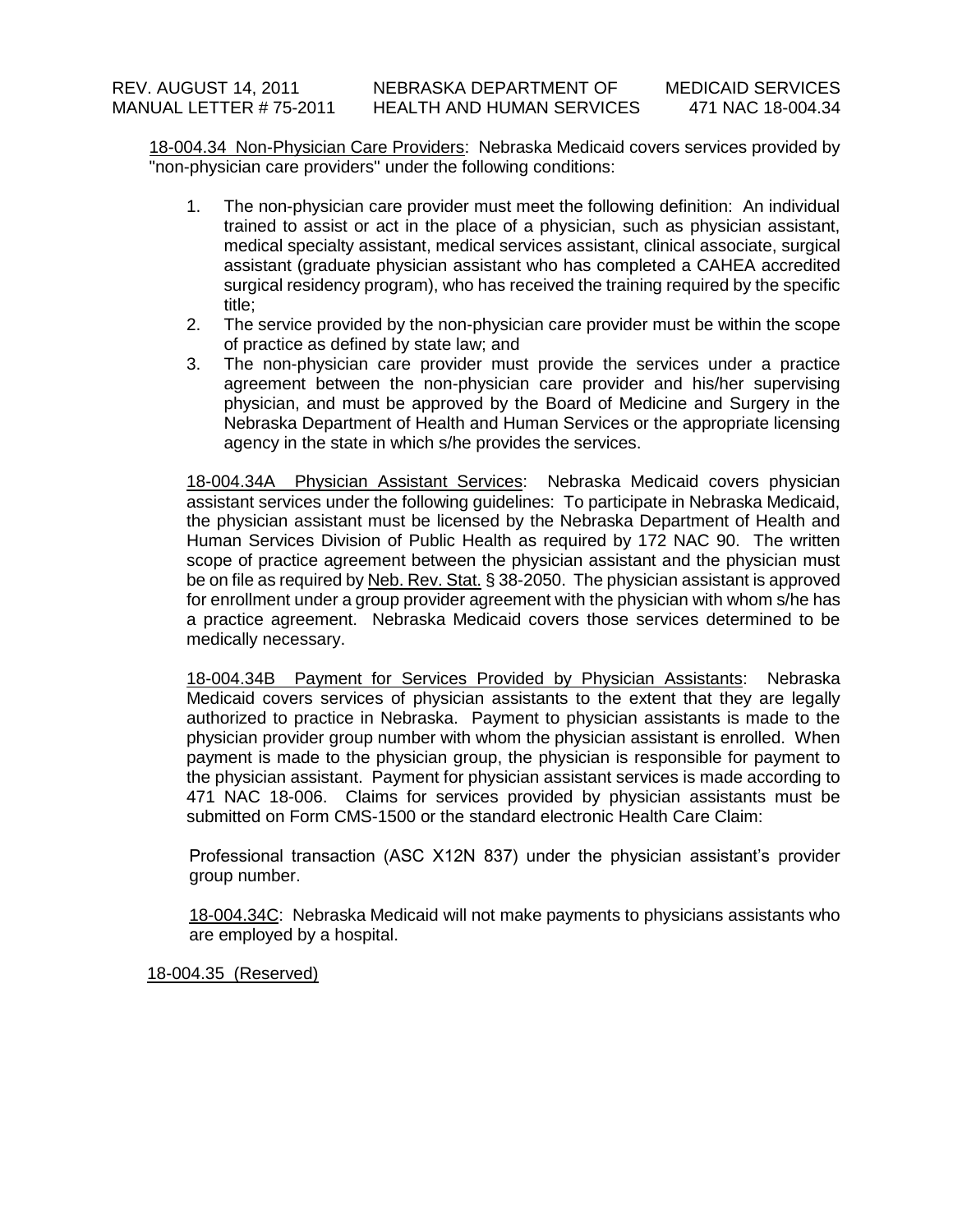18-004.36 Initial Certification (SNF, ICF, and ICF/MR): Facility staff shall obtain a signed and dated Form DM-5 that corresponds to the nursing home admission date or the date eligibility is determined. Form DM-5 serves as the certification required by federal regulations. The physician shall examine the client before completing the certification, within the following time frames:

- 1. For SNF Clients: The client must have a physical examination within 48 hours (two working days) after admission unless an examination was performed within five days before admission.
- 2. For ICF Clients: The client must have a recent physical examination (within 30 days before admission or the date eligibility was determined, or within 48 hours [two working days] after admission or the date eligibility was determined.

The physician may bill the Department for an annual nursing home physical exam service, regardless of the extent of the exam. Payment is made according to the Nebraska Medicaid Practitioner Fee Schedule.

If the admission is a facility-to-facility transfer, local office staff shall obtain a copy of the client's annual history and physical, if it is current to the client's condition (within 30 days before the transfer), and attach it to the signed and dated Form DM-5. The physician may bill the Department for a recertification service. Payment is made according to the Nebraska Medicaid Practitioner Fee Schedule.

18-004.36B Annual Physical Examination: The Nebraska Department of Health and Human Services Finance and Support requires that all long term care facility residents have an annual physical examination. The physician, based on his/her authority to prescribe continued treatment, determines the extent of the examination for NMAP clients based on medical necessity. The Department does not cover routine laboratory and radiology services which are not directly related to the patient's diagnosis and treatment; however, for the annual physical exam, a CBC and urinalysis are not considered "routine" and are reimbursed based on the physician's orders when noted on the claim that these services were performed for an annual physical exam for a nursing home client. The results of the examination must be recorded in the client's medical record.

If the annual physical examination is performed solely to meet the requirement of the Department, the physician shall submit the claim to the Department on Form CMS-1500 or the standard electronic Health Care Claim: Professional transaction (ASC X12N 837). The Department limits reimbursement for this service to the amount allowed under the Nebraska Medicaid Practitioner Fee Schedule.

18-004.36C Medicare Coverage: If a physical examination is performed for diagnosis and/or treatment of a specific symptom, illness, or injury and the client has Medicare coverage, the physician shall submit the claim through the usual Medicare process. This applies to all physicians' visits in a long term care facility.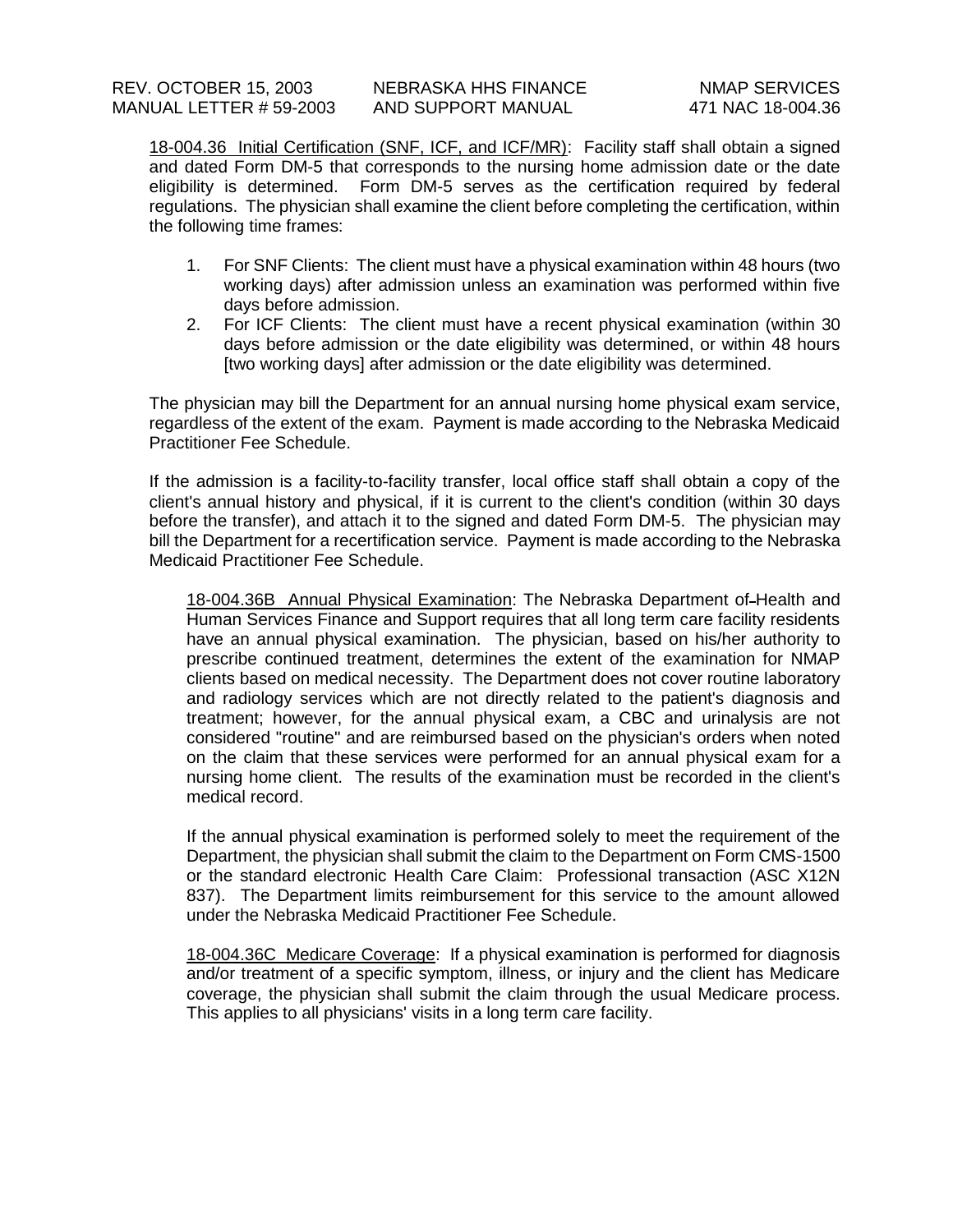## 18-004.36D Physicians' Services for Skilled Nursing Facility (SNF) Clients

18-004.36D1 Physician's Visits: The physician shall see the SNF client whenever necessary, but at least once every 30 days for the first 90 days following admission. After the 90th day following admission, an alternate schedule for physician's visits not to exceed 60 days may be adopted if the attending physician determines, and justifies in the client's medical record, that the client's condition does not require visits at 30-day intervals. The facility's Utilization Review Committee shall approve the alternate schedule.

At the time of each visit, the physician shall document the visit in the client's medical record, and write and sign a progress note on the client's condition.

18-004.36D1a Billing for Physicians' Visits to SNF Clients: When billing for a physician's visit, the physician shall use the appropriate HCPCS procedure code for a nursing home visit.

Because the Department requires these services, they may not be covered by Medicare.

18-004.36D2 Review of Plan of Care: The physician and facility staff involved in the SNF client's care shall review each plan of care every 60 days. This should be done in conjunction with a physician's visit or recertification.

18-004.36D3 Recertification: For SNF clients, the physician or the physician's assistant shall recertify in writing the client's continued need for the current level of care every 30 days for the first 90 days and every 60 days thereafter, and at any time the client requires a different level of care.

The physician's assistant or nurse practitioner may recertify the client's need under the general supervision of a physician when the physician formally delegates this function to the physician's assistant.

The physician, the physician's assistant, or nurse practitioner shall sign, or stamp and initial, the recertification clearly identifying himself/herself.

The physician, physician's assistant, or nurse practitioner shall date the recertification at the same time it is signed.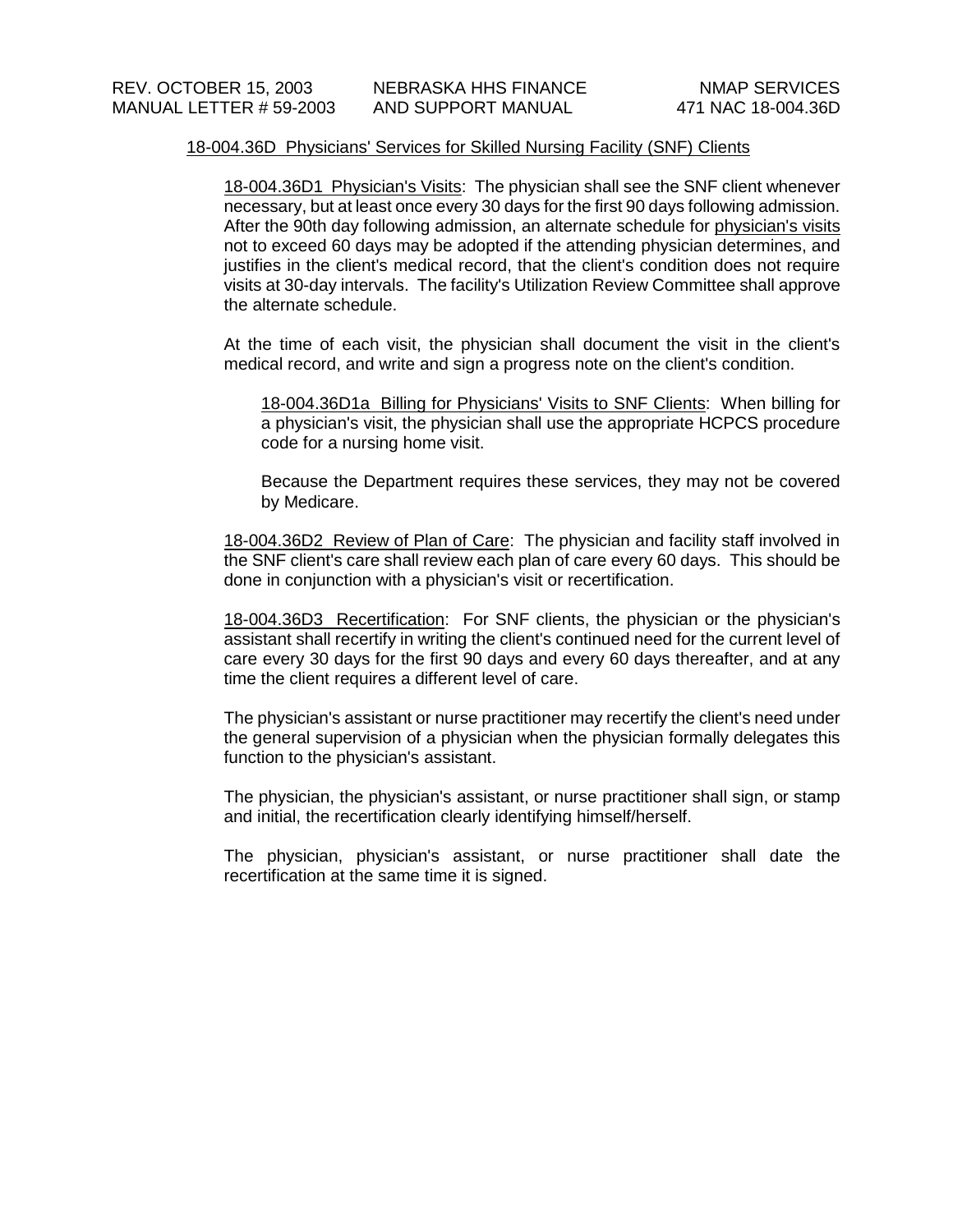Facility staff shall maintain the recertification in the client's medical record in the facility or building where the client resides.

18-004.36D3a On-Site Recertification: The physician shall record recertifications accomplished by on-site visits to the facility in the client's record. The physician is paid according to the Nebraska Medicaid Practitioner Fee Schedule. The physician shall use the appropriate HCPCS procedure code for nursing home visits when billing NMAP for this service.

### 18-004.36E Physicians' Services for Clients in Intermediate Care Facilities (ICF's) and Intermediate Care Facilities for the Mentally Retarded (ICF/MR's)

18-004.36E1 Physician's Visits: The physician shall see the ICF client whenever necessary, but at least once every 60 days, unless the physician determines that the frequency is not necessary and establishes an alternate schedule not to exceed one year, and records the reason in the medical record. The physician must actually see the patient to claim the service.

At the time of each visit, the physician shall document the visit in the client's medical record, and write and sign a progress note on the client's condition.

18-004.36E1a Billing for Physicians' Visits to ICF and ICF/MR Clients: When billing for a physician's visit, the physician shall use the appropriate HCPCS procedure code. The physician shall submit following statements on or with the claim: "60-day (or alternate schedule) intermediate examination."

Because the Department requires these services, they may not be covered by Medicare.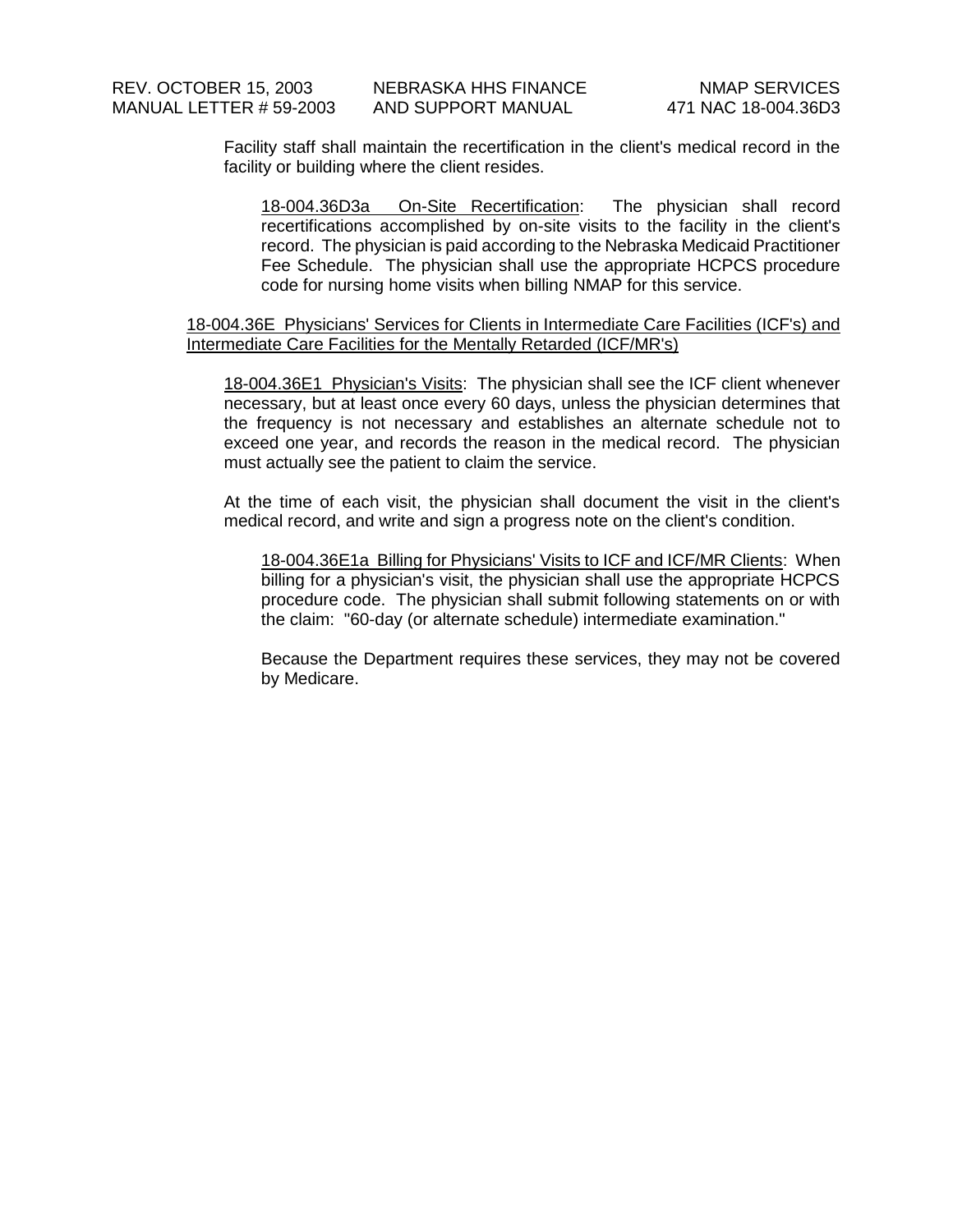18-004.36E2 Review of Plan of Care: The interdisciplinary team, which includes the physician, shall review each ICF plan of care every 90 days. This should be done in conjunction with recertification and is not reimbursed separately.

18-004.36E3 Recertification: The physician shall recertify in writing the client's continued need for the ICF/MR level of care at least once every 365 days, and at any time the client requires a different level of care.

The extended recertification period in no way indicates that one year is the appropriate length of stay for a client in an ICF/MR. The interagency team responsible for the client's care determines the client's length of stay.

The physician's assistant or nurse practitioner may recertify the client's need under the general supervision of a physician when the physician formally delegates this function to the physician's assistant or nurse practitioner.

The physician, the physician's assistant, or nurse practitioner shall sign, or stamp and initial, the recertification clearly identifying himself/herself.

The physician, physician's assistant, or nurse practitioner shall date the recertification at the same time it is signed.

Facility staff shall maintain the recertification in the client's medical record in the facility or building where the client resides.

18-004.36E3a On-Site Recertification: The physician shall record recertifications accomplished by on-site visits to the facility in the client's record. The physician is paid according to the Nebraska Medicaid Practitioner Fee Schedule. The physician shall use the appropriate HCPCS procedure code for nursing home visits when billing NMAP for this service.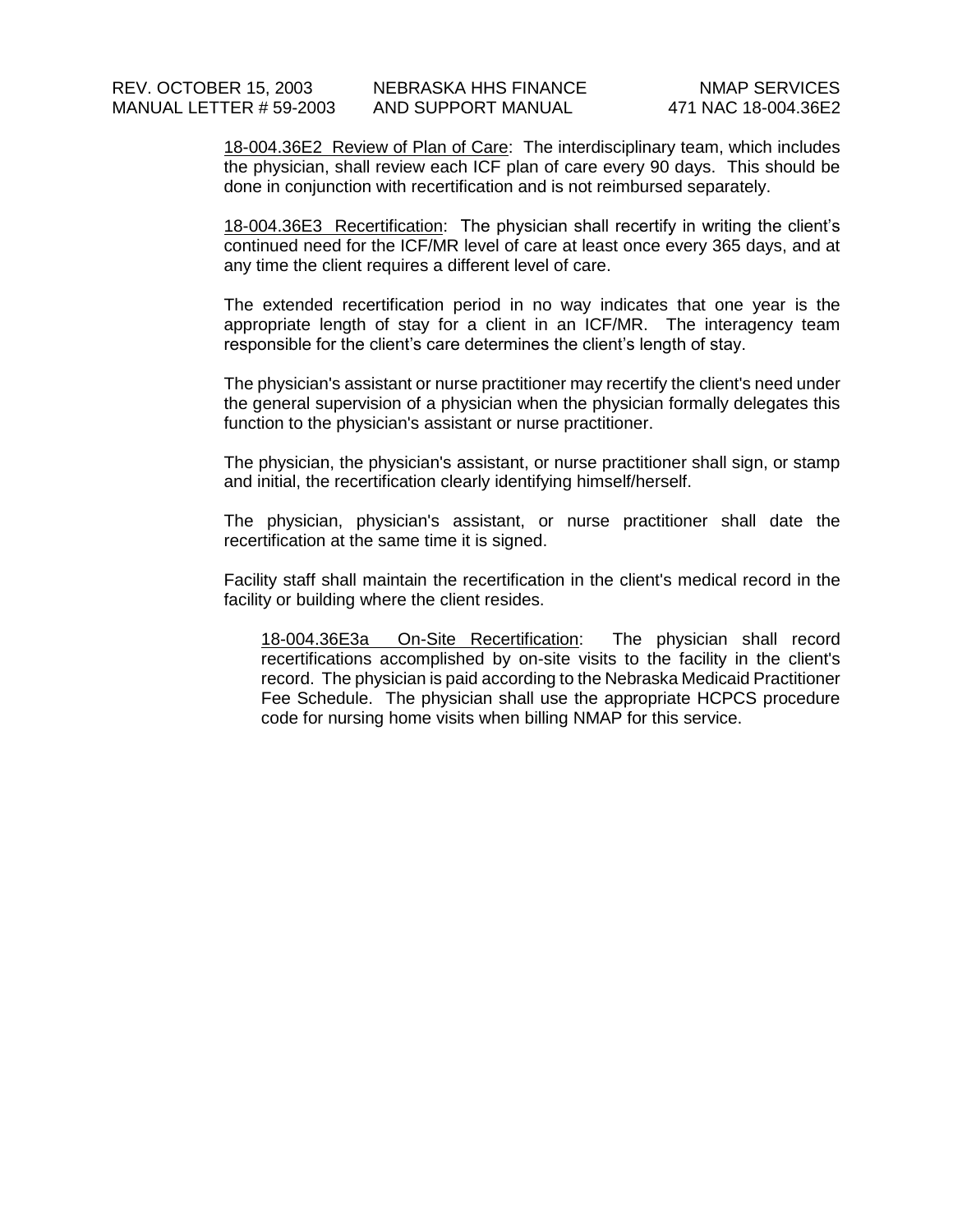18-004.37 Rural Health Clinics: Rural health clinic services are defined as the following services provided by a rural health clinic that is certified in accordance with 42 CFR Part 481:

- 1. Services provided by a physician within the scope of practice of his/her professional under state law (and with NMAP guidelines), if the physician provides the services in the clinic, or the services are provided away from the clinic and the physician has an agreement with the clinic providing that s/he will be paid by the clinic for the service;
- 2. Services provided by a mid-level practitioner if the services are provided in accordance with 42 CFR 405.2414(a); and
- 3. Services and supplies that are provided incident to professional services provided by a physician or a mid-level practitioner.

18-004.38 Telephone Consultations: NMAP does not make payment for telephone calls to or from a patient, pharmacy, nursing home, or hospital. NMAP may make payment for telephone consultations with another physician if the name of the consulting physician is indicated on or in the claim.

18-004.39 Definitions and Terms of Commonality: Current Procedural Terminology - Fourth Edition (CPT-4) contains terms and phrases common to the practice of medicine. Claims for physicians' services must be coded according to the definitions in the CPT-4. The provider shall submit copies of NMAP clients' medical records which NMAP may require to document the level of care provided when the Department requests them. If the requested documentation is not provided or is insufficient in contents, payment may be withheld or refunded. NMAP recognizes the definitions and reporting requirements of the CPT, but coverage is based on regulations in this title.

18-004.40 Medical Transplants: NMAP covers transplants including donor services that are medically necessary and defined as non-experimental by Medicare. If no Medicare policy exists for a specific type of transplant, the Medical Director of the Medicaid Division shall determine whether the transplant is medically necessary or non-experimental.

Notwithstanding any Medicare policy on liver or heart transplants, the Nebraska Medical Assistance program covers liver or heart transplantation when the written opinions of two physicians specializing in the specific transplantation state that a transplant is medically necessary as the only clinical, practical, and viable alternative to prolong the patient's life in a meaningful, qualitative way and at a reasonable level of functioning.

NMAP is the payor of last resort.

NMAP requires prior authorization of all transplant services before the services are provided (see 471 NAC 18-004.40D). An exception may be made for emergency situations, in which case verbal approval is obtained and the notification of authorization is sent.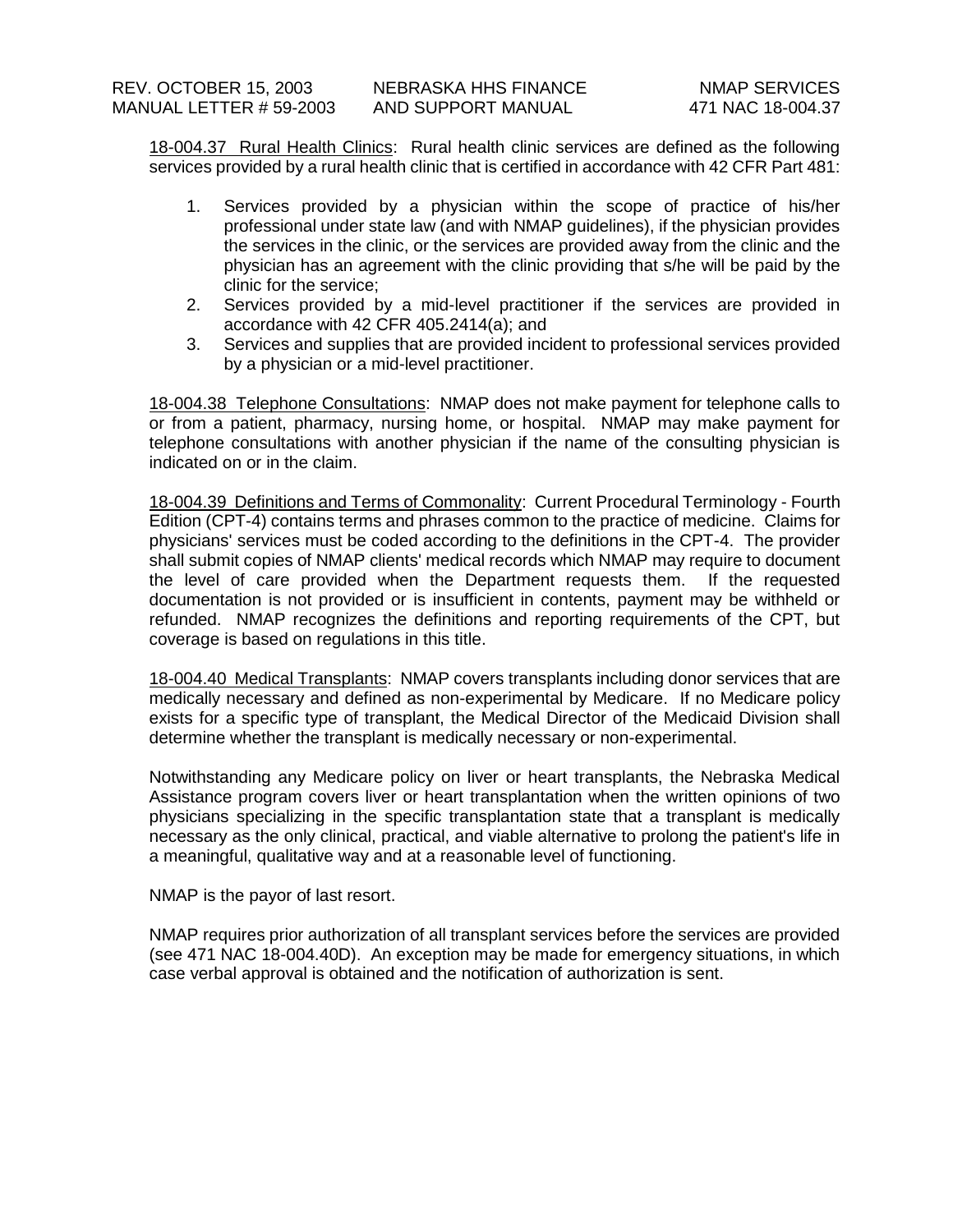18-004.40A Services for an NMAP-Eligible Donor: NMAP covers medically necessary services for the NMAP-eligible donor to an NMAP-eligible client. The services must be directly related to the transplant.

NMAP covers laboratory tests for NMAP-eligible prospective donors. The tests must be directly related to the transplant.

18-004.40B Services for an NMAP-Ineligible Donor: NMAP covers medically necessary services for the NMAP-ineligible donor to an NMAP-eligible client. The services must be directly related to the transplant and must directly benefit the NMAP transplant client. Coverage of treatment for complications related to the donor is limited to those that are reasonably medically foreseeable.

NMAP covers laboratory tests for NMAP-ineligible prospective donors that directly benefit the NMAP transplant client. The tests must be directly related to the transplant.

NMAP does not cover services provided to an NMAP-ineligible donor that are not medically necessary or that are no directly related to the transplant.

NMAP requires prior authorization of all transplant services before the services are provided (see 471 NAC 18-004.20D).

18-004.40C Billing for Services Provided to an NMAP-Ineligible Donor: Claims for services provided to an NMAP-ineligible donor must be submitted under the NMAPeligible client's case number. There must be a notation with the claim that these services were provided to the NMAP-ineligible donor on the client's behalf.

18-004.40D Prior Authorization: Physicians shall request prior authorization before performing any transplant service or related service. The physician shall submit requests for NMAP prior authorization in writing or electronically using the standard electronic Health Care Services Review – Request for Review and Response transaction (ASC X12N 278) (see Standard Electronic Transactions Instructions at 471- 000-50). Physicians shall obtain prior authorization prior to providing the service from -

The Medical Director Medicaid Division Nebraska Department of Health and Human Services Finance and Support 301 Centennial Mall South P. O. Box 95026 Lincoln, NE 68509

The request must include at a minimum -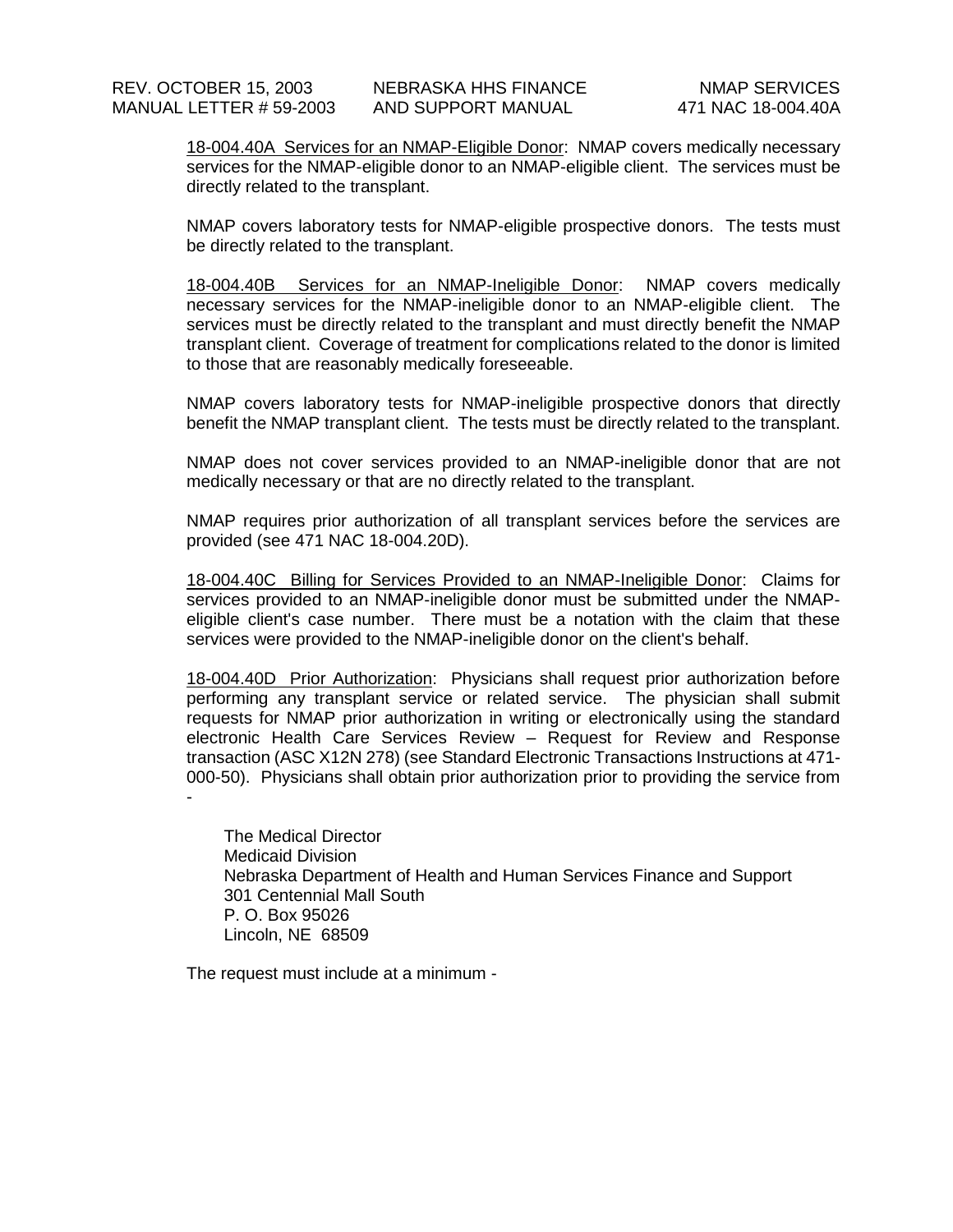- 1. The patient's name, age, diagnosis, pertinent past medical history and treatment to this point, prognosis with and without the transplant, and the procedure(s) for which the authorization is requested;
- 2. The patient's Nebraska Medicaid number;
- 3. Name of hospital, city, and state where the service(s) will be performed. The Department's policy regarding out of state services remains in effect. See 471 NAC 1-004.04;
- 4. Name of physician(s) who will perform the surgery if other than physician requesting authorization; and
- 5. If authorization is requested to the above information, two physicians shall also supply the following:
	- a. The screening criteria used in determining that a patient is an appropriate candidate for a liver or heart transplant;
	- b. The results of that screening for this patient (i.e., the patient is eligible to be placed on "waiting list" in which the only remaining criteria is organ availability); and
	- c. A statement by each physician
		- (1) Recommending the transplant; and
		- (2) Certifying and explaining why a transplant is medically necessary as the only clinical, practical, and viable alternative to prolong the client's life in a meaningful, qualitative way and at a reasonable level of functioning.

The Nebraska Department of Health and Human Services Finance and Support, Medical Director, shall send a response to the provider(s) advising them of the approval or denial of Medicaid payment of the requested transplant.

18-004.40E Payment for Liver or Heart Transplant Services: Only those services which are determined by the NMAP to be medically necessary and appropriate will be considered for Medicaid payment. The Department reserves the right to request any medical documentation from the patient's record to support and substantiate claims submitted to the Department for payment. These records may include but are not limited to office records, hospital progress notes, doctor's orders, nurses notes, consultative reports, hospital admission history and physical, and discharge summary.

18-004.40E1 Inpatient Hospital Services: Payment basis for inpatient hospital services is established under 471 NAC 10-010.05.

Procurement costs include removal of organ, transportation, and associated costs. These costs must be billed by the hospital on the appropriate claim form or electronic format (see Claim Submission Table at 471-000-49) and separately identified on the Medicare cost report.

Payment of the technical component of inpatient laboratory and diagnostic and therapeutic radiology services will be included in the hospital's payment for inpatient services.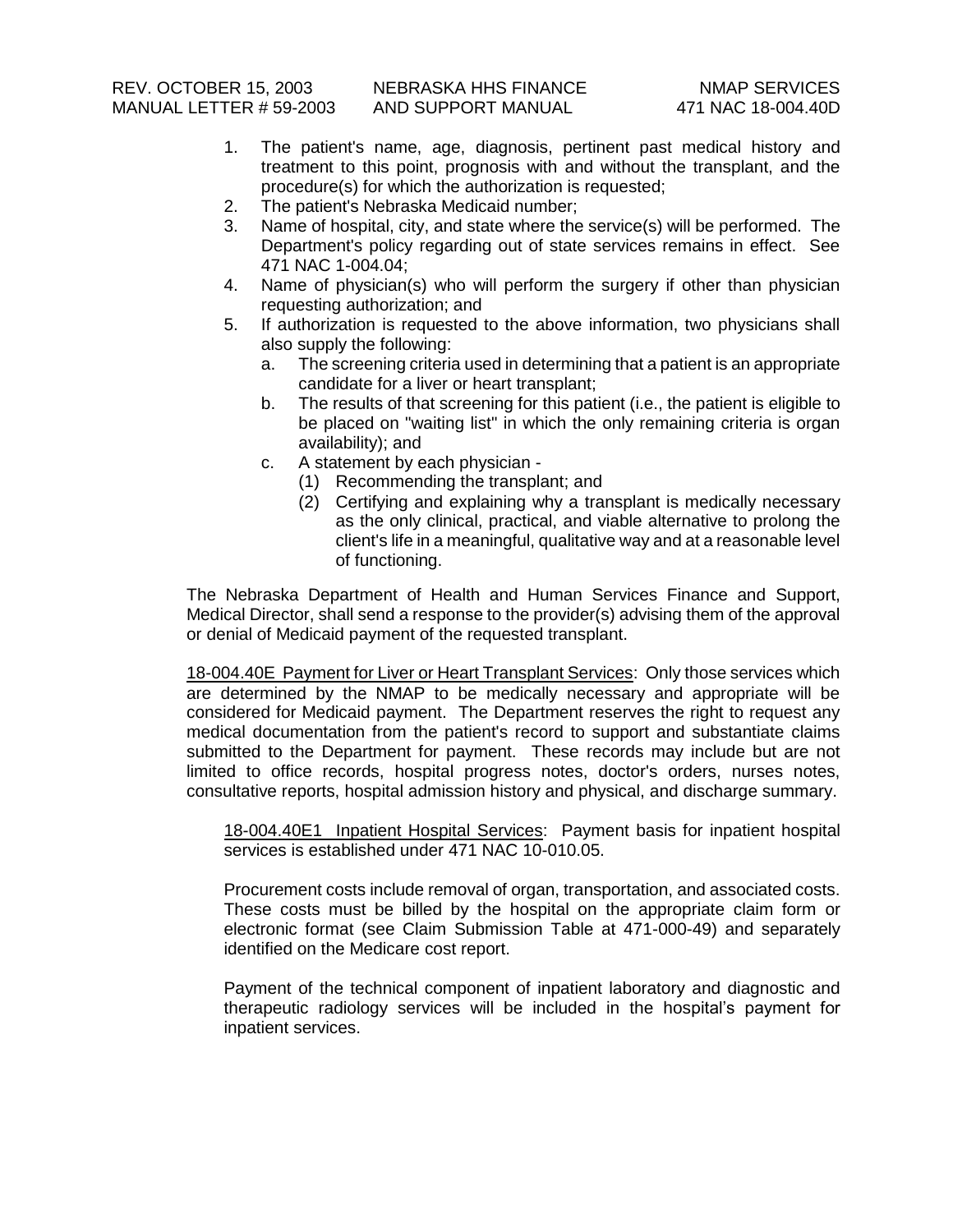18-004.40E2 Limitations to Payment for Inpatient Hospital Services: NMAP will pay the special inpatient hospital rate for no more than five days before the liver or heart transplant until discharge to an alternate level of care (i.e., ambulatory room and board). The liver or heart transplant recipient must meet the criteria established at 471 NAC 18-004.40D. and must be registered as an inpatient before the Department pays this rate.

18-004.40E3 Ambulatory Room and Board: The Department may cover ambulatory room and board services for liver or heart transplant patients (for the client and an attendant, if necessary).

18-004.40E4 Outpatient Hospital Services: All services not provided on an inpatient basis will be paid at the rates established under NMAP. For laboratory and radiology services, see the elimination of combined billing regulations at 471 NAC 18-004.33.

18-004.40E5 Physician Services: Surgeon(s) services will be paid according to the Nebraska Medicaid Practitioner Fee Schedule. This fee will include two weeks' routine post-operative care by the designated primary surgeon. Payment for routine post-operative care will not be made to other members of the surgical team.

Services provided after the two-week post-operative period may be billed on a feefor-service basis. Also see 471 NAC 18-004.19.

Physician services must be billed on Form CMS-1500 or the standard electronic Health Care Claim: Professional transaction (ASC X12N 837).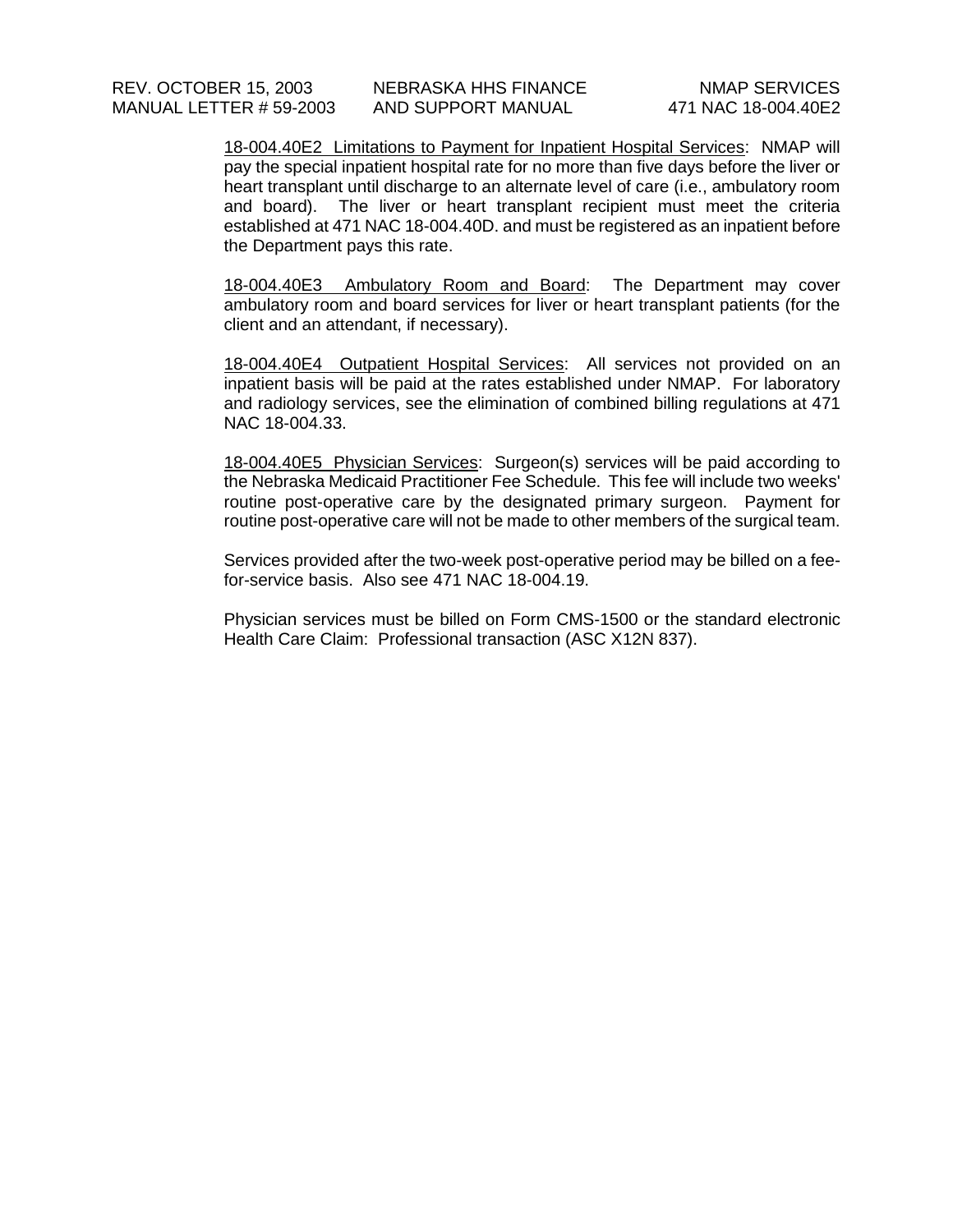18-004.41 Itinerant Physician Visits: NMAP covers non-emergency physician visits provided in a hospital outpatient setting if the services are -

- 1. Provided by an out-of-town specialist who has a contractual agreement with the hospital. NMAP does not consider general practitioners or family practitioners to be specialists; and
- 2. Determined to have been provided in the most appropriate place of service (see 471 NAC 2-006.01).

The hospital room charge must be billed on the appropriate claim form or electronic format (see Claim Submission Table at 471-000-49).

The physician's service must be coded as an office visit and billed on the appropriate claim form or electronic format (see Claim Submission Table at 471-000-49). The physician will be paid at the rate for the appropriate level of office visit.

18-004.42 Nurse-Midwife Services: The Nebraska Medical Assistance Program covers nurse-midwife services under the following guidelines.

To participate in the Nebraska Medical Assistance Program, the nurse-midwife must be certified by the Nebraska Department of Health and Human Services Regulation and Licensure. The practice agreement between the nurse-midwife and the physician must be on file with the Department of Health and Human Services Regulation and Licensure. The nurse-midwife is approved for enrollment in NMAP under a group provider agreement with the physician with whom s/he has a practice agreement.

NMAP covers nurse-midwife services that are medically necessary in accordance with his/her scope of practice as defined by law.

NMAP does not cover routine office visits to a physician when a nurse-midwife is providing complete obstetrical care, unless documentation of medical necessity for the physician's office visit is submitted.

Payment for nurse-midwife services is made to the group with whom the nurse-midwife has a practice agreement; the group is then responsible for payment to the nurse-midwife. Payment for nurse-midwife services is made at the lower of -

- 1. The provider's submitted charge; or
- 2. The Medicaid allowable amount for the procedure code billed.

Claims for nurse-midwife services must be submitted on Form CMS-1500 or the standard electronic Health Care Claim: Professional transaction (ASC X12N 837). NMAP covers prenatal care, delivery, and post-partum care as a "package" service. Auxiliary services, such as pre-natal classes and home visits, are not paid as separate line items.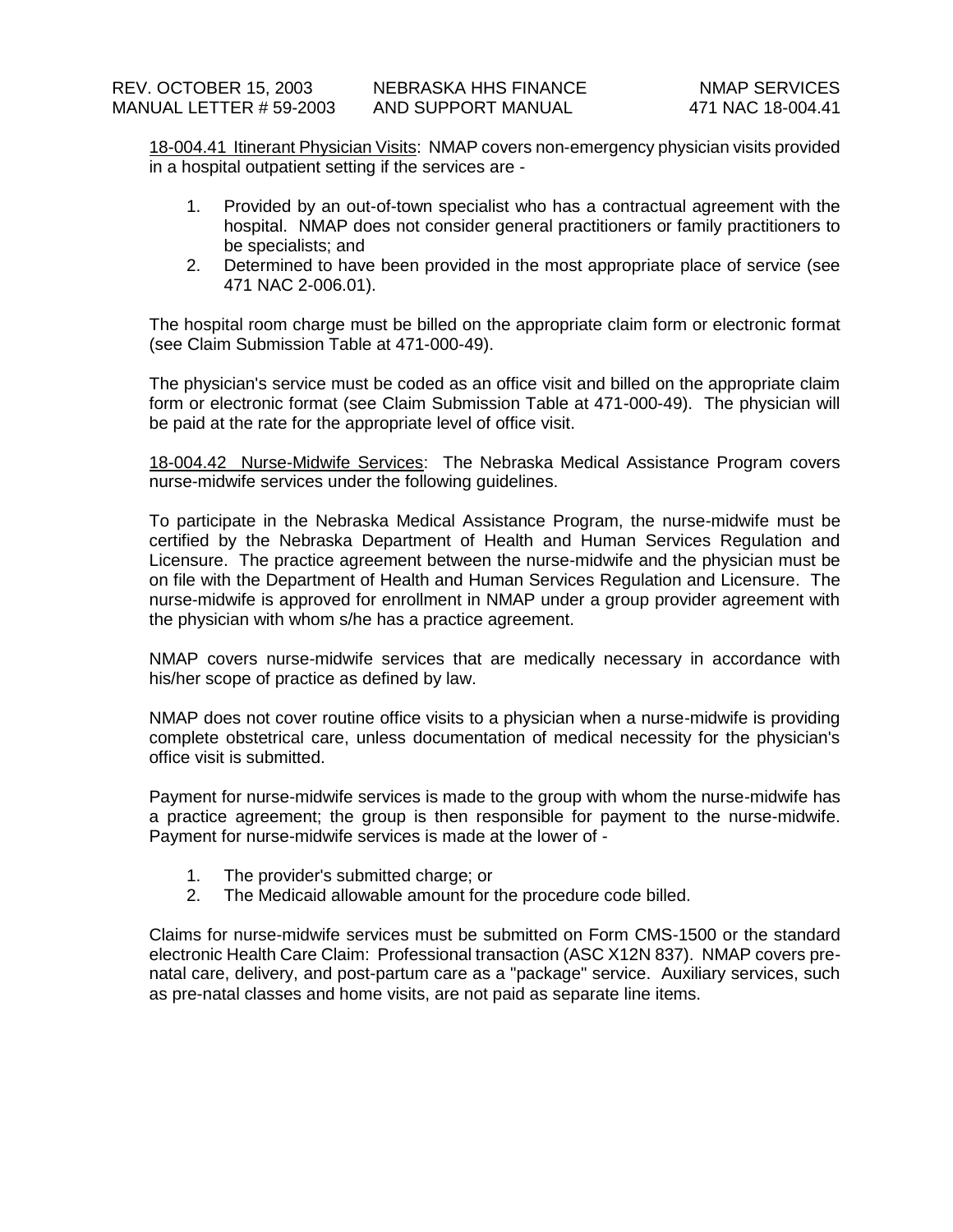18-004.43 Nurse-Practitioner Services: The Nebraska Medical Assistance Program covers nurse-practitioner services under the following guidelines:

To participate in the Nebraska Medical Assistance Program, the nurse-practitioner must be certified by the Nebraska Department of Health and Human Services Regulation and Licensure. The practice agreement between the nurse-practitioner and the physician must be on file with the Nebraska Department of Health Health and Human Services Regulation and Licensure. The nurse-practitioner is approved for enrollment under a group provider agreement with the physician with whom s/he has a practice agreement.

NMAP covers nursing assessments as nurse-practitioner services. The services must be medically necessary. A nursing assessment includes the physical and psychological status of individuals and families by means of health history, and physical examinations as needed for the physician to establish diagnosis and institute treatment of a physical condition. The initial medical diagnosis and institution of a plan of therapy or referral may also be covered within the nurse-practitioner's area of specialization.

The Nebraska Medical Assistance Program does not cover any other services provided by nurse-practitioners.

Payment for nurse-practitioner services is made at the lower of -

- 1. The provider's submitted charge; or
- 2. The Medicaid allowable amount for the procedure code billed.

Claims for nurse-practitioner services must be submitted on Form CMS-1500 or the standard electronic Health Care Claim: Professional transaction (ASC X12N 837) according to claim submission instructions in the Appendix of this Title.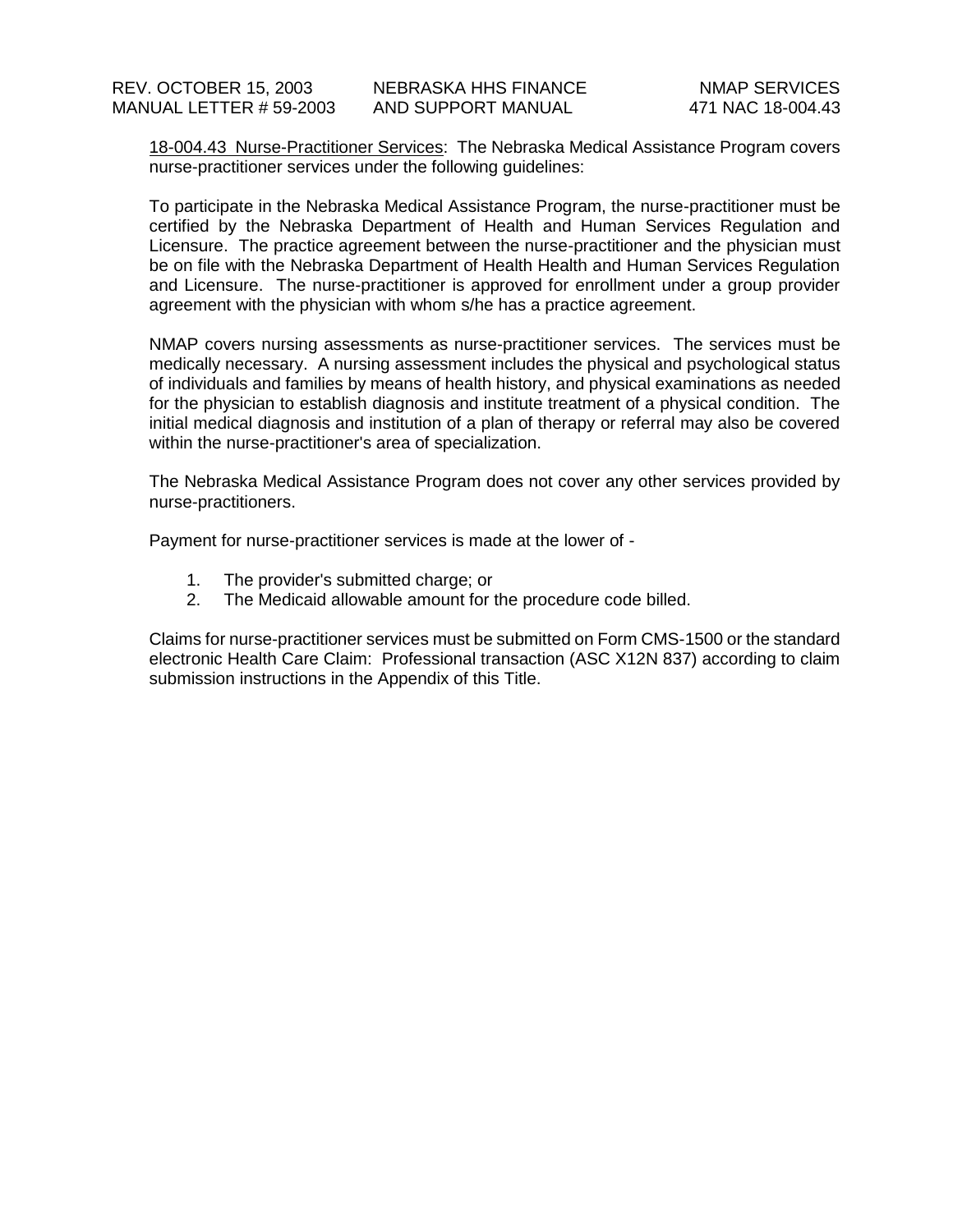18-004.43A Certified Pediatric Nurse Practitioners and Certified Family Nurse Practitioners: For services provided on or after July 1, 1990, NMAP covers services provided by certified pediatric nurse practitioners and certified family nurse practitioners under the following guidelines.

To participate in the Nebraska Medical Assistance Program, the certified pediatric nurse practitioner or certified family nurse practitioner must be certified by the Department of Health and Human Services Regulation and Licensure. The practice agreement between the certified pediatric nurse practitioner or certified family nurse practitioner must be on file with the Department of Health and Human Services Regulation and Licensure. The certified pediatric nurse practitioner or certified family nurse practitioner is approved for enrollment in NMAP under an independent provider agreement or the provider agreement of the physician with whom s/he has a practice agreement.

18-004.43A1 Standards for Certified Pediatric Nurse Practitioners: A certified pediatric nurse practitioner (CPNP) is a registered professional nurse who must -

- 1. Be currently licensed to practice as a registered professional nurse in the state in which the services are provided;
- 2. Meet the applicable state requirements for qualification of pediatric nurse practitioners, or nurse practitioners generally in the state in which the services are provided; and
- 3. Be currently certified as a pediatric nurse practitioner by the American Nurses' Association or by the National Board of Pediatric Nurse Practitioners and Associates.

18-004.43A2 Standards for Certified Family Nurse Practitioners: A certified family nurse practitioner (CFNP) is a registered professional nurse who must -

- 1. Be currently licensed to practice as a registered professional nurse in the state in which the services are provided;
- 2. Meet the applicable state requirements for qualification of family nurse practitioners, or nurse practitioners generally in the state in which services are provided; and
- 3. Be currently certified as a family nurse practitioner by the American Nurses' Association.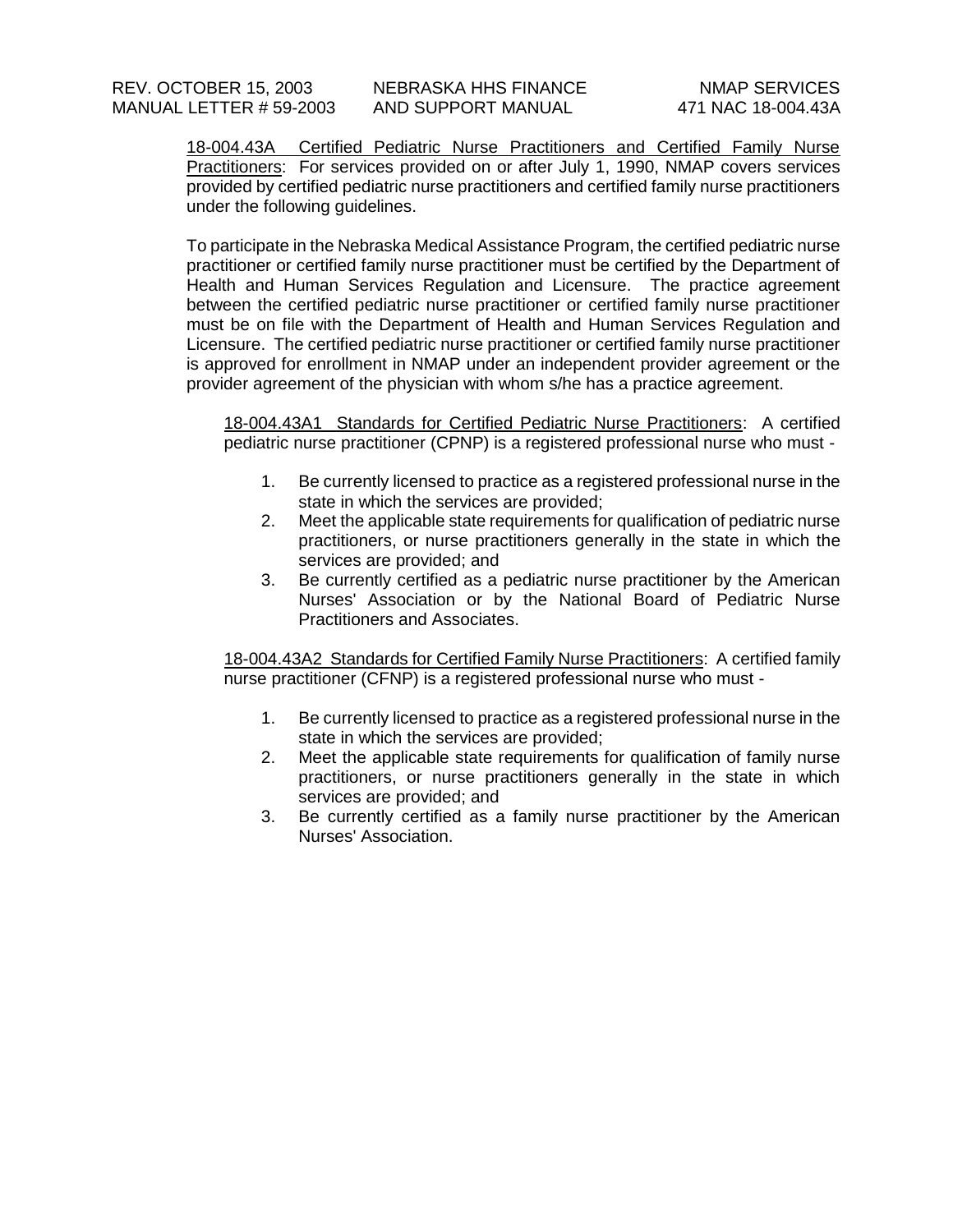18-004.43A3 Payment for Services Provided by Certified Pediatric Nurse Practitioners and Certified Family Nurse Practitioners: NMAP covers services of CPNP's and CFNP's to the extent that they are legally authorized to practice in Nebraska.

Payment to CPNP's and CFNP's is made to the nurse practitioner or to the physician with whom the nurse practitioner has a practice agreement. If payment is made to the physician, the physician is then responsible for payment to the nurse practitioner. Payment for CPNP or CFNP services is made at the lower of -

- 1. The provider's submitted charge; or
- 2. A percentage, determined by the Department, of the amount allowable under the Nebraska Medicaid Practitioner Fee Schedule if the service was provided by a physician.

Claims for CPNP and CFNP services must be submitted on Form CMS-1500 according to instructions in 471-000-62 or on the appropriate electronic transaction (see Claim Submission Table at 471-000-49).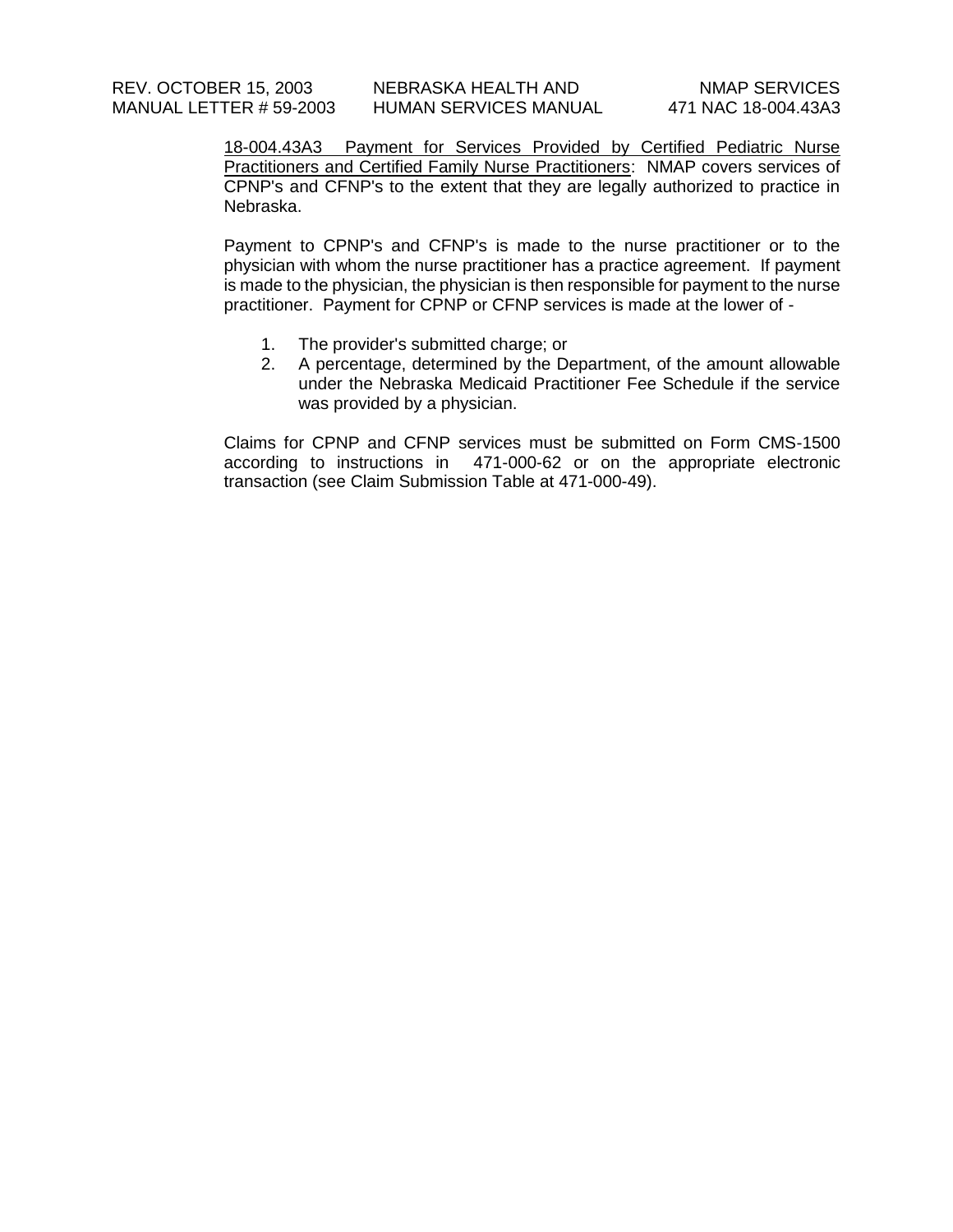18-004.44 Infant Apnea Monitors: NMAP covers rental of home infant apnea monitors for infants with medical conditions that require monitoring due to a specific medical diagnosis only if prescribed by and used under the supervision of a physician. Proper infant evaluation by the physician and parent/caregiver training must occur before placement of infant apnea monitor. Parent/caregiver training is not reimbursed as a service separate from infant apnea monitor rental.

18-004.44A Medical Guidelines for the Placement of Home Infant Apnea Monitors: NMAP covers home infant apnea monitoring services for infants who meet one of the following criteria. NMAP defines infancy as birth through completion of one year of age.

- 1. Infants with one or more apparent life-threatening events (ALTE's) requiring mouth-to-mouth resuscitation or vigorous stimulation. ALTE is defined as an episode that is frightening to the observer and characterized by some combination of apnea (central or occasionally obstructive), color change (usually cyanotic or pallid but occasionally erythematous or plethoric), marked change in muscle tone (usually limpness), choking, or gagging. In some cases, the observer fears the infant has died;
- 2. Symptomatic preterm infants;
- 3. Siblings of one or more SIDS victims; or
- 4. Infants with certain diseases or conditions, such as central hypoventilation, bronchopulmonary dysplasia, infants with tracheostomies, infants of substance-abusing mothers, or infants with less severe ALTE's.

18-004.44A2 Removing the Infant from the Monitor: Criteria for removing infants from home infant apnea monitoring must be based on the infant's clinical condition. A monitor may be discontinued when ALTE infants have had two-three months free of significant alarms or apnea where vigorous stimulation or resuscitation was not needed. Evaluating the infant's ability to tolerate stress (e.g., immunizations, illness) during this time is advisable.

18-004.44C Approval of Home Infant Apnea Service Providers: NMAP covers rental of home infant apnea monitors and related supplies only from approved providers. To ensure all home apnea monitoring needs of infants are met, the Department requires the development of a home infant apnea monitor "Coordination Plan." The "Coordination Plan is not an individual patient plan; it is an overall program outline for the delivery of home apnea monitoring services. The "Coordination Plan" must be submitted to the Medicaid Division for approval before providing home infant apnea monitor and monitor supplies.

Note: Physicians may not bill for rental of apnea monitoring equipment or related supplies.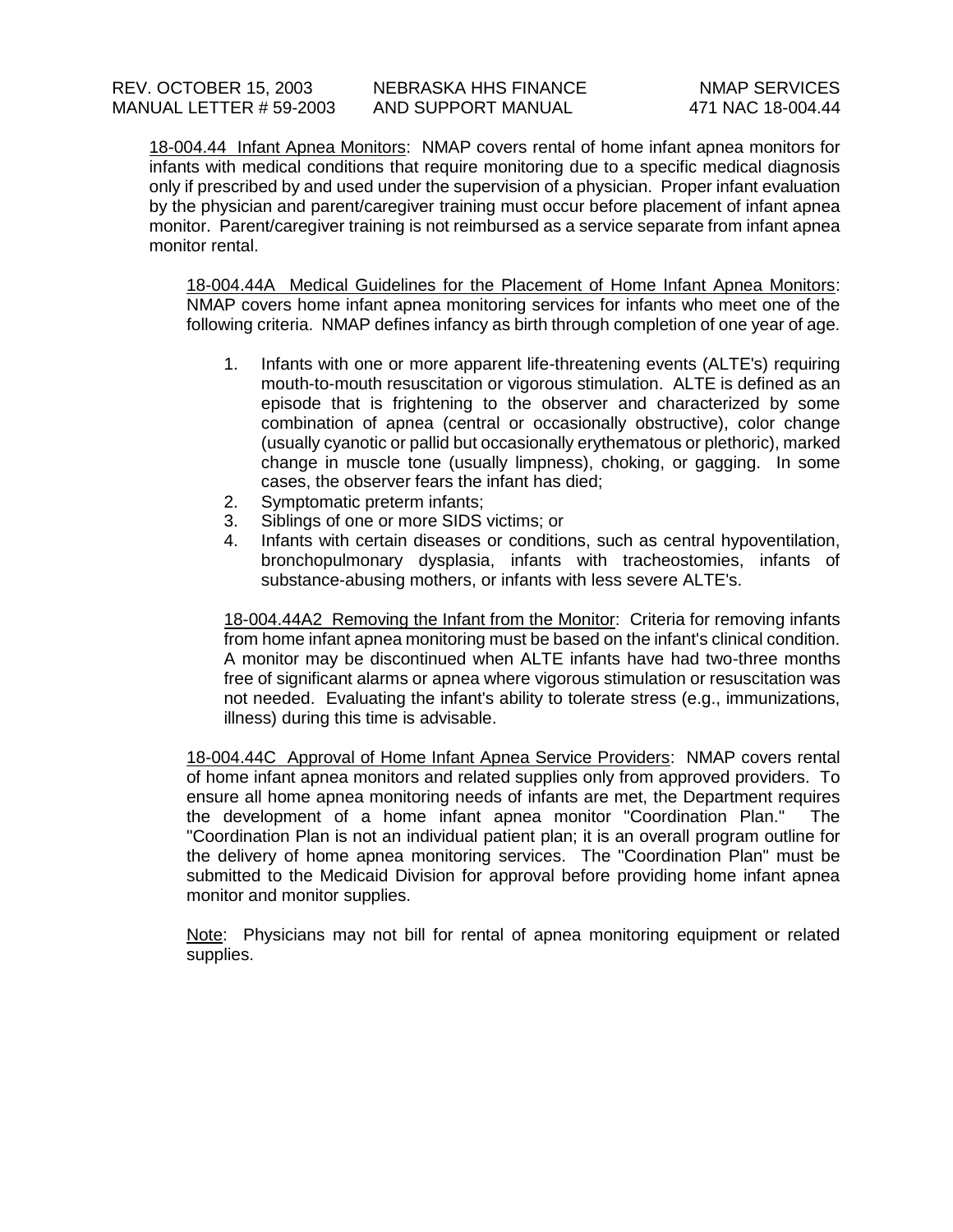18-004.44D Documentation Required After Initial Rental Period: Monitor rental exceeding the original two-month prescription period requires that an updated physician's narrative report of patient progress and a statement of continued need accompany the claim. A new progress report is required every two months. The report must include -

- 1. The number of apnea episodes during the previous prescription period;
- 2. The results of any tests performed during the previous prescription period;
- 3. Additional length of time needed; and
- 4. Any additional information the physician may wish to provide.

18-004.44E Limitations on Coverage of Apnea Monitor Equipment and Supplies: NMAP does not cover monitors that do not use rechargeable batteries.

NMAP does not make separate payment for remote alarms. If provided, payment for a remote alarm is included in the monitor rental.

Apnea monitor belts, lead wires, and reusable electrodes are covered for rented apnea monitors.

18-004.44E1 Pneumocardiograms: Pneumocardiograms are covered only when physician ordered to determine when the infant may be removed from the monitor. Payment for rental of an ECG/respirator recorder includes all accessories required to obtain a valid pneumocardiogram. Payment for durable medical equipment does not include analysis and interpretation of tests. This service must be billed by the physician performing the service.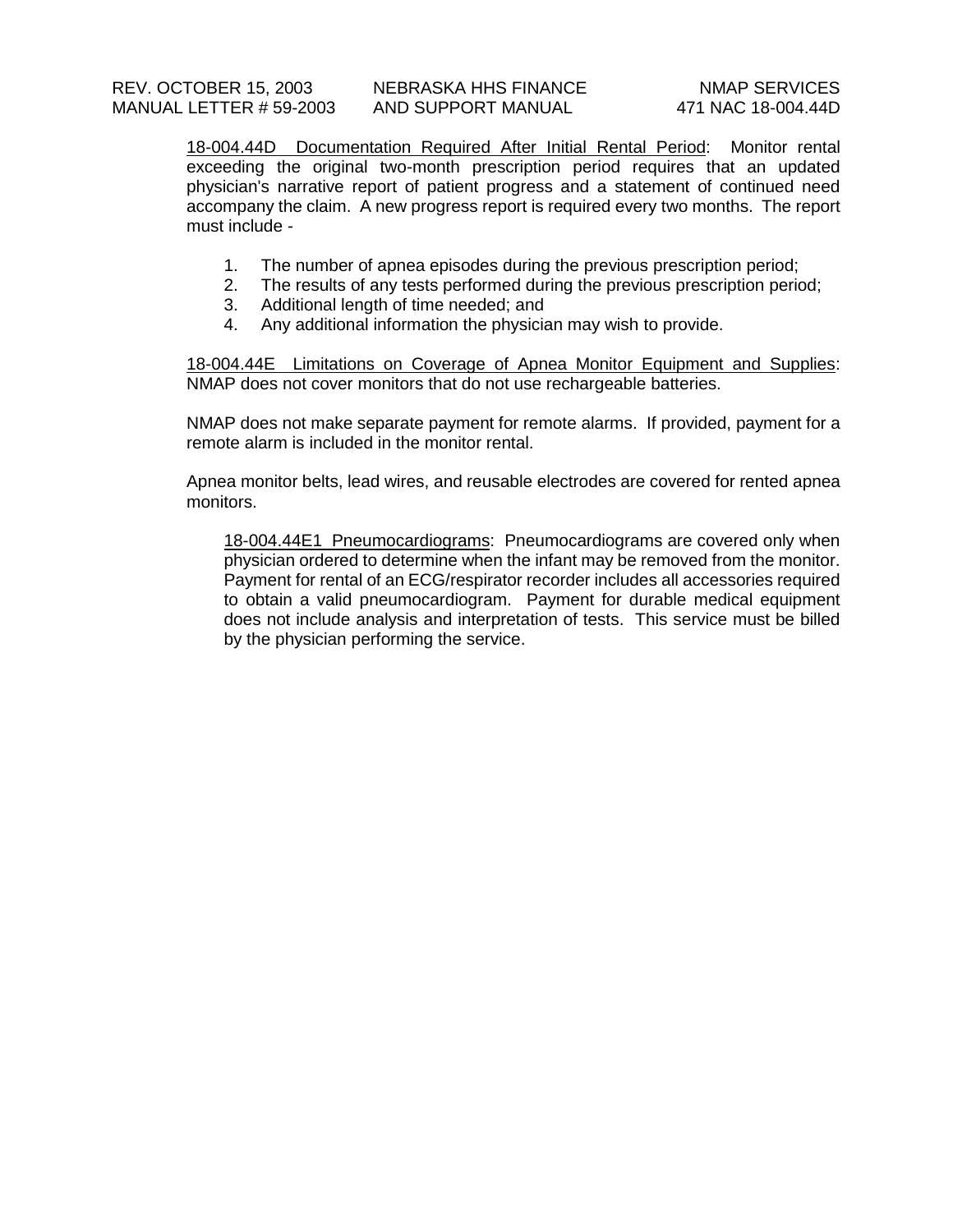18-004.45 Home Phototherapy: NMAP covers rental of home phototherapy (bilirubin) equipment for infants who require phototherapy when neonatal hyperbilirubinemia is the infant's sole clinical problem and only if prescribed by and used under the supervision of a physician. Prior authorization is not required for this service.

18-004.45A Medical Guidelines for the Placement of Home Phototherapy Equipment: NMAP recognizes the Nebraska Chapter of the American Academy of Pediatric's Standard of Care for home phototherapy. Home phototherapy services will be covered when the following conditions are met:

- 1. Infant evaluation by the physician and parent/caregiver training occurs before placement of equipment;
- 2. Documentation must be available with the supplier to show that
	- a. The physician certifies that the infant's condition meets the medical criteria outlined below and that the parent/caregiver is capable of administering home phototherapy; and
	- b. The provider certifies that the parent/caregiver has been adequately trained and consent forms used by the provider have been signed; and
- 3. The infant's medical condition meets the following criteria:
	- a. Greater than or equal to 37 weeks gestational age and birth weight greater than 2,270 gms (5 lbs);
	- b. Greater than 48 hours of age;
	- c. Bilirubin levels at initiation of phototherapy (greater than 48 hours of age) are 14-18 mgs per deciliter;
	- d. Direct bilirubin level less than 2 mgs per deciliter;
	- e. History and physical assessment (if the service begins immediately upon discharge from the hospital, the newborn discharge exam will suffice); and
	- f. Required laboratory studies to include CBC, blood type on mother and infant, direct Coombs, direct and indirect bilirubin (additional laboratory data may be requested at physician's discretion). At a minimum, one bilirubin level must be obtained daily while the infant is receiving home phototherapy.

18-004.45B Discontinuing Home Phototherapy: Home phototherapy services will not be covered if the bilirubin level is less than 12 mgs. at 72 hours of age or older.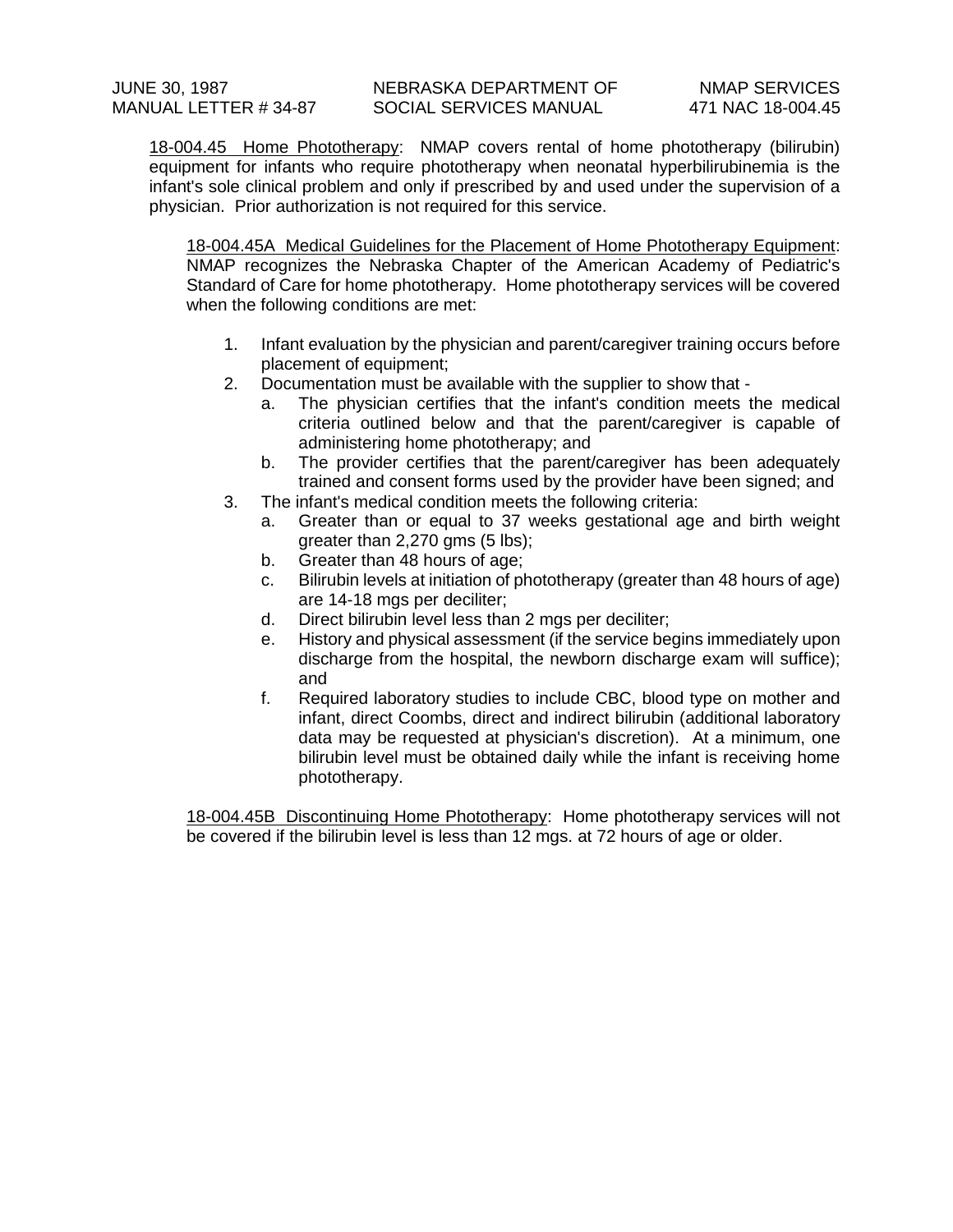18-004.45C Approval of Home Phototherapy Providers: NMAP covers rental of home phototherapy equipment provided by approved providers. Physicians will not be approved as home phototherapy providers.

18-004.45D Documentation Required after Initial Rental Period: Home phototherapy services exceeding a three-day period require a physician's narrative report of patient progress and statement of continued need submitted with the claim.

18-004.45E Limitations on Coverage of Home Phototherapy Services: Payment for home phototherapy services does not include physician's professional services or laboratory and radiology services related to home phototherapy. These services must be billed by the physician or laboratory performing the service.

18-004.46 Ambulatory Uterine Monitors: NMAP covers rental of ambulatory uterine monitors. The monitor must be prescribed by and used under the supervision of a physician and provided by a medical supplier. Prior authorization is not required for this service.

18-004.46A Medical Guidelines for the Placement of Ambulatory Uterine Monitors: Ambulatory uterine monitors will be covered when the following conditions are met:

- 1. Evaluation by the physician and training on use of the monitor occurs prior to placement of the monitor;
- 2. Documentation must be available with the supplier to show that
	- a. The physician certifies that the client meets the medical criteria outlined below; and
	- b. The provider certifies that the client has been adequately trained; and
- 3. The client must be at high risk for preterm labor and delivery and must be a candidate for tocolytic therapy. The pregnancy must be greater than 20 weeks gestation and the client must meet one of the medical conditions listed below:
	- a. Recent preterm labor with hospitalization and discharge on tocolytic therapy;
	- b. Multiple gestation;
	- c. History of preterm delivery;
	- d. Anomalies of the uterus;
	- e. Incompetent cervix;
	- f. Previous cone biopsy;
	- g. Polyhydramnios; or
	- h. Diethylstilbestrol exposure.

Others at high risk for preterm labor and delivery may be covered for this service upon approval by the Department's Medical Director through written communication from the client's physician (preferably in consultation with a perinatologist).

18-004.46B Discontinuing the Monitor: Ambulatory uterine monitors will not be covered after completion of the 36th week of pregnancy.

18-004.46C Approval of Ambulatory Uterine Monitor Providers: NMAP covers rental of ambulatory uterine monitors provided by approved providers. Physicians are not approved as providers of ambulatory uterine monitors.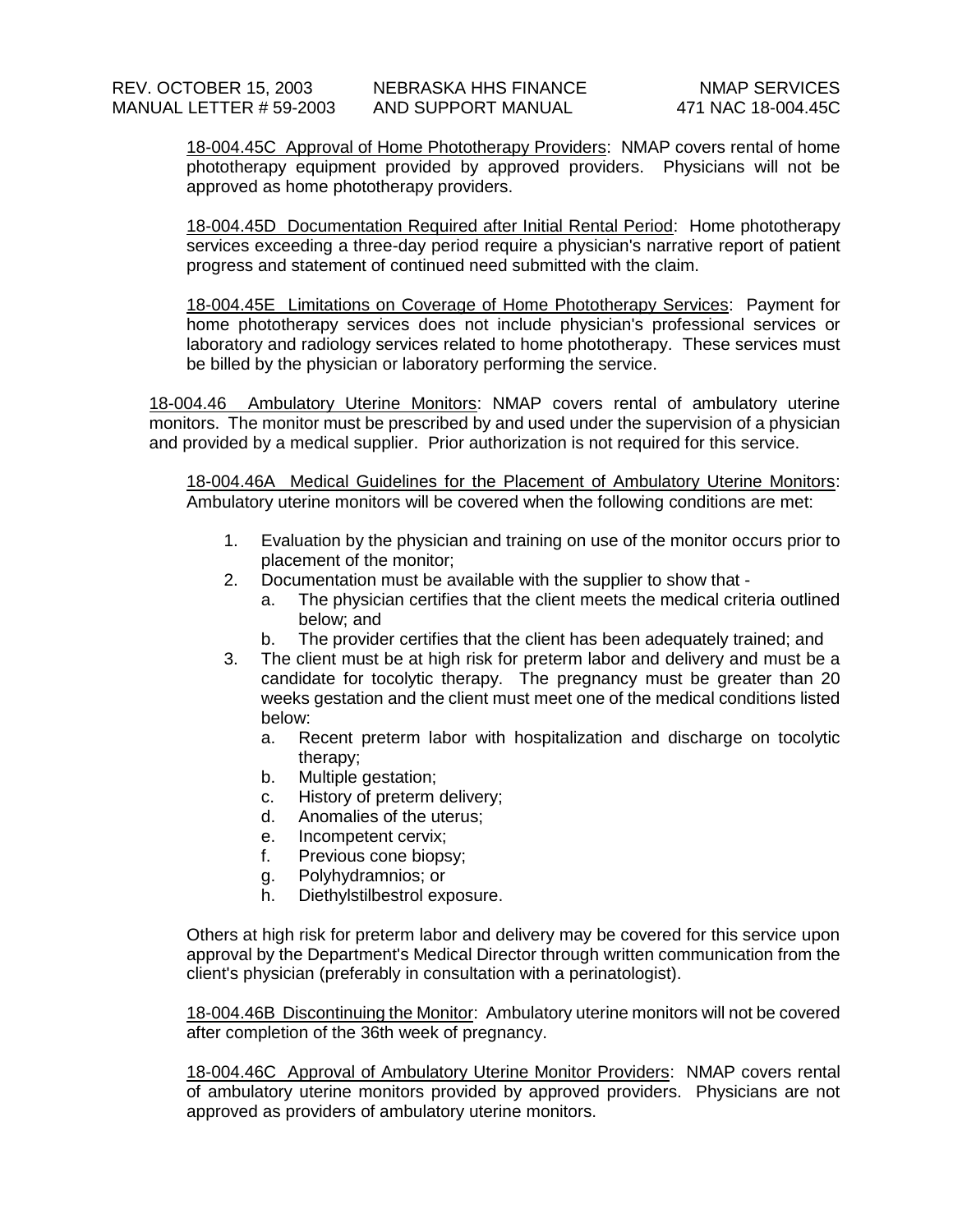18-004.46D Limitations on Coverage of Ambulatory Uterine Monitors: NMAP's allowable fee includes all equipment, supplies, and services necessary for the effective use of the monitor. This does not include medications or physician's professional services. Rental is allowable only when the client is at home and appropriately using the monitor.

18-004.47 Services of Certified Registered Nurse Anesthetists (CRNA's): The Nebraska Medical Assistance Program (NMAP) covers the services of CRNA's under the following conditions.

18-004.47A Provider Participation: A certified registered nurse anesthetist (CRNA) is a registered nurse who is licensed by the Department of Health and Human Services Regulation and Licensure and is currently certified by the Council on Certification of Nurse Anesthetists or Council on Recertification of Nurse Anesthetist, or has graduated since August 1987 from a nurse anesthesia program that meets the standards of the Council on Accreditation of Nurse Anesthesia Educational Programs and is awaiting initial certification.

To participate in NMAP, the CRNA shall submit a completed Form MC-19, "Medical Assistance Provider Agreement," with a copy of his/her credentials attached, to the Nebraska Department of Health and Human Services Finance and Support for enrollment in NMAP. NMAP shall verify eligibility/credentials before initial enrollment.

18-004.47A1 Provider Numbers: CRNA's may bill NMAP directly for their services or have payment made to an employer or entity under which they have a contract (i.e., physician, hospital, or ambulatory surgical center (ASC)). When the provider is enrolled, NMAP will issue a provider number to the CRNA. A separate Form MC-19 and provider number is required for each of the following:

- 1. An individual CRNA billing directly (one provider number);
- 2. A group of CRNA's billing directly (one provider number to cover all in the group); or
- 3. A physician, hospital, or ambulatory surgical center (ASC) who is billing for the services of CRNA's who are employed the physician, hospital, or ASC (one provider number to cover all employees).

18-004.47B Claims for CRNA Services: Claims for CRNA services must be billed on Form CMS-1500 or the standard electronic Health Care Claim: Professional transaction (ASC X12N 837). Exception: Rural hospitals that have been exempted by their Medicare fiscal intermediary for CRNA billing shall follow the Medicare billing requirements.

When anesthesia services are provided by an anesthesiologist and a CRNA at the same time, NMAP will recognize for payment only those services provided by the anesthesiologist.

NMAP does not make additional reimbursement for emergency and risk factors.

When multiple surgical procedures are performed at the same time, the CRNA shall bill only for the major procedure. NMAP does not make payment for CRNA services for secondary procedures.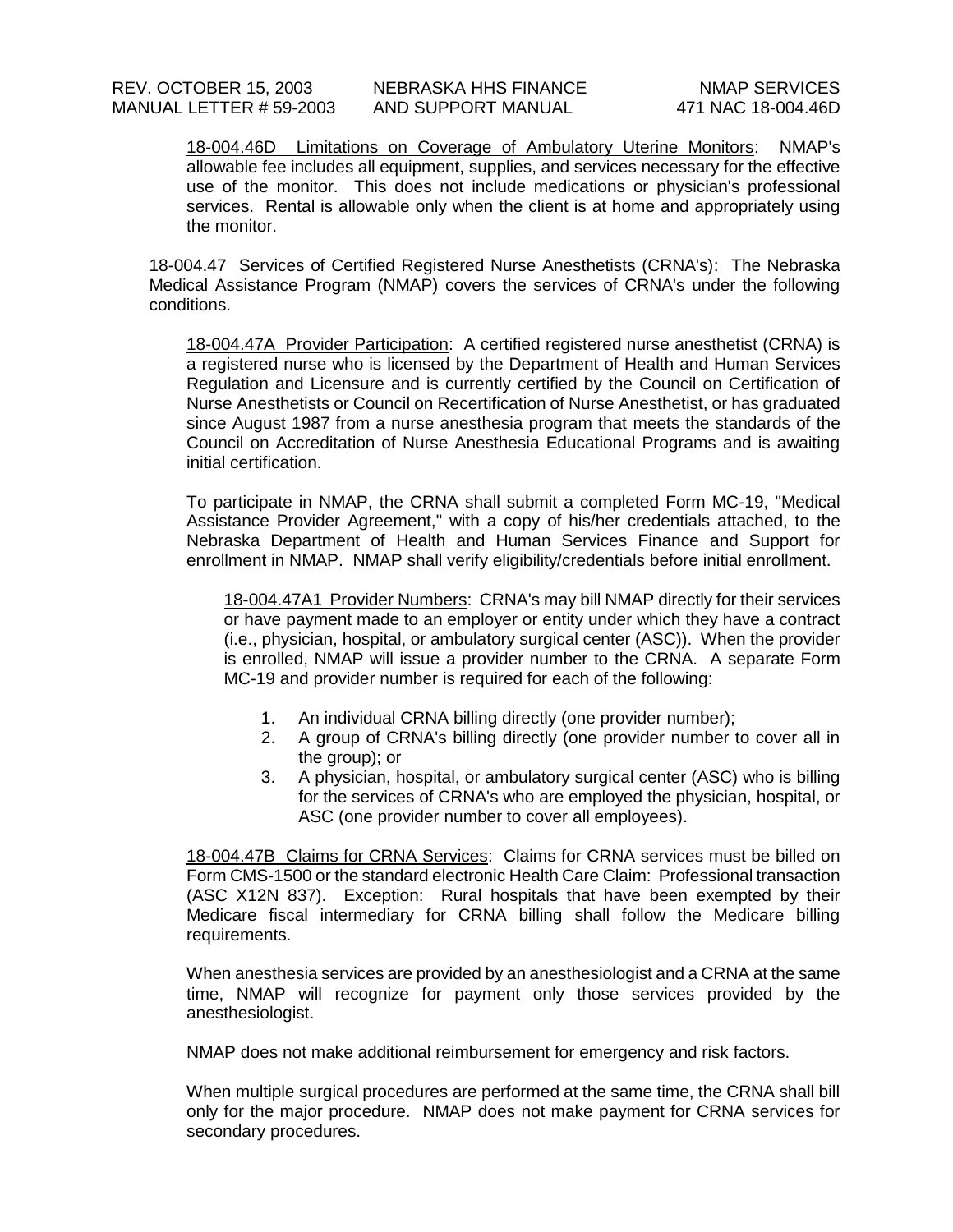18-004.47C Payment for CRNA Services: These services are paid according to the Nebraska Medicaid Practitioner Fee Schedule.

18-004.48 and 18-004.49 (Reserved)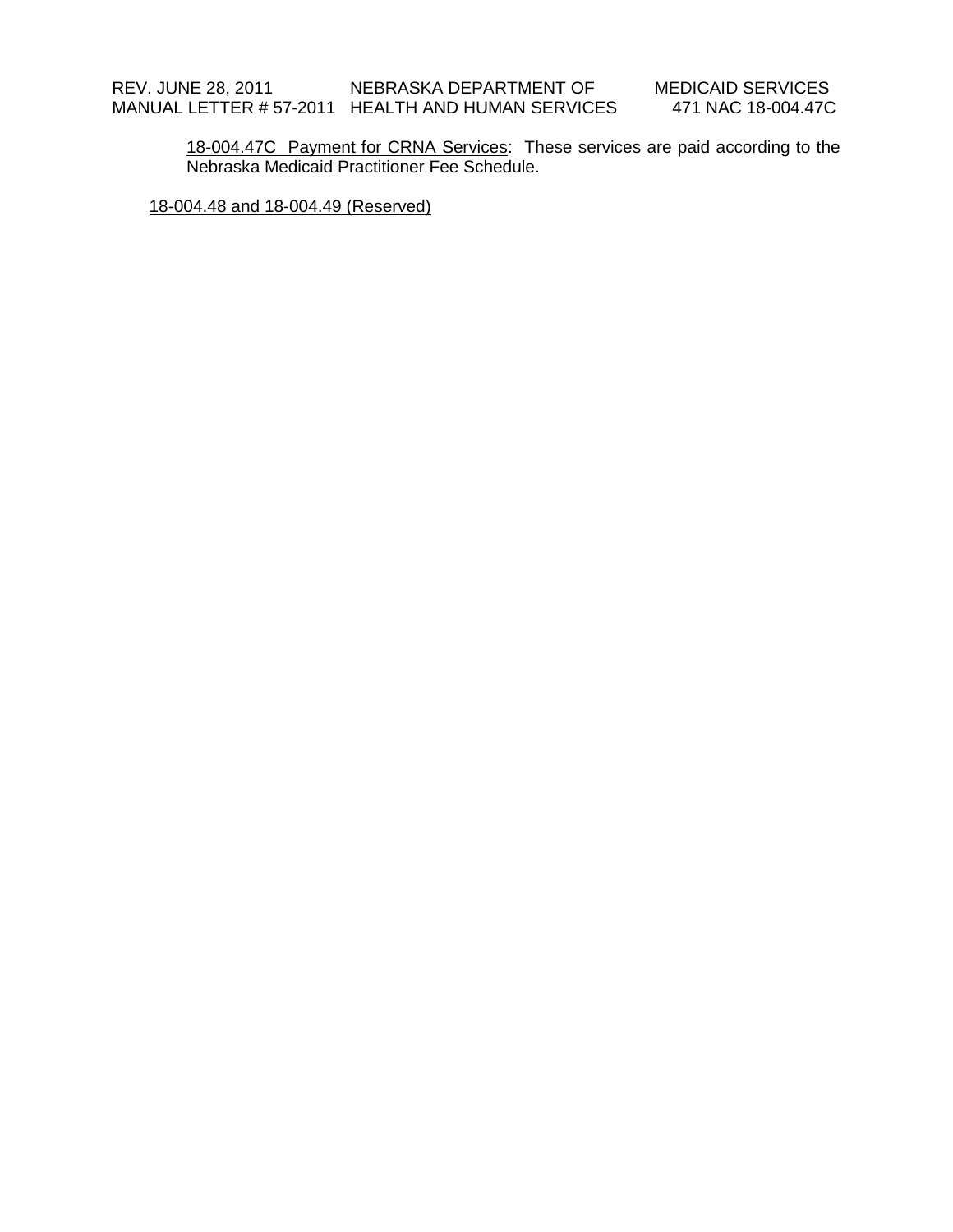18-004.50 Feeding and Swallowing Clinic Services: The Nebraska Medical Assistance Program covers feeding and swallowing clinic services under the following conditions.

This service is covered for those clients with medical conditions that make feeding and swallowing difficult (dysphagia). The service is covered when the client is referred by a physician for a medical evaluation. The purpose of the evaluation is to assess the client's current status and potential for improvement and to develop a plan of care for the client.

The initial evaluation is performed by an interdisciplinary team. The interdisciplinary team must, at a minimum, include, but is not limited to, a nurse, occupational therapist, speech pathologist, nutritionist, psychologist, and radiologist. The team must be under the direction of a physician.

Follow-up visits must be available in a frequency adequate to meet patient needs and program objectives.

18-004.50A Provider Enrollment: The provider shall submit a completed Form MC-19 along with a program overview that demonstrates the following components of service are available within the program:

- 1. Interdisciplinary team evaluation which provides information to team members on the patient's medical status and nutrition/diet status and also addresses feeding and behavioral concerns. In the process of the interdisciplinary team evaluation, the team must review and consider information from other available resources, e.g., attending/referring physician, nursing home, school;
- 2. Assessment by the occupational therapist of the client's tone and posture to determine seating/positioning for feeding and for the videoflouroscopy procedure;
- 3. Examination by the speech pathologist to assess the client's oral structures and clinical swallowing evaluation;
- 4. A videoflousoscopy (swallow study) to determine conditions that are most favorable for a safe, efficient swallow and management of feeding problems.
- 5. Assessment of oral motor function (i.e., use of lips, jaws, cheeks, and tongue) and feeding behaviors. Depending on the needs of the client, some or all of the team members may be involved in this component. This assessment includes presentation of a variety of amounts and types of foods and liquids to the clients to provide additional information used to establish therapeutic intervention;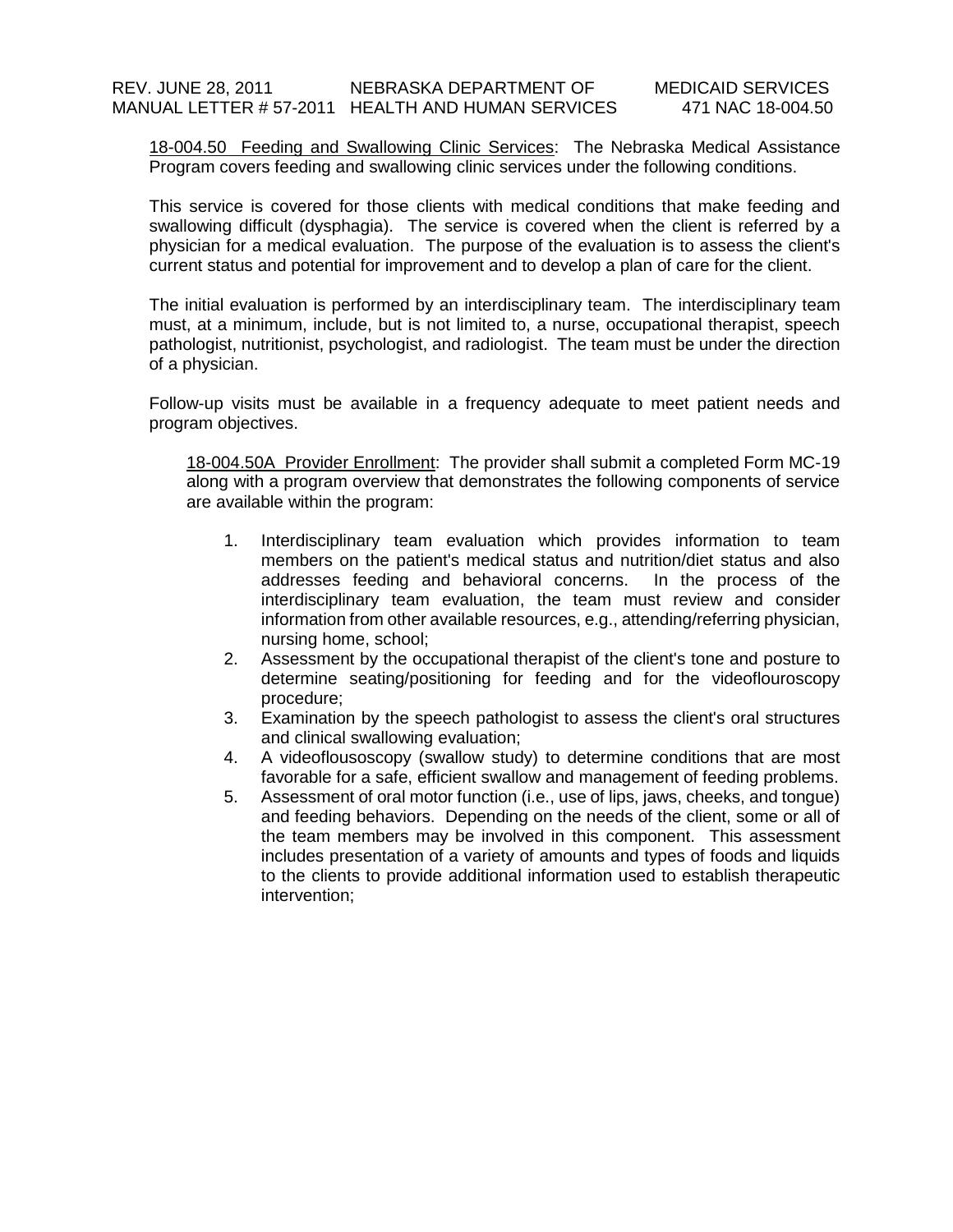- 6. Conference by team members to review finding, establish priorities, and coordinate treatment and follow-up recommendations; and
- 7. Presentation of plan of care to the client/family, including instruction, demonstration, and written recommendations for feeding procedures at home and in other environments. This may include school, nursing home, or others involved in the patient's care.

After the initial visit, the team formulates a formal written report and sends copies to the client/family, the referring physician, and others designated by the client/family and/or by the Department.

The team contacts, by telephone, the referring physician and, if appropriate, other medical professionals, to provide immediate feedback to the team on primary findings and recommendations.

18-004.50B Follow-Up Calls: Follow-up telephone call are made after the initial evaluation and are included in the cost of the evaluation, as follows:

- 1. Within 48 hours after the evaluation, a team members calls the client/family to answer questions and provide clarification, if needed of any information presented during the initial visit.
- 2. Two to four weeks after the initial visit, a follow-up call is made to ask about progress and/or problems in following the team recommendations;
- 3. Ongoing telephone communication is maintained with the client/family and/or referring physician to facilitate implementation of the team recommendations.

18-004.50C Billing and Payment: NMAP defines the services as follows:

Swallowing disorders assessment, comprehensive: This includes, at a minimum, comprehensive evaluation by the occupational therapist, speech pathologist, nurse, and nutritionist. The need for a psychology evaluation is determined by intake information; the psychology evaluation is billed separately.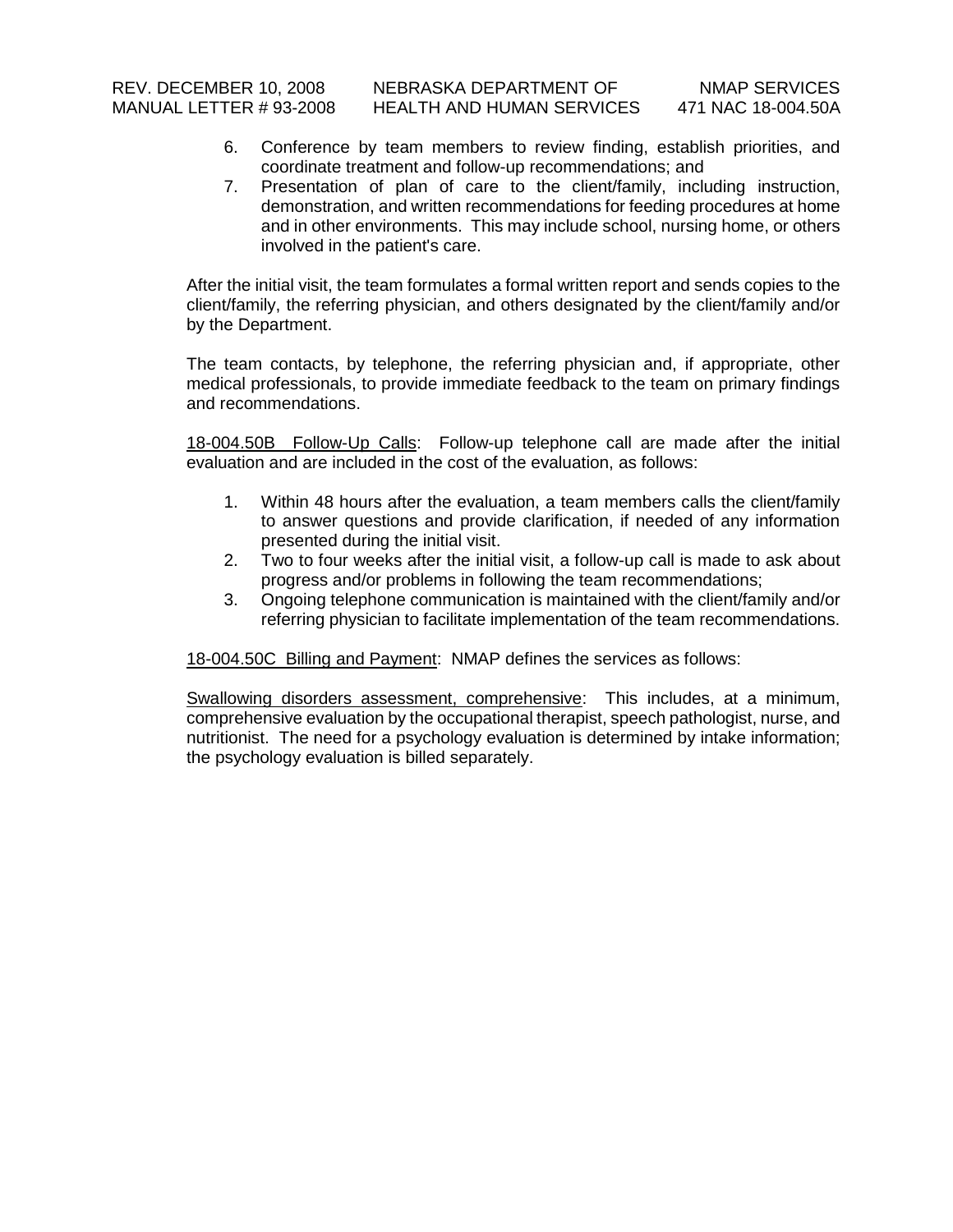Swallowing disorder assessment, extended: This includes, at a minimum, a comprehensive evaluation by the occupational therapist and extended evaluations by the speech pathologist, nurse, and nutritionist. The need for a psychology evaluation is determined by intake information; the psychology evaluation is billed separately.

Swallowing disorder assessment, brief: The brief assessment includes approximately two hours of time for the occupational therapist, speech pathologist, and nutritionist.

Follow-up visit, brief: This includes a visit with two or more team members.

Follow-up visit, extended: This includes a visit which involves four or more team members.

The team's services are billed under the physician's provider number on Form CMS-1500 or the standard electronic Health Care Claim: Professional Transaction (ASC C12N 837). Payment is made according to the Nebraska Medicaid Practitioner Fee Schedule.

The physician services are billed under appropriate CPT codes.

18-004.51 Comprehensive Interdisciplinary Treatment for a Severe Feeding Disorder: Comprehensive interdisciplinary treatment means the collaboration of medicine, psychology, nutrition science, speech therapy, occupational therapy, social work, and other appropriate medical and behavioral disciplines in an integrated program. Nebraska Medicaid may cover comprehensive interdisciplinary treatment for an infant or child with a severe feeding disorder that impacts the infant's or child's ability to consume sufficient nutrition orally to maintain adequate growth or weight.

18-004.51A Prior Authorization: Prior authorization is required of all services before the services are provided.

The requesting physician shall submit a request to the Department using the standard electronic Health Care Services Review Request for Review and Response transaction (ASC X12N 278) (see Standard Electronic Transaction Instructions at 471-000-50) or by mail or fax to the following address:

Medical Director Nebraska Department of Health and Human Services Division of Medicaid and Long-Term Care P.O. Box 95026 Lincoln, NE 68509-5026 Fax telephone number: (402) 471-9092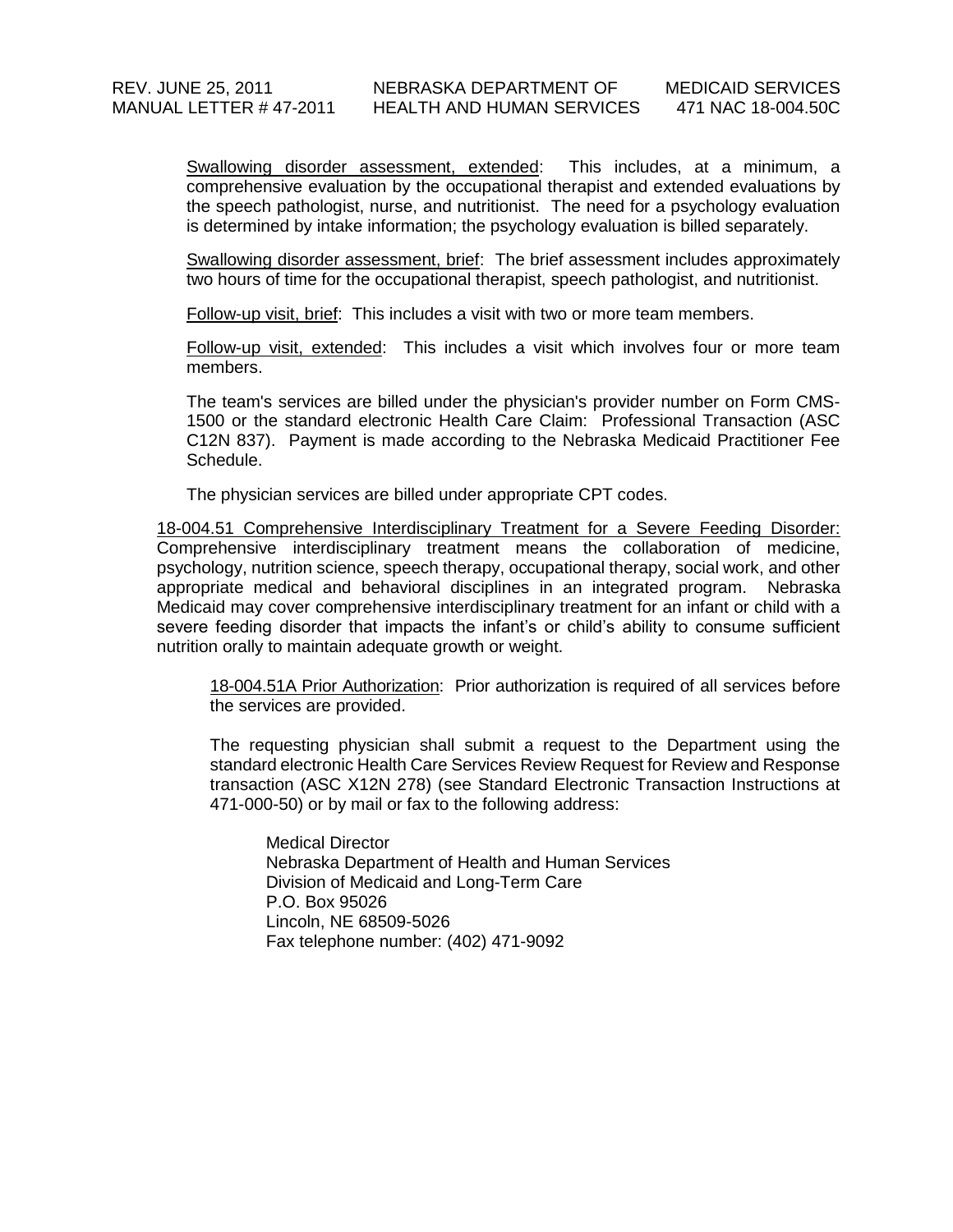The request must include the following information or explanation as appropriate to the case:

- 1. A referral from the primary care physician that includes current appropriate medical evaluations or treatment plans;
- 2. Medical records for the last year that include height and weight measurements; and
- 3. Any records from feeding and swallowing clinic evaluations and other therapeutic interventions that have occurred.

### 18-004.51B Service Definitions: Nebraska Medicaid defines the services as follows:

Day treatment is defined as daily therapy (M-F) from approximately 8:30 am to 5 pm.

Outpatient is defined as therapy 1 to 2 times per week for 1-3 hours per day.

18-004.51C Billing: Claims for the following services must be submitted by using the paper Form CMS-1500 or the standard electronic Health Care Claim: Professional transaction (ASC X12N 837)

#### 18-004.51D Payment Rates

18-004.51D1 Pediatric Feeding Disorder Clinic Intensive Day Treatment: Reimbursement for pediatric feeding disorder clinic intensive day treatment for medically necessary services will be a bundled rate based on the sum of the fee scheduled amounts for covered services provided by Medicaid enrolled licensed practitioners.

18-004.51D2 Pediatric Feeding Disorder Clinic Outpatient Treatment: Reimbursement for pediatric feeding disorder clinic outpatient treatment for medically necessary services will be based on the appropriate fee schedule amount for a physician consultation for covered services provided by Medicaid enrolled licensed practitioners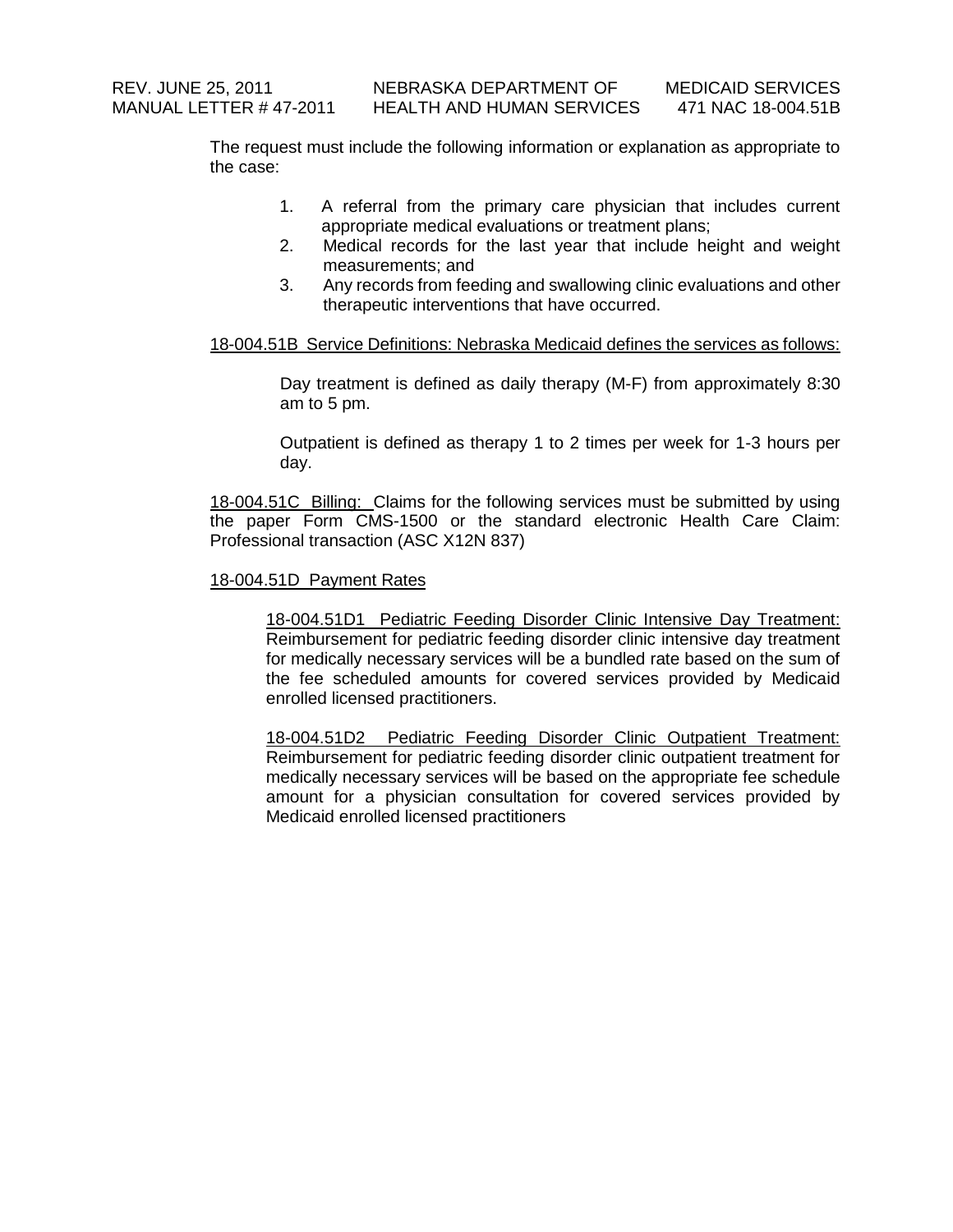18-004.52 Tobacco Cessation: Medicaid covers tobacco cessation services as practitioner and pharmacy services under the following conditions:

- 1. Up to two tobacco cessation sessions may be covered in a 12-month period. A session is defined as medical encounters and drug products as listed in items 2 and 3 below. Client access to the Nebraska Tobacco Free Quitline will be unlimited.
- 2. Practitioner Office Visits:
	- a. Clients must see their medical care provider (physician/mid-level practitioner) for evaluation particularly for any contraindications for drug products and to obtain prescription(s) if tobacco cessation products are needed.
	- b. (1) In addition to the evaluation under item 2a, a total of four tobacco cessation counseling visits with a medical care provider or tobacco cessation counselor (see 471 NAC 16-002.04) are covered for each tobacco cessation session. . This may be a combination of intermediate or intensive tobacco cessation counseling visits.
		- (2) Tobacco cessation counseling provided by a Tobacco Cessation counselor must be ordered by the physician/mid-level practitioner.
- 3. Tobacco cessation products are covered by Medicaid as a pharmacy service (see 471 NAC 16-000) for those clients 18 years of age or older who require that particular assistance.
	- a. Coverage of products used for tobacco cessation is limited to a maximum 90 days supply in one tobacco cessation session. The coverage period is limited to 90 consecutive calendar days, beginning with the date the first prescription for the products is dispensed.
	- b. Tobacco cessation products will only be covered when clients are currently enrolled with and actively participating in the Nebraska Tobacco Free Quitline. Disenrollment or lack of active participation in the Nebraska Tobacco Free Quitline will result in discontinuation of Medicaid coverage of drug products.
- 4. Nebraska Tobacco Free Quitline: For coverage of tobacco cessation products, clients must be enrolled in and active with the Nebraska Tobacco Free Quitline. Referral to the Quitline may be made by a medical professional (physician/mid-level practitioner) or a self referral.

18-005 (Reserved)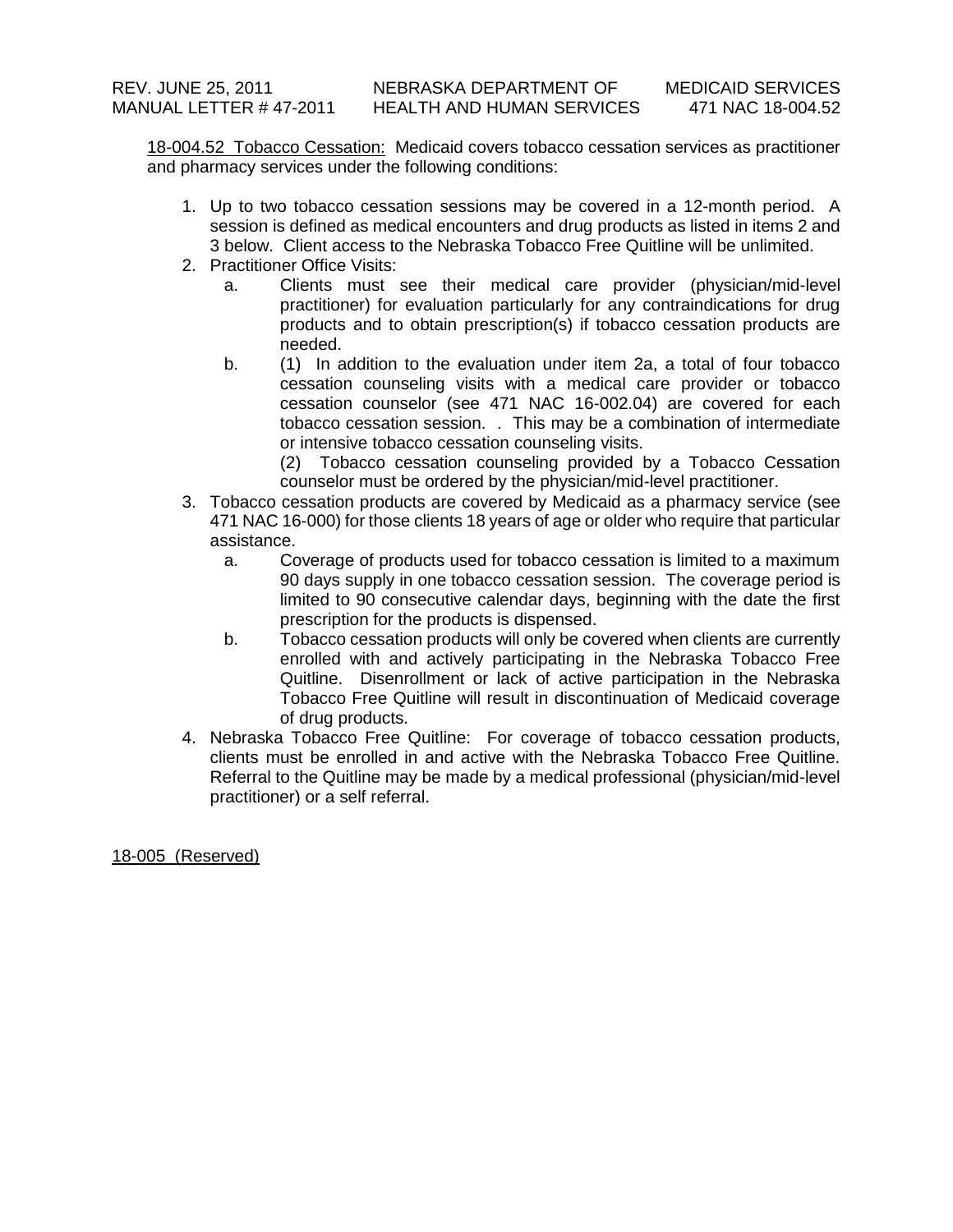### REV. DECEMBER 5, 2015 NEBRASKA DEPARTMENT OF MEDICAID SERVICES MANUAL LETTER #60-2015 HEALTH AND HUMAN SERVICES 471 NAC 18-006

18-006 Payment for Physician Services: Nebraska Medicaid pays for covered physician services, except clinical laboratory services, at the lower of

- 1. The provider's submitted charge; or
- 2. The allowable amount for that procedure code in the Nebraska Medicaid Practitioner Fee Schedule in effect for that date of service. The allowable amount is indicated in the fee schedule as:
	- a. The unit value multiplied by the conversion factor;
	- b. The invoice cost (indicated as "IC" in the fee schedule);
	- c. The maximum allowable dollar amount; or
	- d. The reasonable charge for the procedure as determined by the Medicaid Division (indicated as "BR" - by report or "RNE" - rate not established - in the fee schedule).
- 3. Exception: The Director of the Division of Medicaid and Long-Term Care or designee may enter into an agreement with an out-of-state provider for a rate that exceeds the rate according to the Nebraska Medicaid Practitioner Fee Schedule only when the Medical Director of the Division has determined that:
	- a. The client requires specialized services that are not available in Nebraska; and
	- b. No other source of the specialized service can be found.

Reimbursement for services provided by physicians and non-physician care providers is subject to the site-of-service payment adjustment. Medicaid applies a site of service differential that reduces the fee schedule amount for specific CPT/HCPCS codes when the service is provided in<br>a facility setting. Based on the Medicare differential, Medicaid will reimburse specific Based on the Medicare differential, Medicaid will reimburse specific CPT/HCPCS codes with adjusted rates based on the site of service. For the list of applicable CPT/HCPCS codes, refer to NAC 471-000-541.

Payment for clinical laboratory services including collection of laboratory specimens by venipuncture or catheterization is made at the amount allowed for each procedure code in the national fee schedule for clinical laboratory services as established by Medicare. The Fee Schedule may be revised in accordance with 18-006.01.

Non-Payment of Other Provider Preventable Conditions (OPPCs): Effective on or after the effective date of this regulation for physician and non-physician provider claims, payment will be denied for the following OPPCs:

- 1. Wrong surgical or other invasive procedure performed on a patient;
- 2. Wrong surgical or other invasive procedure performed on the wrong body part;
- 3. Wrong surgical or other invasive procedure performed on the wrong patient.

HCPCS/CPT procedure codes used by Medicaid are listed in the Nebraska Medicaid Practitioner Fee Schedule (see 471-000-518).

18-006.01 Revisions of the Fee Schedule: The Department reserves the right to adjust the fee schedule to:

- 1. Comply with changes in state or federal requirements;
- 2. Comply with changes in nationally-recognized coding systems, such as HCPCS and CPT;
- 3. Establish an initial allowable amount for a new procedure based on information that was not available when the fee schedule was established for the current year; and
- 4. Adjust the allowable amount when the Medicaid Division determines that the current allowable amount is:
	- a. Not appropriate for the service provided; or
	- b. Based on errors in data or calculation.

Providers will be notified of the revisions and their effective dates.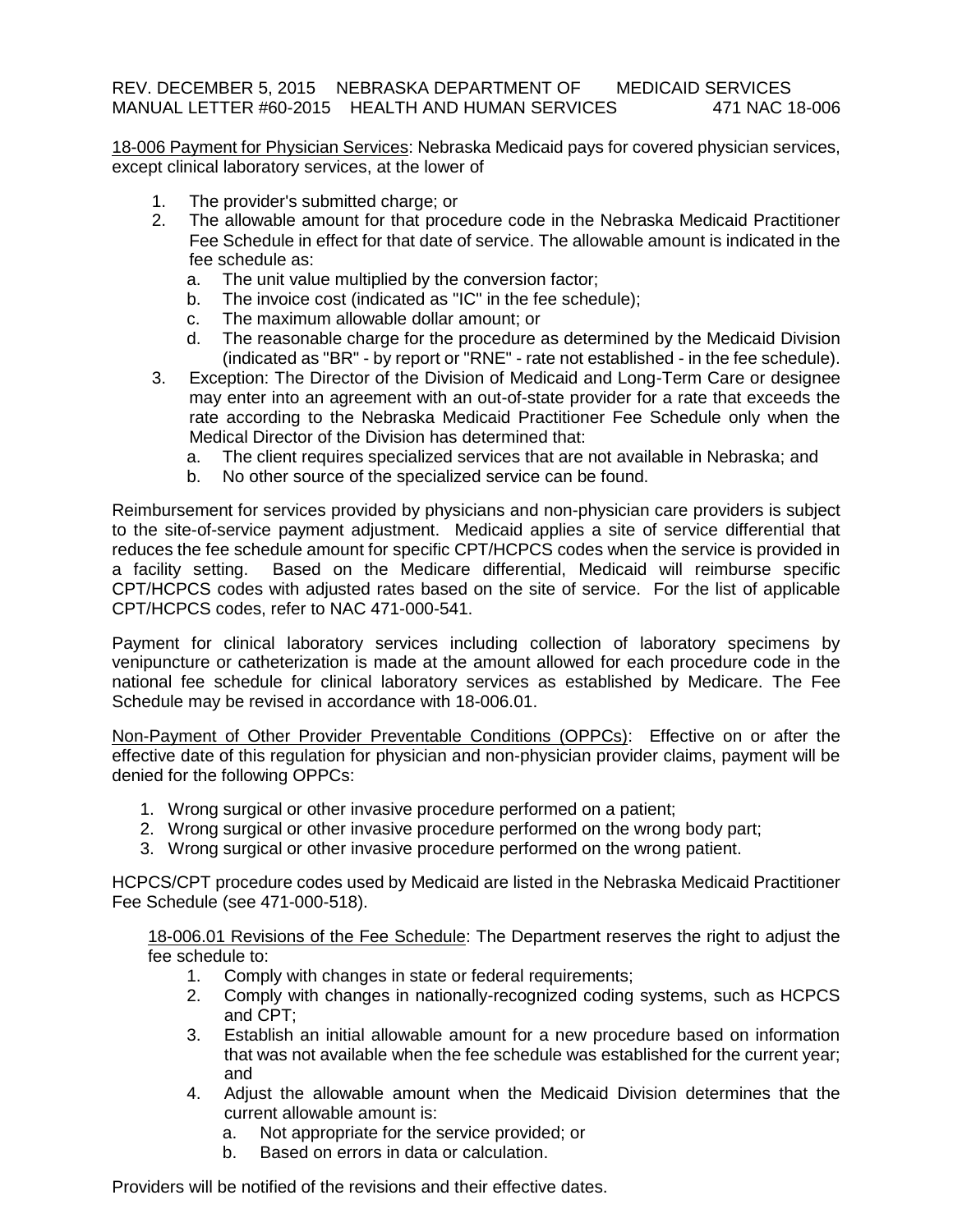### OCTOBER 23, 2010 NEBRASKA DEPARTMENT OF NMAP SERVICES MANUAL LETTER #53-2010 HEALTH AND HUMAN SERVICES 471 NAC 18-006.02(1of2)

18-006.02 Supplemental Payments: Supplemental payments will be made for services provided by practitioners who are acting in the capacity of an employee or contractor of the University of Nebraska Medical Center or its affiliated medical practices; UNMC Physicians and Nebraska Pediatric Practice, Inc. These payments are made in addition to payments otherwise provided under the state plan to practitioners that qualify for such payments. The supplemental payment applies to services provided by the following practitioners:

- Physicians (MD and DO)
- Advanced Nurse Practitioners
- Certified Nurse Midwives
- Certified Registered Nurse Anesthetists
- Audiologists
- Optometrists
- Licensed Independent Mental Health Practitioners
- Psychologists

All services eligible for supplemental payments are billed under the federal employer number for the public entity.

For practitioners qualifying under this section, a supplemental payment will be made. The payment amount will be the difference between payments otherwise made to these practitioners and the average rate paid for the services by commercial insurers. The payment amounts are determined by:

- 1. Annually calculating an average commercial payment per procedure code for all services paid to the eligible providers by commercial insurers using the provider's contracted rates with the commercial insurers for each procedure code from an actual year's data, utilizing the rate in effect in January for payments during the calendar year.
- 2. Multiplying the total number of Medicaid claims paid per procedure by the average commercial payment rate for each procedure to establish the estimated commercial payments made for these services.
- 3. Subtracting the initial fee-for-service Medicaid payments and all Third Party Liability payments already made for these services to establish the supplemental payment amount. All claims where Medicare is the primary payor will be excluded from the supplemental payment methodology.
- 4. Calculating the supplemental payments 90 days after the end of each fiscal year quarter. For each fiscal quarter, the public entity will provide a listing of the identification numbers for their practitioner/practitioner groups that are eligible for the supplemental payment to the Department. The Department will generate a report, which includes the identification numbers and utilization data for the affected practitioners/practitioner groups. The amount due is paid to the University of Nebraska Medical Center. In no instance is the sum of the base payment and supplemental payment greater than the practitioner's initial charge for services rendered.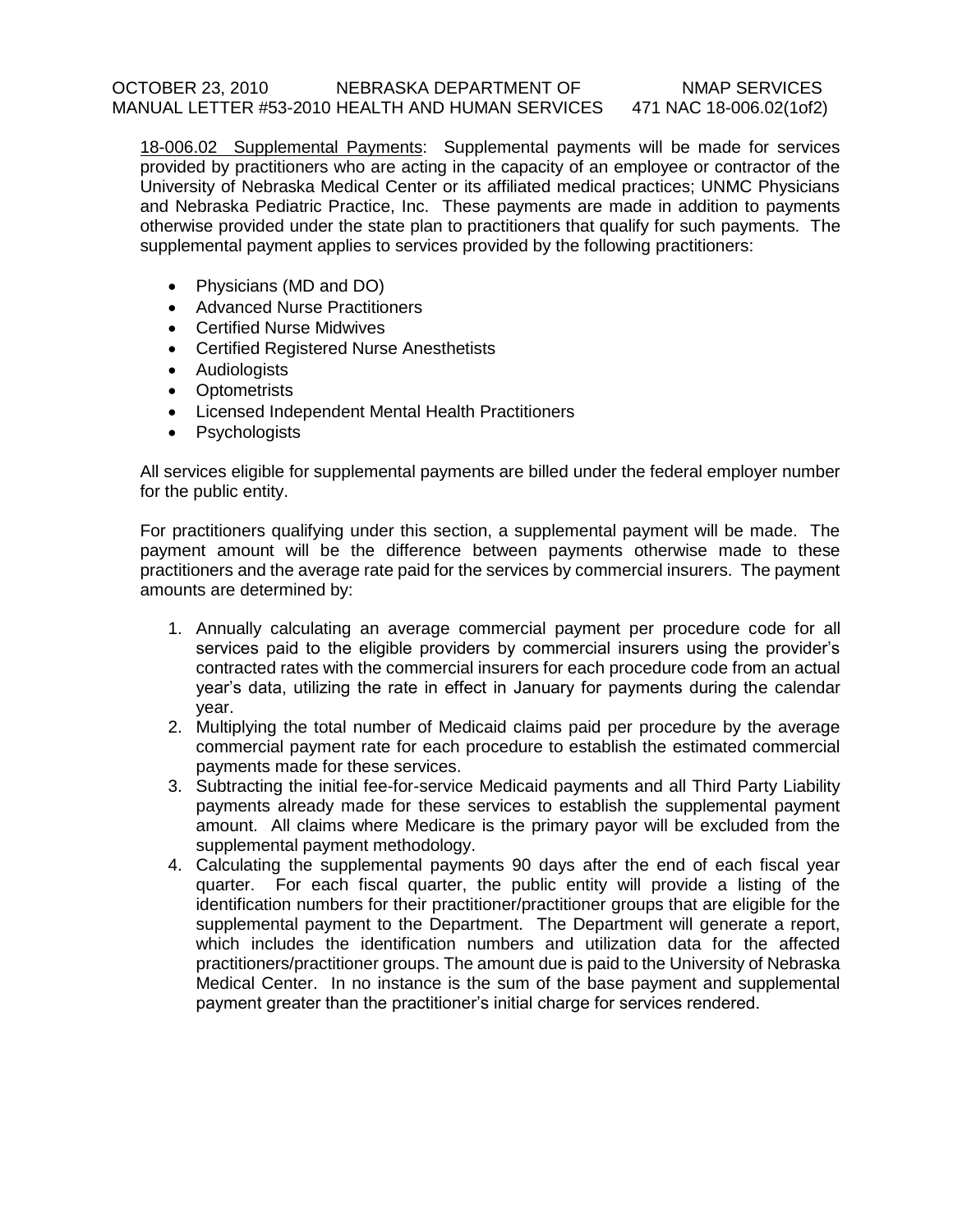# OCTOBER 23, 2010 NEBRASKA DEPARTMENT OF NMAP SERVICES MANUAL LETTER #53-2010 HEALTH AND HUMAN SERVICES 471 NAC 18-006.02(2of2)

5. Paying initial fee-for-service payments made under this section on a claims-specific basis through the Department's claims processing system using the methodology outlined elsewhere in this state plan. The supplemental payment, which represents the final payment, will be made in four (4) quarterly payments.

With the exception of administrative costs incurred by the single state agency that are associated with calculating and implementing the adjustments, the entire benefit from the supplemental payments will be retained by the University of Nebraska Medical Center as an offset to incurred public expenditures.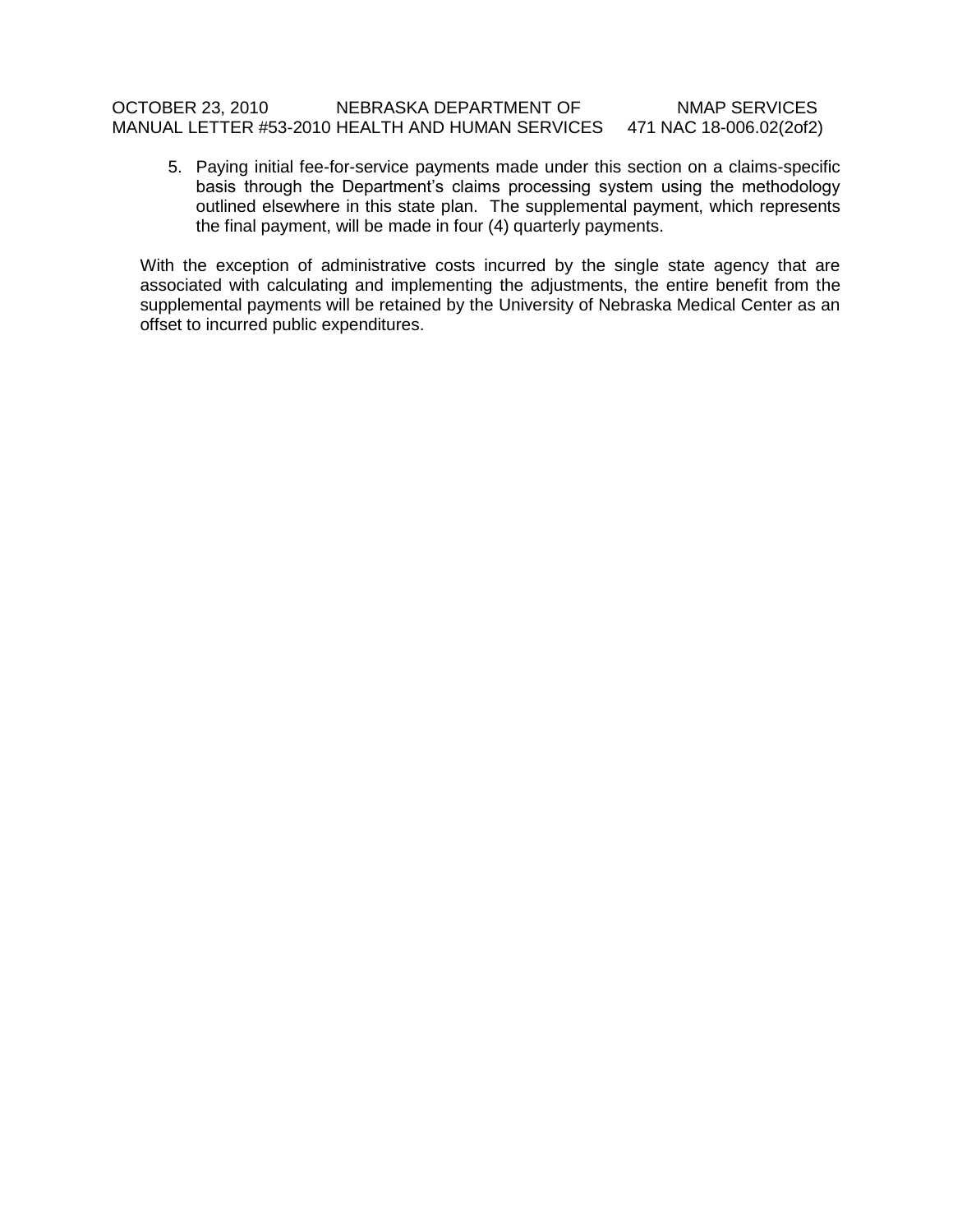18-007 Billing Requirements: Providers must bill NMAP on Form CMS-1500 or the standard electronic Health Care Claim: Professional transaction (ASC X12N 837) for all services including HEALTHCHECK (EPSDT) exams, and EPSDT-associated services.

Physicians' services must be billed on Form CMS-1500 or the standard electronic Health Care Claim: Professional transaction (ASC X12N 837); physicians' services must not be billed by a hospital on the hospital claim form (Form CMS-1450 (UB-04) or electronic format).

The physician or the physician's authorized agent must approve and date each paper claim. Approval of paper claims is indicated by the handwritten signature, signature stamp, or computergenerated signature of the physician or authorized agent.

When a computer-encoded document or electronic transaction is used, the Department may request the provider's source input documentation from the provider for input verification and signature requirements.

The physician or the physician's authorized agent must enter the physician's usual and customary charge for each procedure code on the claim.

18-007.01 Procedure Codes: Physicians must use HCPCS procedure codes when submitting claims to the Department for Medicaid services. These codes are defined by the Health Care Common Procedure Coding System (HCPCS). These five-digit codes and twodigit modifiers are divided into two levels:

- 1. Level 1: The codes contained in the most recently published edition of the American Medical Association's Current Procedural Terminology (CPT); and
- 2. Level 2: Federally-defined alpha-numeric codes.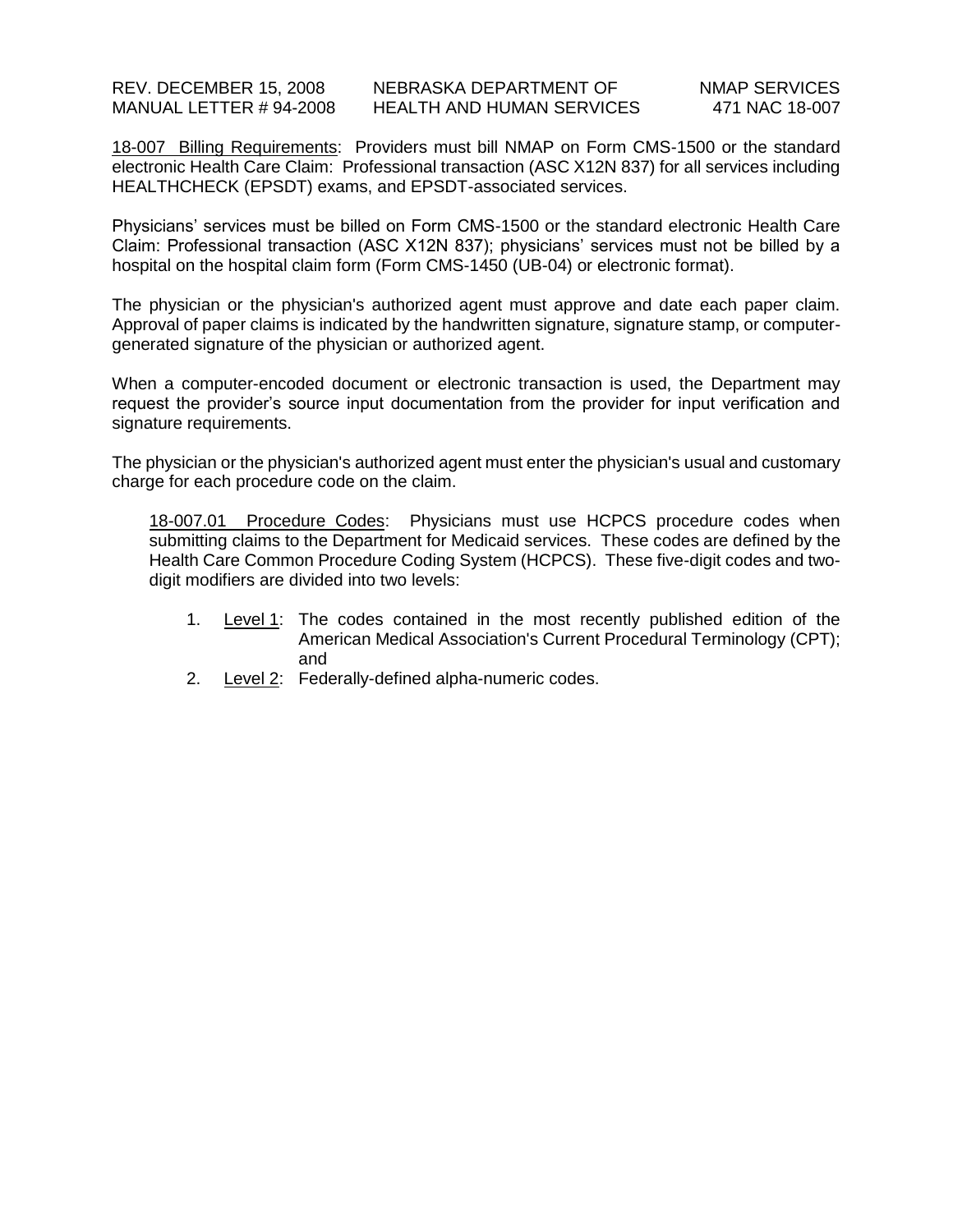18-008 PHYSICIAN SERVICES FOR PATIENT-CENTERED MEDICAL HOME PILOT: This is a time-limited pilot as defined in Neb. Rev. Stat Sections 68-957 to 68-961. Participation is limited to the practices selected by the Department.

18-008.01 Definition of Patient-Centered Medical Home: Patient-Centered Medical Home means a health care delivery model in which a patient establishes an ongoing relationship with a physician in a physician-directed team. This team will provide comprehensive, accessible, and continuous evidence-based primary and preventive care, and coordinate the patient's health care needs across the health care system in order to improve quality, safety, access, and health outcomes in a cost effective manner.

Practices for participation in the pilot will be limited to General Practice, Internal Medicine, Family Practice, and Pediatrics.

18-008.01A Service Components: The medical home is comprised of the following components:

- 1. Care coordination: One or more Medical Home staff are dedicated to coordinating the care of the patients. Care is coordinated across all facets of the health care system. Information technology is utilized to support patient care.
- 2. Accessibility: The medical home offers access to care outside traditional business hours and utilizes systems of care for access to the team 24 hours/day, 7 days/week.
- 3. Patient Engagement: Patients are encouraged to take responsibility for their health care through a clear health plan, joint decision making, and patient education provided by the medical home.
- 4. Quality Improvement: Members of the medical home team assume responsibility for continuous quality improvement through the use of data and evidence-based best practices.

18-008.02 Provider Participation: Practices selected by the Department to participate in the Medical Home Pilot shall meet the standards listed in the medical home agreement.

### 18-008.03 Payment

18-008.03A Fee-for-Service (FFS): The Medical Home provider will be reimbursed for all allowable Medicaid services. Payment is made according to the Nebraska Medicaid Practitioner Fee Schedule as described in 471 NAC 18-006.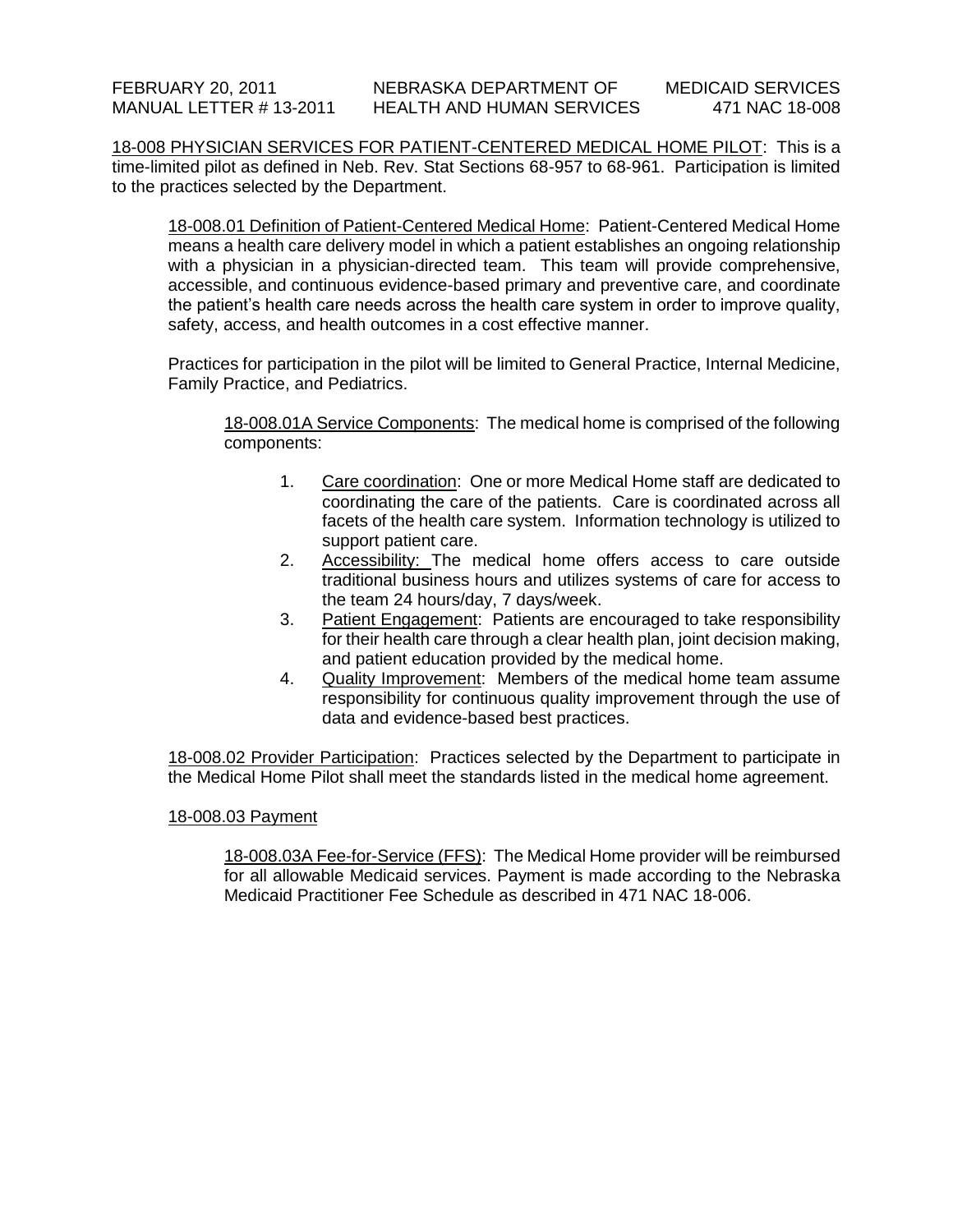18-008.03B Incentive Payment: The Medical Home provider will receive a per member per month and may receive an enhanced fee-for-service when certain standards are met.

18-008.03B1 Per Member Per Month (PMPM) Payment: For patient care coordination and administration expenses, the pilot Medical Home will receive an initial PMPM payment. This payment will begin once the agreement is signed; then the Medical Home must achieve minimum standards within six months. Once the minimum standards are met, the PMPM payment will be increased.

If the minimum standards are not met within six months, the PMPM payment will be suspended until the minimum standards have been met.

18-008.03B1a Client Attribution Method: The client will not be selecting a provider nor will s/he be assigned a provider by the Department. The determination of client assignment for the PMPM will be done through an attribution methodology that recognizes the client's choice of a provider as follows:

- 1. There will be a look-back at paid claims for the past 12 months for the Medical Home for selected Evaluation and Management and Preventive Visit codes for New and Established Patients.
- 2. If the client is currently Medicaid eligible, the Medical Home with the most visits with a specific client will receive the attribution and the PMPM payment and enhanced FFS (if applicable) for that client for the month. If there is a tie between pilot Medical Homes, the client will be attributed to the practice that provided care for the last/most recent visit in the 12-month period.
- 3. The attribution will be re-assessed on a monthly basis for a rolling twelve months (i.e. each month, the oldest month will be dropped and the newest month added).
- 4. PMPM payment will be paid retrospectively (example: on December 31<sup>st</sup> based on claims history, Medical Home A will receive an attribution of X number of clients and will be paid for that number of clients in January).